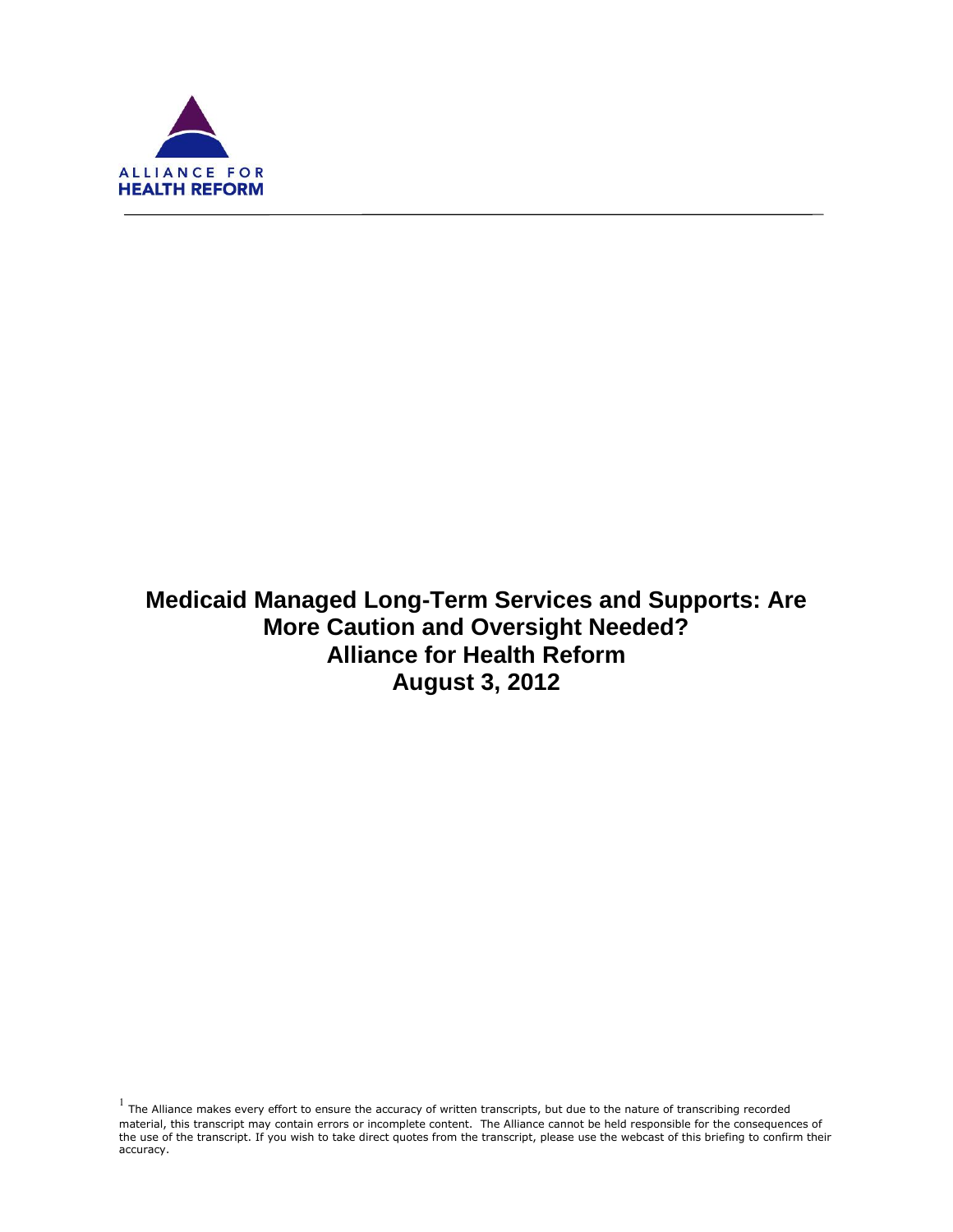**Medicaid Managed Long-Term Services and Supports: Are More Caution 2 and Oversight Needed? Alliance for Health Reform 8/03/12**

[START RECORDING]

**ED HOWARD:** Welcome. My name is Ed Howard. I am with the Alliance for Health Reform. We have a program for you today that's going to examine how states are doing in making sure that the Medicaid managed-care companies delivering long term-term services and supports to older people, and to people with disabilities, are doing a good job.

Now, Medicaid is the center of a lot of attention these days, both here and in the States. One big reason, depending on how you calculate it, Medicaid accounts for anywhere between one-sixth to one-fourth of an average state's budget. In times when states' revenues have not really fully rebounded from the disaster of 2008, those are numbers that draw a fair amount of attention.

States have moved literally millions of Medicaid beneficiaries, into managed-care plans, and they started with moms and kids. But increasingly, the elderly and those with disabilities are finding themselves in managed-care plans – not just for acute care, but for what people my age used to call long-term care. It's now long-term services and supports.

Today, we're going to look at those long-term services and supports plans and how well states are doing with their responsibility to make sure that those vulnerable populations are dealt with safely, caringly and efficiently. Now, we are

 $<sup>1</sup>$  The Alliance makes every effort to ensure the accuracy of written transcripts, but due to the nature of transcribing recorded</sup> material, this transcript may contain errors or incomplete content. The Alliance cannot be held responsible for the consequences of the use of the transcript. If you wish to take direct quotes from the transcript, please use the webcast of this briefing to confirm their accuracy.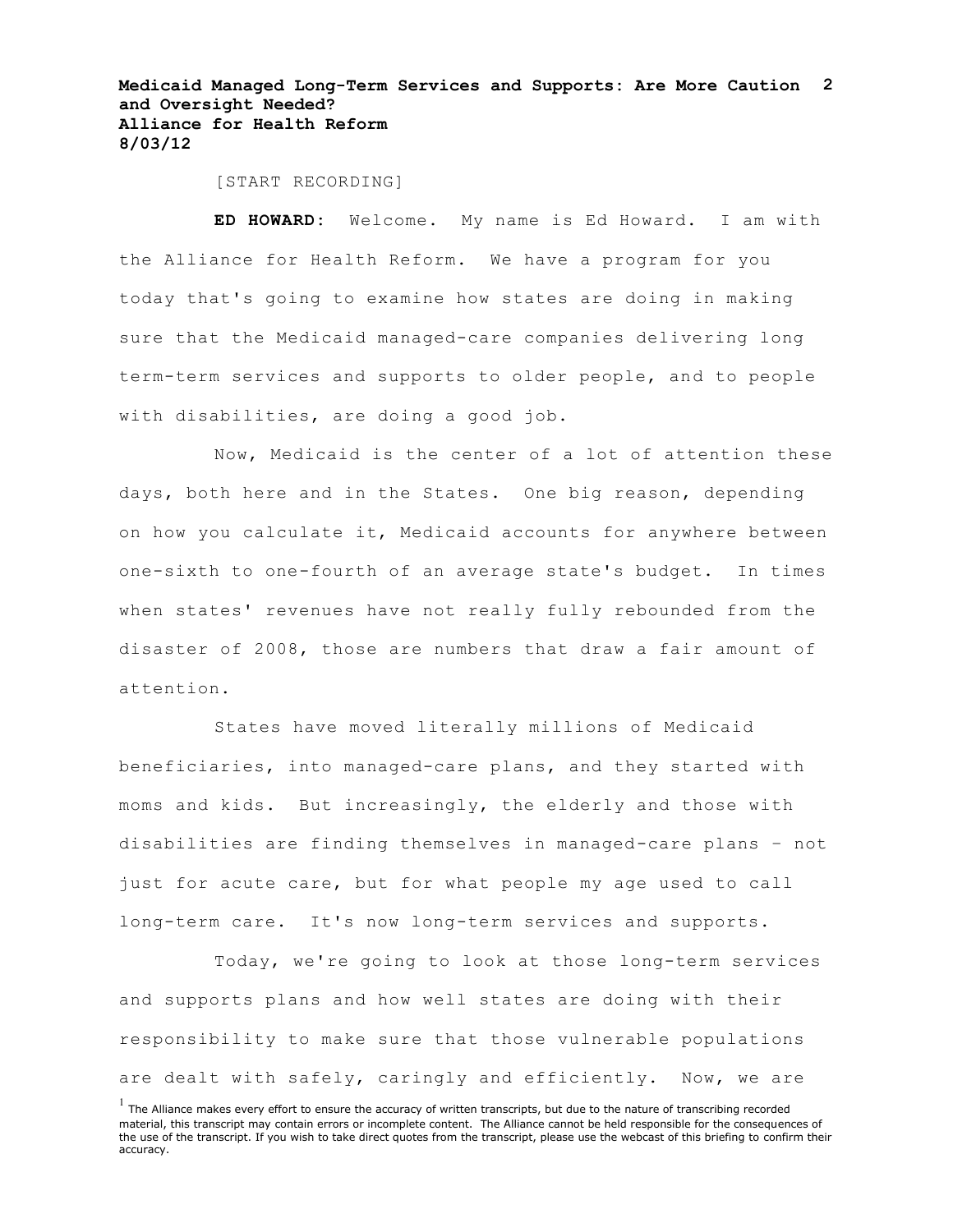#### **Medicaid Managed Long-Term Services and Supports: Are More Caution 3 and Oversight Needed? Alliance for Health Reform 8/03/12**

very pleased to have as our partner in today's program, the AARP Public Policy Institute. For the last 25 years or so, PPI has been the focal point at AARP for health policy research, public policy research and analysis. And we are especially happy to have as our co-moderator today, the Director of PPI, Susan Reinhard, who is also a Senior Vice-President at AARP. Susan, thank you for being here.

**SUSAN REINHARD:** Thank you. Would you like to introduce everybody first, or no?

**ED HOWARD:** No, why don't you –

**SUSAN REINHARD:** Well, thank you, Ed. I was saying to Ed, they have this down. You and your folks really have this down. We did not – you did not send out the invitation until about two weeks ago, which was making me panicky. We have to get that out there. And I understand close to 300 people have responded and we're delighted you're here. We know a lot of you – some of you I don't know – but we're so glad you came to join us.

We're very happy that this report is being released. There's a lot of work that went into this. I, of course, want to acknowledge the authors from the Public Policy Institute – and you'll hear from her – Wendy Fox-Grage. Where is she? Wendy's in the audience. Waive your hands. There she is. And then, of course, from Mathematica, Debra Lipson, Jenna Libersky

 $<sup>1</sup>$  The Alliance makes every effort to ensure the accuracy of written transcripts, but due to the nature of transcribing recorded</sup> material, this transcript may contain errors or incomplete content. The Alliance cannot be held responsible for the consequences of the use of the transcript. If you wish to take direct quotes from the transcript, please use the webcast of this briefing to confirm their accuracy.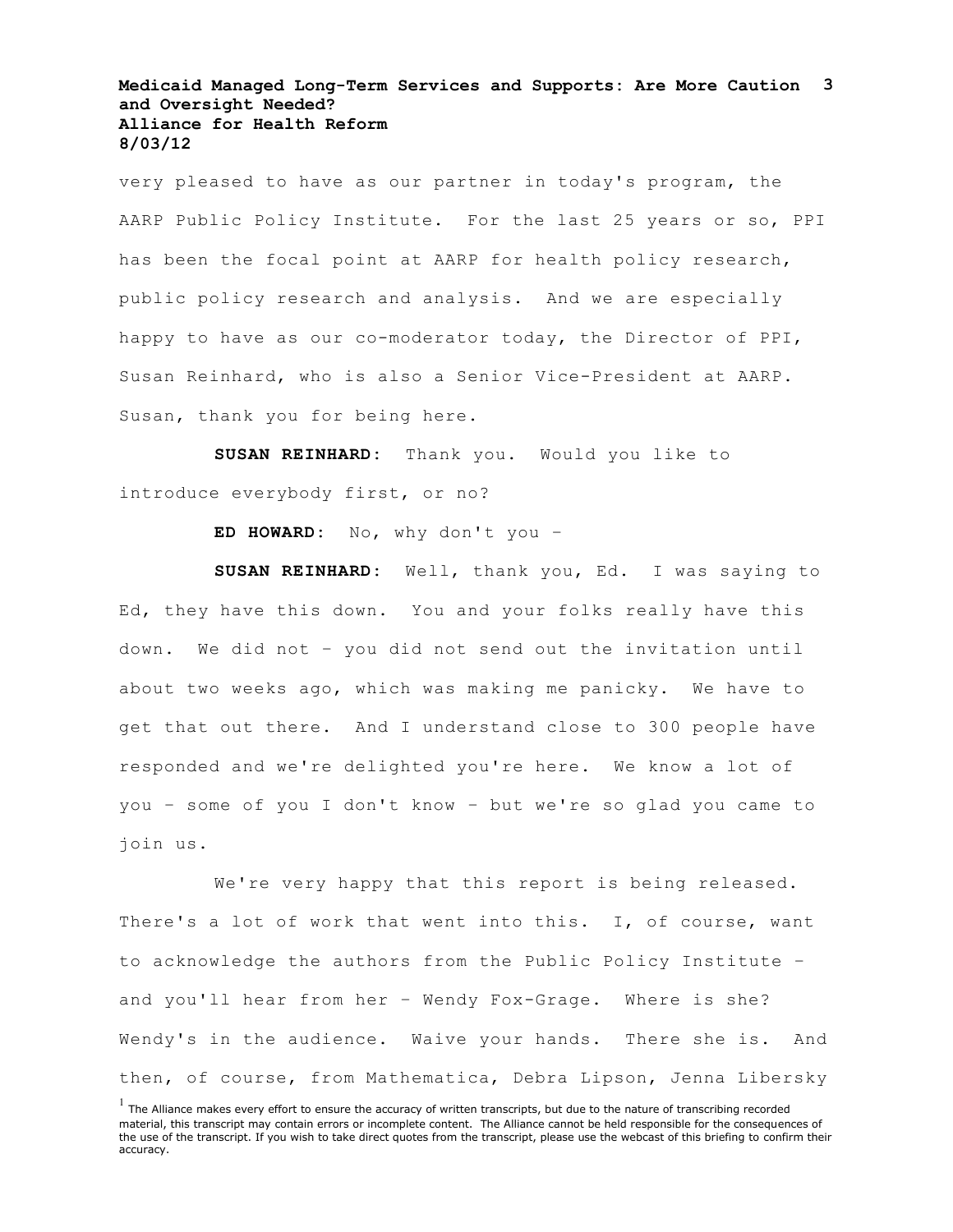# **Medicaid Managed Long-Term Services and Supports: Are More Caution 4 and Oversight Needed? Alliance for Health Reform 8/03/12**

and Rachel Machta – I think I'm saying it correct – they have been really working hard for more than a year on this report, and I'll tell you a little more about that. So we're releasing it.

It is known as *Keeping Watch*. That is a very appropriate title. I want to commend anyone who figured that out. *Keeping Watch: Building State Capacity to Oversee Medicaid-Managed Long-term services and supports.* We wish we had something a little sexier than that, a little roll off your tongue better, but that's what it is.

We did this study for two reasons. The first was to really better understand what was happening at the state level, particularly state Medicaid agencies, the need to monitor performance of these programs which, as Ed said, are just blossoming, as you all know. And the second was to identify some promising practices that are going on in the field, so that states can learn from each other.

So, it's really a two-fold purpose, and you're going to hear about that in a few moments as we turn it over. I think you all know, but I've been encouraged to remind people what is Medicaid-Managed LTSS. It is a Capitated Risk-based Managed Care for Medicaid enrollees who have long-term services and supports needs.

 $<sup>1</sup>$  The Alliance makes every effort to ensure the accuracy of written transcripts, but due to the nature of transcribing recorded</sup> material, this transcript may contain errors or incomplete content. The Alliance cannot be held responsible for the consequences of the use of the transcript. If you wish to take direct quotes from the transcript, please use the webcast of this briefing to confirm their accuracy.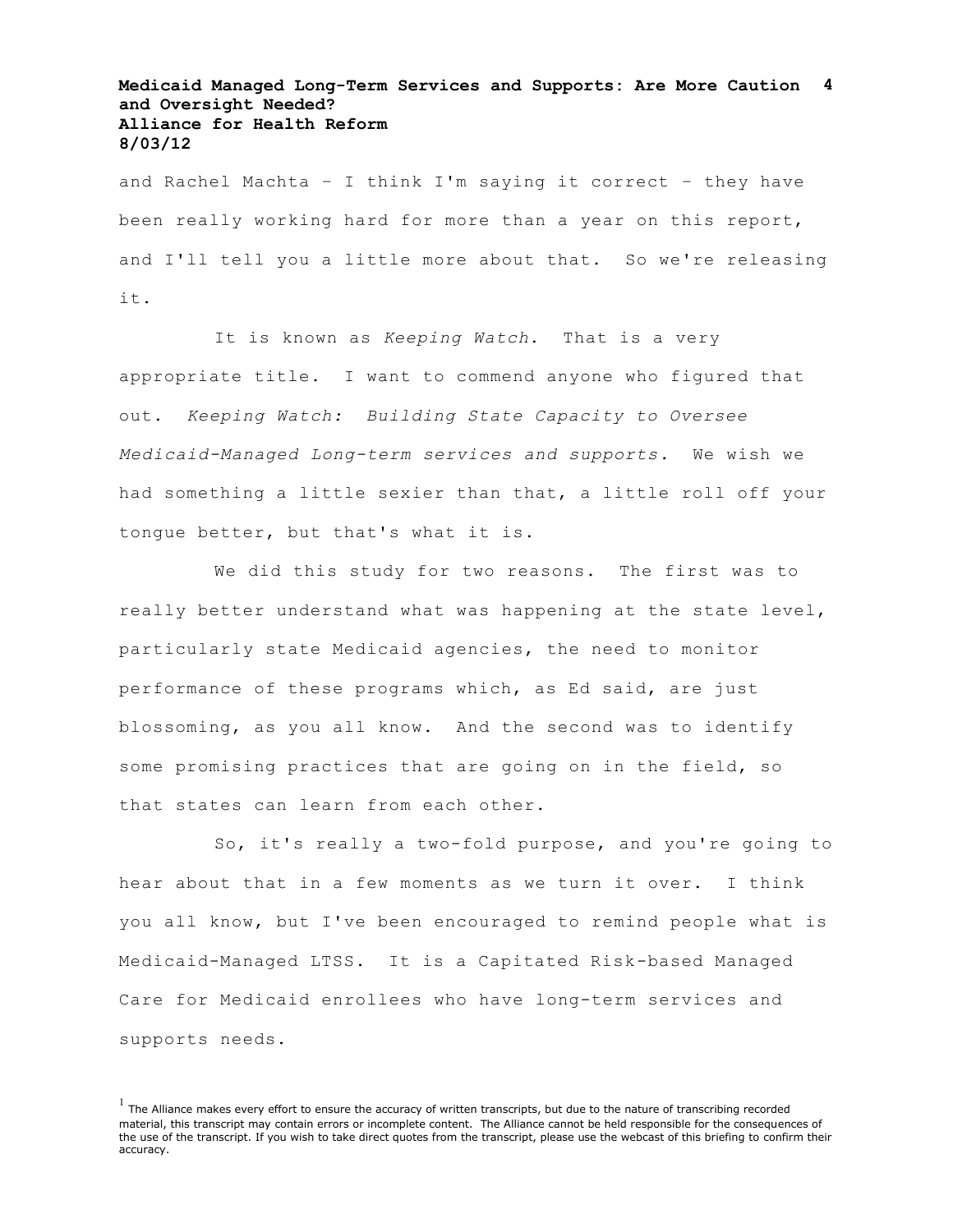#### **Medicaid Managed Long-Term Services and Supports: Are More Caution 5 and Oversight Needed? Alliance for Health Reform 8/03/12**

The Medicaid agencies pay a per-member, per-month rate, and the managed-care organizations bear the financial risk for delivering all of the covered services. I don't think that's news to any of you, but just for the record and for your archived program here. Older adults, and adults with physical disabilities, especially those with long-term services and supports needs, have typically been in the Medicaid fee-forservice world.

We know other populations in Medicaid have for many years now been in the managed-care world, but this is somewhat new. There are some states, as you will hear, that have some experience. But it's generally a new idea or a new movement in states. So that gave us particular reason to look at this. We think there are both opportunities and challenges here.

There are at least three opportunities with moving more of these populations into Medicaid-managed care, and the first is, hopefully, better care. That's the goal that we would like to see, that we can do better. Having these folks with pretty significant needs in a world where there isn't much care coordination going on, has not been the ideal situation to begin with.

So, the opportunity for better care coordination is what the hope, the promise-land is, so to speak. Having better care coordinators, having better outcomes of care across

 $<sup>1</sup>$  The Alliance makes every effort to ensure the accuracy of written transcripts, but due to the nature of transcribing recorded</sup> material, this transcript may contain errors or incomplete content. The Alliance cannot be held responsible for the consequences of the use of the transcript. If you wish to take direct quotes from the transcript, please use the webcast of this briefing to confirm their accuracy.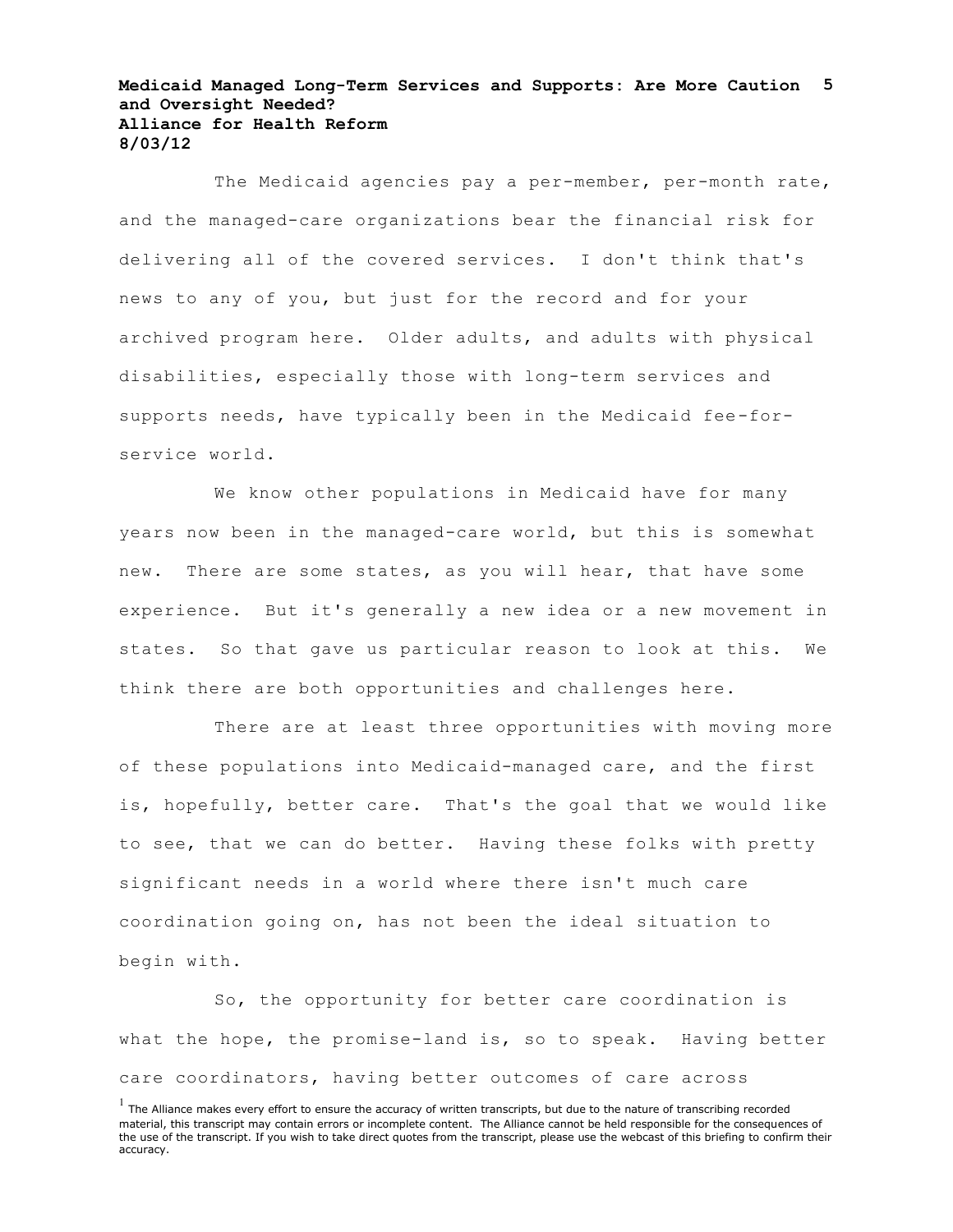# **Medicaid Managed Long-Term Services and Supports: Are More Caution 6 and Oversight Needed? Alliance for Health Reform 8/03/12**

settings, not just in one setting, reducing, avoidable hospital admissions, reducing unnecessary use of institutional care like nursing homes, for example.

And reducing medication mismanagement resulting from the multiple and parallel systems of financial and care. We know that many of these folks have three different cards, if you're in the duals world, also. You have a Medicare, Medicaid, you might have a pharmacy card, you might have a behavioral health card. So it's pretty confusing from a consumer perspective.

The second hope is better accountability, that states can hold managed-care organizations accountable instead of all of the different providers, all of the different agents who would be working with this population. That there would be sort of a one-stop shopping of accountability, is the promise for both controlling service use and providing quality care. However, they can't, in a fee-for-service system, do that kind of controlling service and quality care because there's so many different providers that they're trying to deal with and it's difficult.

The third promise is budget stability, and we know that is a big driver for why state governments are look at this, paying a single fixed fee that you can put in a budget. And that it's not going to change, is the ideal from their point of

 $<sup>1</sup>$  The Alliance makes every effort to ensure the accuracy of written transcripts, but due to the nature of transcribing recorded</sup> material, this transcript may contain errors or incomplete content. The Alliance cannot be held responsible for the consequences of the use of the transcript. If you wish to take direct quotes from the transcript, please use the webcast of this briefing to confirm their accuracy.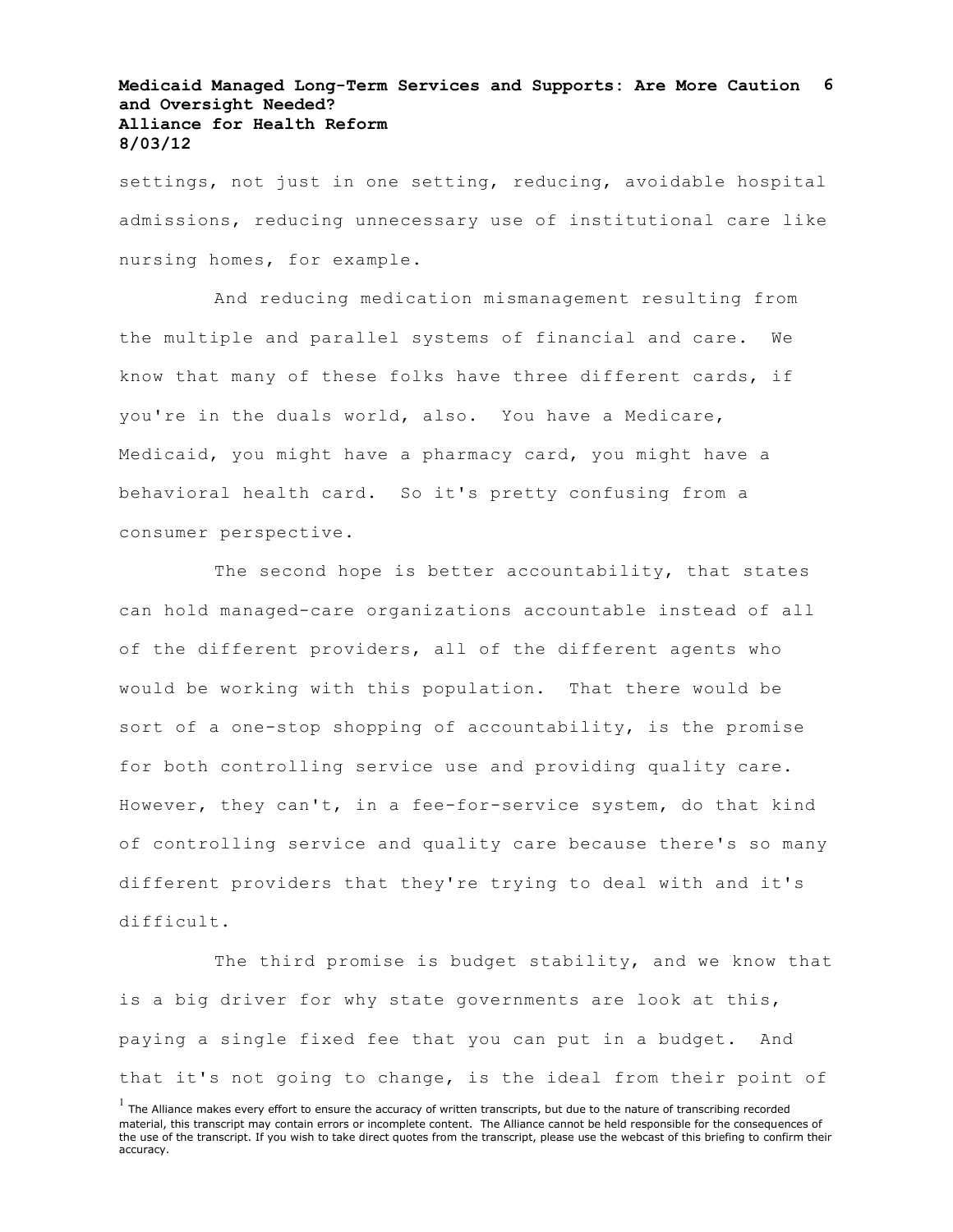### **Medicaid Managed Long-Term Services and Supports: Are More Caution 7 and Oversight Needed? Alliance for Health Reform 8/03/12**

view, that it makes spending, maybe not less, per se, but more predictable. So those are some of the promises, but of course, with all of these innovations, there are challenges, and I'll just list a few of them. Chief among them is the fact that this is not easy.

This is not an easy set of populations to do this, it's going to be tough for many states and the managed-care organizations because they don't have much experience, which is the second challenge, the limited experience. Many of them have not had experience with long-term services and supports for these populations. It's really very different – those of you in the audience – and I see many of you who do have a lot of experience in LTSS – know this is complicated. The people who have these needs have multiple issues they need to deal with, and it's not all medical.

It's not all medical needs. In fact, it's largely social needs. So, managed-care organizations, in general, have less experience in managing the need for social services, or support services. And finally, there is always the worry about the financial incentives, that plans may try to restrict access to services since they are at financial risk. That is always the – what is going to happen here when we change these incentives?

 $<sup>1</sup>$  The Alliance makes every effort to ensure the accuracy of written transcripts, but due to the nature of transcribing recorded</sup> material, this transcript may contain errors or incomplete content. The Alliance cannot be held responsible for the consequences of the use of the transcript. If you wish to take direct quotes from the transcript, please use the webcast of this briefing to confirm their accuracy.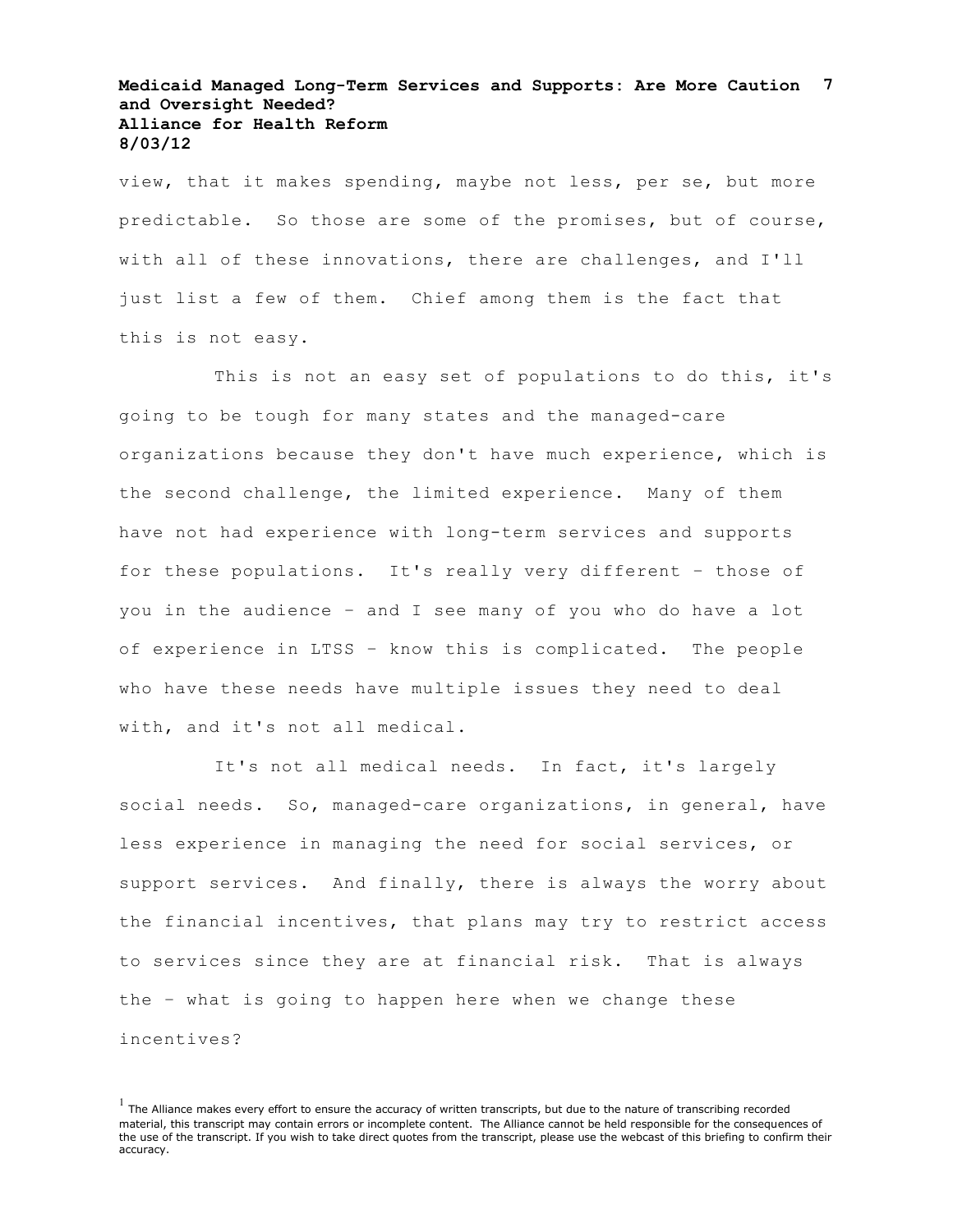#### **Medicaid Managed Long-Term Services and Supports: Are More Caution 8 and Oversight Needed? Alliance for Health Reform 8/03/12**

So, let me just say a few words about why we conducted the study. You already heard that there was this tidal wave of innovation with many states moving to managed long-term services and supports, roughly half the states.

So that's the take-away, according to everything – we can take half the country and it's moving even more, either are, already have, or they're expanding, or they're going to be implementing this move towards Capitated-care for these populations. And also, many states are focusing on the dualpopulations at the same time.

So, within one state, they're trying to do both things. We are focused on the importance of state-oversight for this Managed long-term services and supports. We believe that states have to have strong oversight and monitoring. I'm not going to get into the details because you will, I hope, Lynda. But I just want to say, that this need to look at oversight has been consistent with what many of our colleagues in the field have been saying.

So, for example, the Center for Healthcare Strategy cited robust contractor oversight and monitoring requirements as one of the top 10 milestones that states should strive for when they are moving in the direction of managed long-term services and supports. And, our wonderful colleagues at Kaiser, Commission on Medicaid and the Uninsured, called the

 $<sup>1</sup>$  The Alliance makes every effort to ensure the accuracy of written transcripts, but due to the nature of transcribing recorded</sup> material, this transcript may contain errors or incomplete content. The Alliance cannot be held responsible for the consequences of the use of the transcript. If you wish to take direct quotes from the transcript, please use the webcast of this briefing to confirm their accuracy.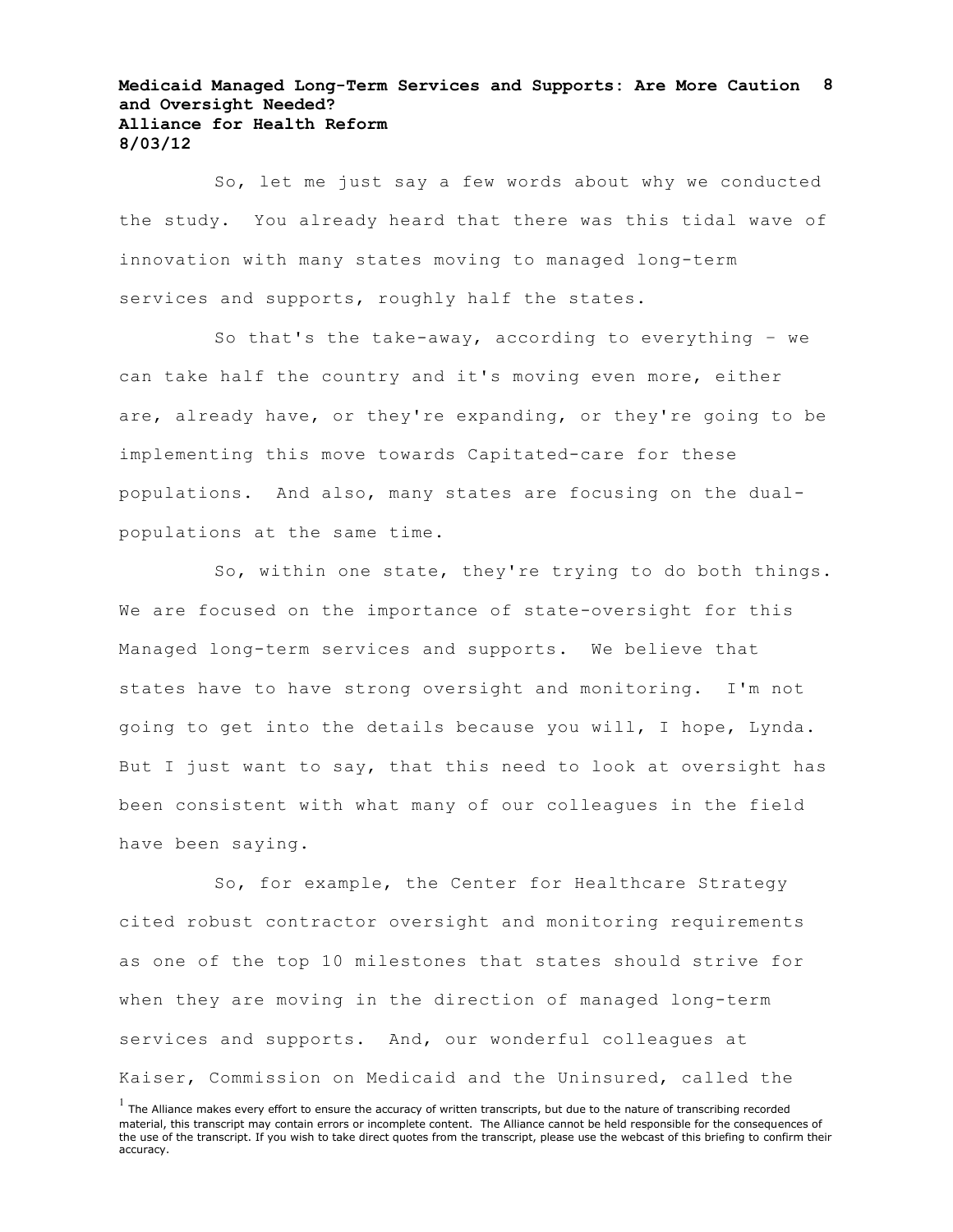## **Medicaid Managed Long-Term Services and Supports: Are More Caution 9 and Oversight Needed? Alliance for Health Reform 8/03/12**

need for strong state oversight, such as measuring plan performance and involving consumers and providers in developing and monitoring the program, one of five key issues that we should be looking at as we shift into this new way of delivering services to people.

But, as all of this is going on, we also know that the budgets for states are so strained, just at a time when we would be expecting them to have more responsibilties and oversight, there is significant state staff downsizing. James was just telling me about 30-percent reduction in some states that he knows. So, it's very significant.

We do know the National Governors Association and the National Association of State Budget Officers just said that the numbers of FTE positions declined by 1.2-percent, as 31 states reduced their numbers. So, lots going on, more responsibility for states at a time that their capacity is declined.

I think we're going to turn it over to you. I just want to say that we did do a lot of work on this report. We had an innovation round-table in December. There's been an advisory committee on this. Some of you may be in the room. We want to thank you for your participation in this. You're going to learn a lot from our co-panelists. So, with that, I'm

 $<sup>1</sup>$  The Alliance makes every effort to ensure the accuracy of written transcripts, but due to the nature of transcribing recorded</sup> material, this transcript may contain errors or incomplete content. The Alliance cannot be held responsible for the consequences of the use of the transcript. If you wish to take direct quotes from the transcript, please use the webcast of this briefing to confirm their accuracy.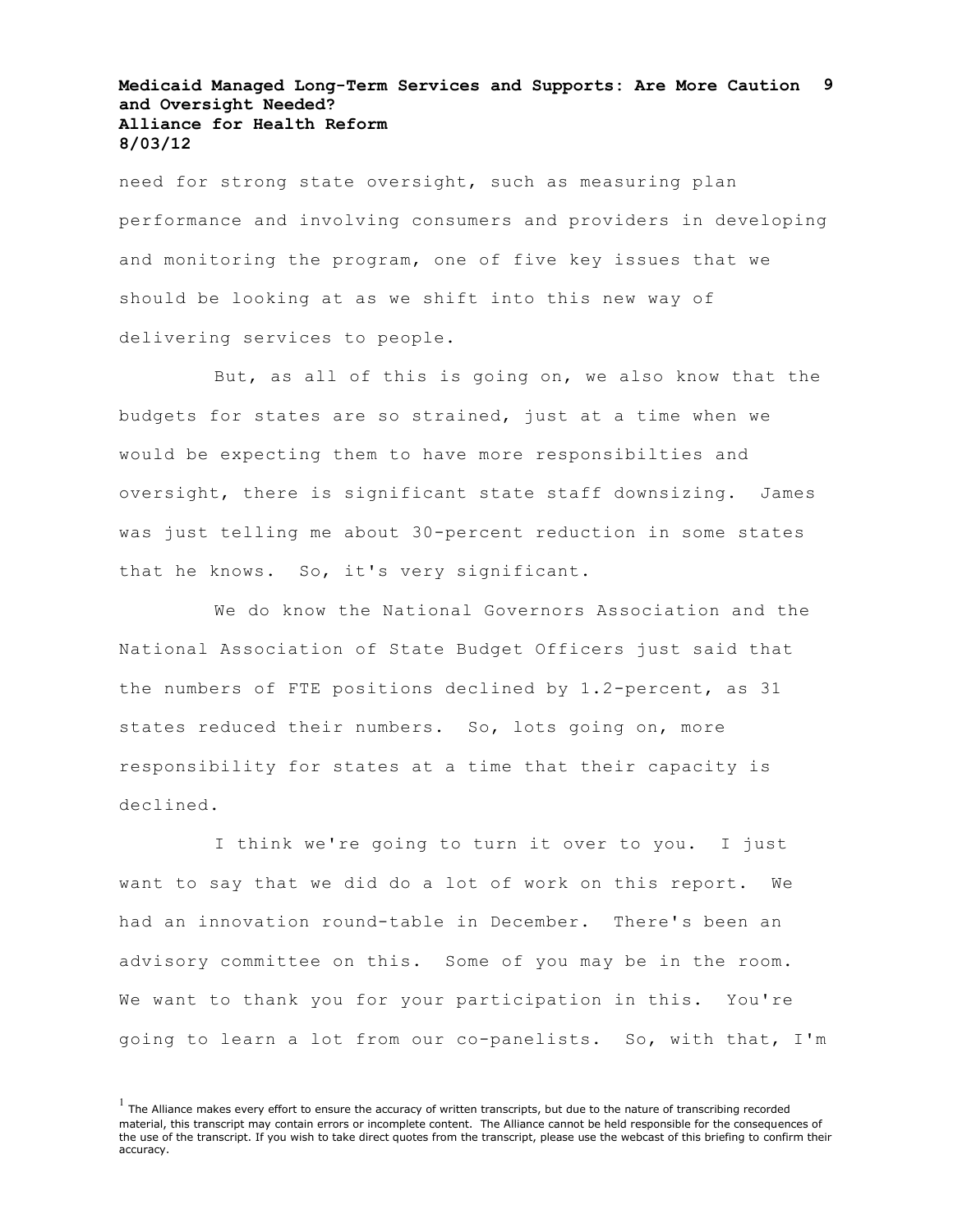# **Medicaid Managed Long-Term Services and Supports: Are More Caution 10 and Oversight Needed? Alliance for Health Reform 8/03/12**

going to turn it over to Ed, who will let you know who they are.

**ED HOWARD:** Great. Thank you, Susan. This is a really good opportunity for a conversation. A quick logistical review – you probably have heard much of this before – there's a lot of material in your packets, including biographical information about our speakers, and including, where we have them, the hard-copies of their Power Point slides. You can find all of those on-line at allhealth.org, which is our website.

You'll be able to view a webcast of this briefing on Monday, relive every thrilling moment, on the website of the Kaiser Family Foundation. Thanks to them for providing that service. You can access it through ours, as well. And you can find, in a week or so, you'll be able to find a transcript of the briefing on our website, too.

We'd appreciate you filling out the blue evaluation form at some point during the next hour and 40 minutes, or so. There is a green question card you can use for the Q&A period. There are also microphones – you may have to fight your way through the tight seating to get to them, but that's how you get the question asked in your own voice.

Now, we have a terrific panel with a variety of viewpoints and insights to present to you on the topic and we're going to start with James Toews, who is a Senior Policy

 $<sup>1</sup>$  The Alliance makes every effort to ensure the accuracy of written transcripts, but due to the nature of transcribing recorded</sup> material, this transcript may contain errors or incomplete content. The Alliance cannot be held responsible for the consequences of the use of the transcript. If you wish to take direct quotes from the transcript, please use the webcast of this briefing to confirm their accuracy.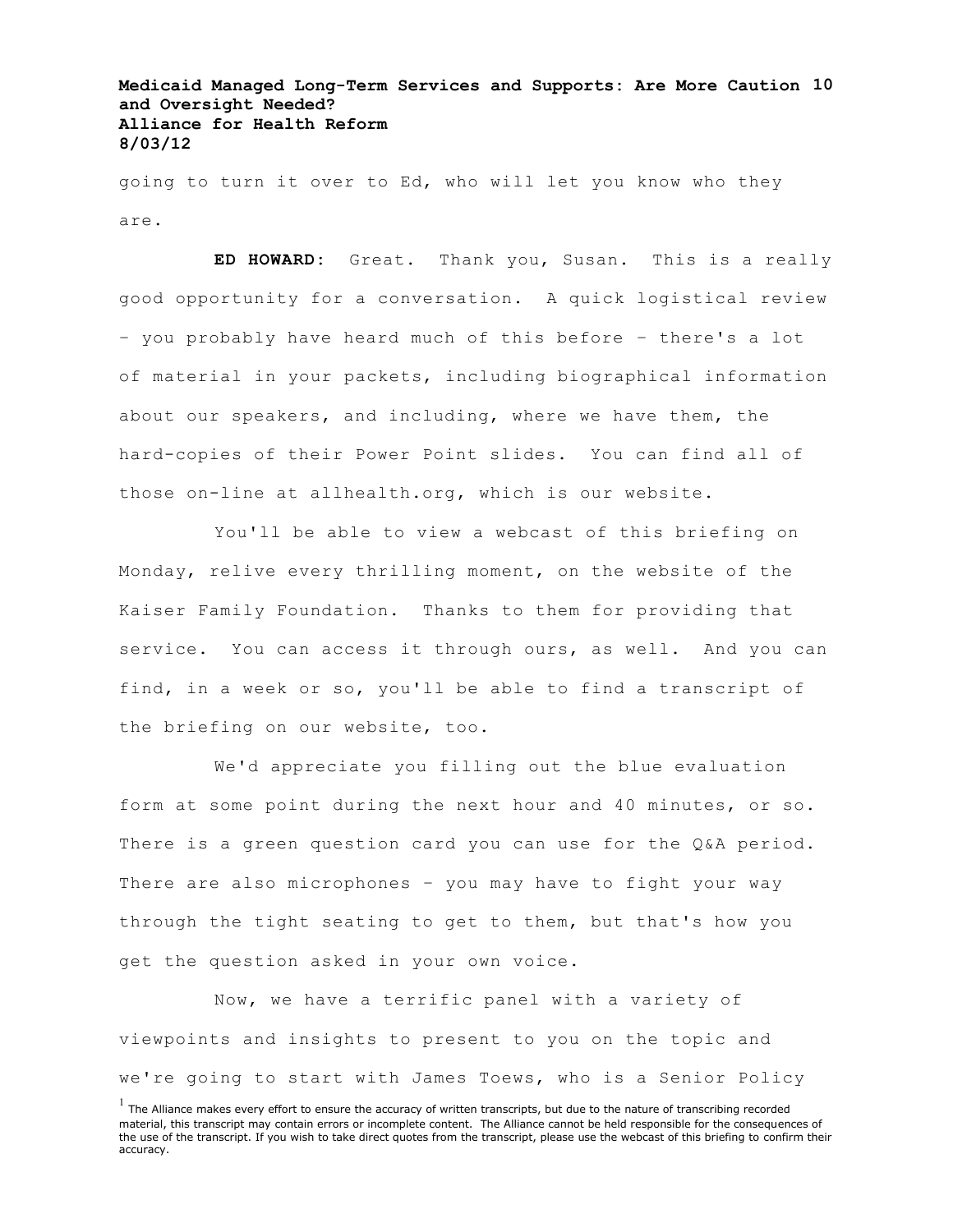# **Medicaid Managed Long-Term Services and Supports: Are More Caution 11 and Oversight Needed? Alliance for Health Reform 8/03/12**

Analyst at what is now the Administration for Community Living, in HHS.

He came to HHS from Oregon state government where, for years, he was part of the groundbreaking Oregon Initiative, that I know most of you are familiar with, to shift care for their vulnerable populations from institutions to home and community settings. James, thank you very much for being with us today.

JAMES TOEWS: Thank you. It's a pleasure to be here. So, Susan has covered this already, and most of you are familiar with managed care, but it is relatively new to the long-term Services and Support arena. And, particularly as we move towards capitation – we move large fee-for-service systems to capitation – we don't have a lot of actuarial experience in rate-setting and figuring out how we actually provide supports that people need.

In fact, we have a very long history of vast overspending on a lot of wrong things. So, recalibrating that into a capitation model that really is tailored to individual needs and is budget sensitive, is a relatively new task that we're learning from people like Patti, in Tennessee, and others that are well down that road already.

Right now, the map is changing rapidly. So this is probably way out of date already. And, as Susan said, about

 $<sup>1</sup>$  The Alliance makes every effort to ensure the accuracy of written transcripts, but due to the nature of transcribing recorded</sup> material, this transcript may contain errors or incomplete content. The Alliance cannot be held responsible for the consequences of the use of the transcript. If you wish to take direct quotes from the transcript, please use the webcast of this briefing to confirm their accuracy.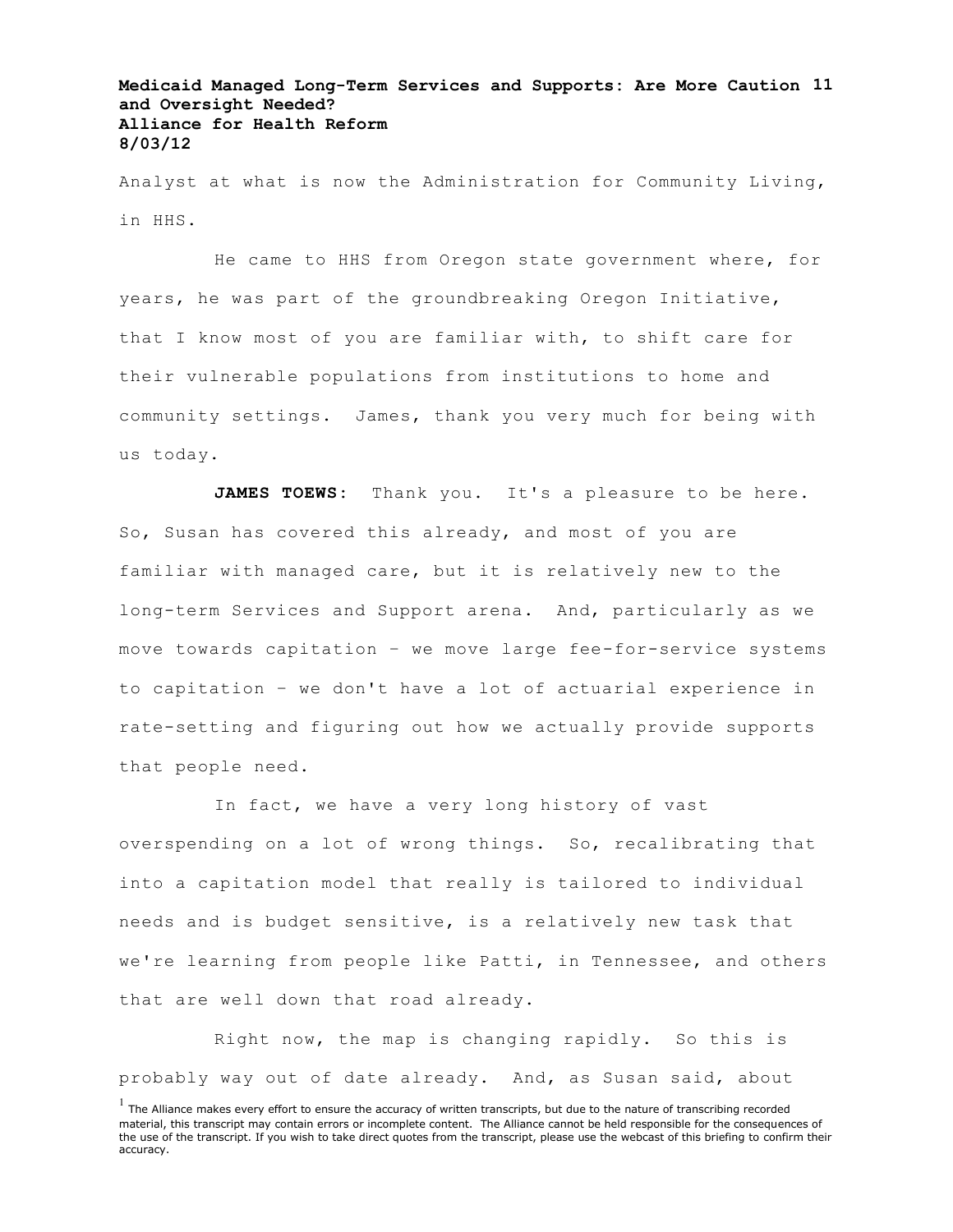# **Medicaid Managed Long-Term Services and Supports: Are More Caution 12 and Oversight Needed? Alliance for Health Reform 8/03/12**

half the states – and I think it's even more than half – are contemplating the move towards managed care on the long-term Services side. But these are the current states where some level of managed care for these populations already operates. But it still represents a very, very small percentage of the overall Medicaid expenditures for these populations.

Why now? I think the reasons are pretty obvious. The state budget deficits are still very much around. The growth of Medicaid spending, that we're all aware of, the current spending trends in long-term services and supports are completely unsustainable.

For the most part, despite progress made in the last 10, 15 years, most of our systems are still terribly out of balance. We overextend our budgets on the nursing home side in most parts of the country. You can see only about 36.8-percent from the score card that AARP has put together, is actually spend on community versus institutional services. Only seven states spend more than half of their current resources on the community versus the nursing home or institutional side.

Parenthetically, developmental disabilities is not included in this. That system rebalanced a long time ago. In fact, most states had rebalanced their systems in the early 90s already, and they currently spend about 80-percent of their resources on the community side. For the most part, they are

 $<sup>1</sup>$  The Alliance makes every effort to ensure the accuracy of written transcripts, but due to the nature of transcribing recorded</sup> material, this transcript may contain errors or incomplete content. The Alliance cannot be held responsible for the consequences of the use of the transcript. If you wish to take direct quotes from the transcript, please use the webcast of this briefing to confirm their accuracy.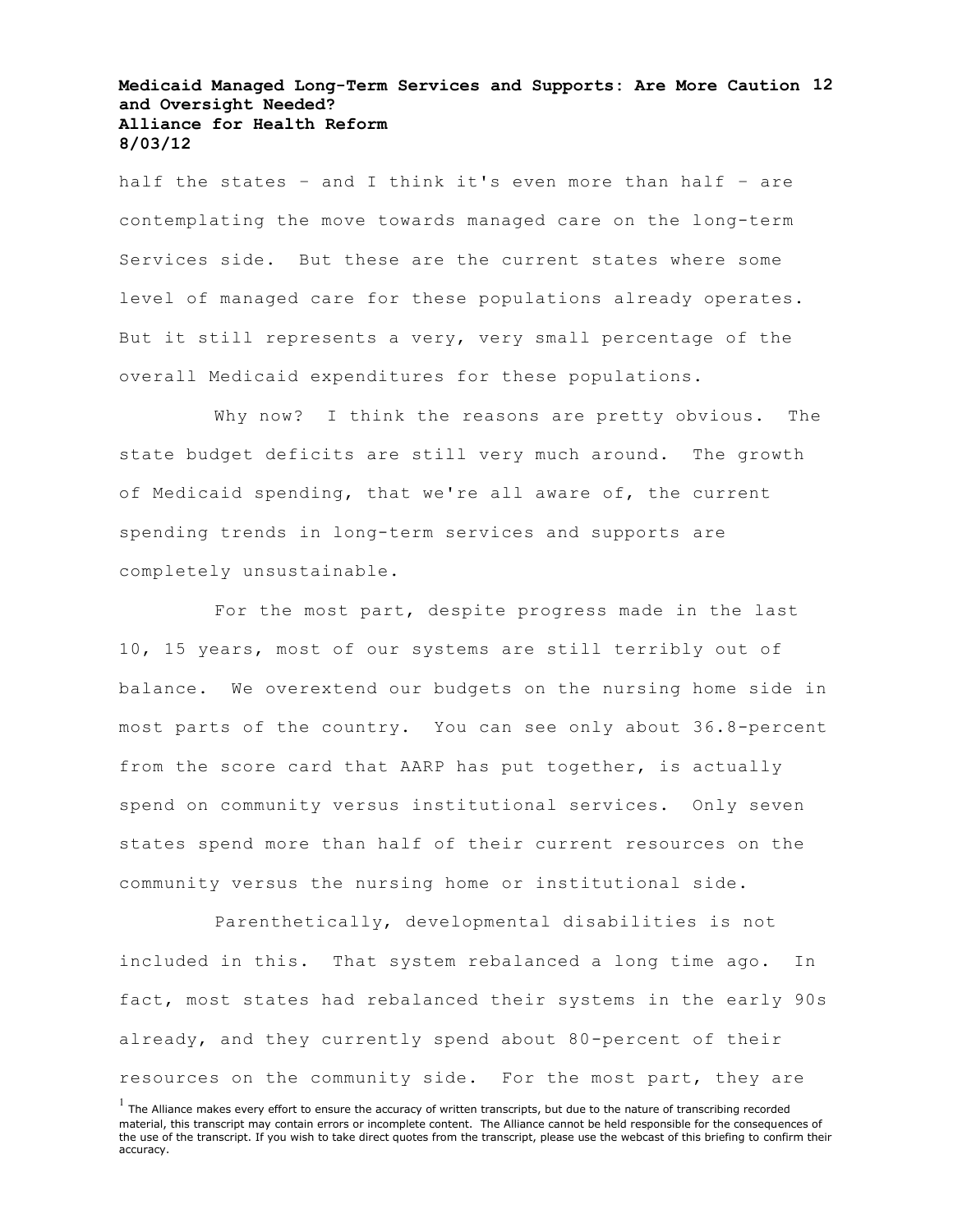# **Medicaid Managed Long-Term Services and Supports: Are More Caution 13 and Oversight Needed? Alliance for Health Reform 8/03/12**

very much resisting the conversations in the states on the move to managed care, feeling they don't want to get trapped in a system that will not work.

But, I think they'll come around at some point, as well. In many DD systems across the country, they've built very expensive community systems and they have very large waiting lists of people living at home with aging parents. So, I think the model will expand to that population eventually, as well.

And then, of course, I think everyone has been enticed through the Affordable Care Act and the invitation to come up with new and innovative models of providing this kind of support. The potential benefits – Susan has already touched on that – are really, really huge.

The integration of acute and long term care - and, again, even if you have a managed care program that doesn't bundle acute and long-term services, but it's only bundling, or capitating, the long-term side, there's still an enormous opportunity to coordinate that at the MCO level with the health providers. Everybody talks about how costly the duals are, but really it's a subset of people that could be dual, could be Medicaid only, could be Medicare only – with functional limitations, and they're really the ones that drive the costs.

 $<sup>1</sup>$  The Alliance makes every effort to ensure the accuracy of written transcripts, but due to the nature of transcribing recorded</sup> material, this transcript may contain errors or incomplete content. The Alliance cannot be held responsible for the consequences of the use of the transcript. If you wish to take direct quotes from the transcript, please use the webcast of this briefing to confirm their accuracy.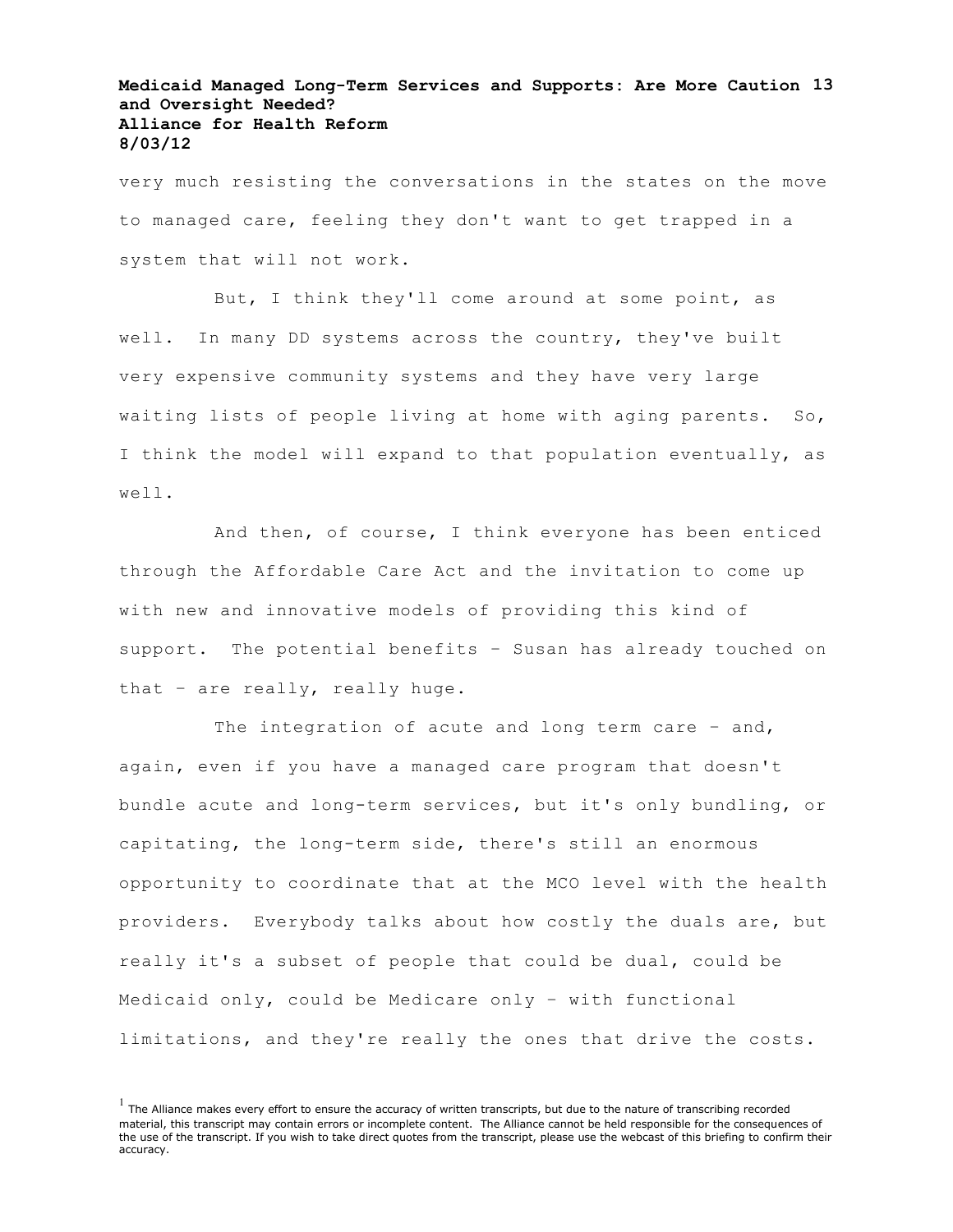#### **Medicaid Managed Long-Term Services and Supports: Are More Caution 14 and Oversight Needed? Alliance for Health Reform 8/03/12**

Their healthcare costs are two to three to four times more than their counterparts without functional limitations. So this is a real opportunity to link services for that group, as well. There are some recent studies, also, that show that the number of avoidable hospitalizations for people with functional limitations, already receiving home and community based services, is almost double that of their other Medicaid counterparts. So, again, there's a real opportunity to link those services and to improve the alignment there.

And I think there's a real opportunity for quality management. Many of us in this field have a poor track record of managing and monitoring quality in the fee-for-services system. You all know about that through the periodic press reports and exposes that occur around this. So this is an opportunity to change that paradigm, as well.

The challenges have been touched on already. The experience, for the most part, is pretty limited. It's driving the stakeholders crazy as they look at potential MCOs coming into their states that have virtually no track records in providing long-term services and supports. The whole statereadiness issue on this is a very, very big deal.

The fee-for-service world, which has been around forever in the provider community. You have many providers that are also sort of Ma and Pa providers, small community non-

 $<sup>1</sup>$  The Alliance makes every effort to ensure the accuracy of written transcripts, but due to the nature of transcribing recorded</sup> material, this transcript may contain errors or incomplete content. The Alliance cannot be held responsible for the consequences of the use of the transcript. If you wish to take direct quotes from the transcript, please use the webcast of this briefing to confirm their accuracy.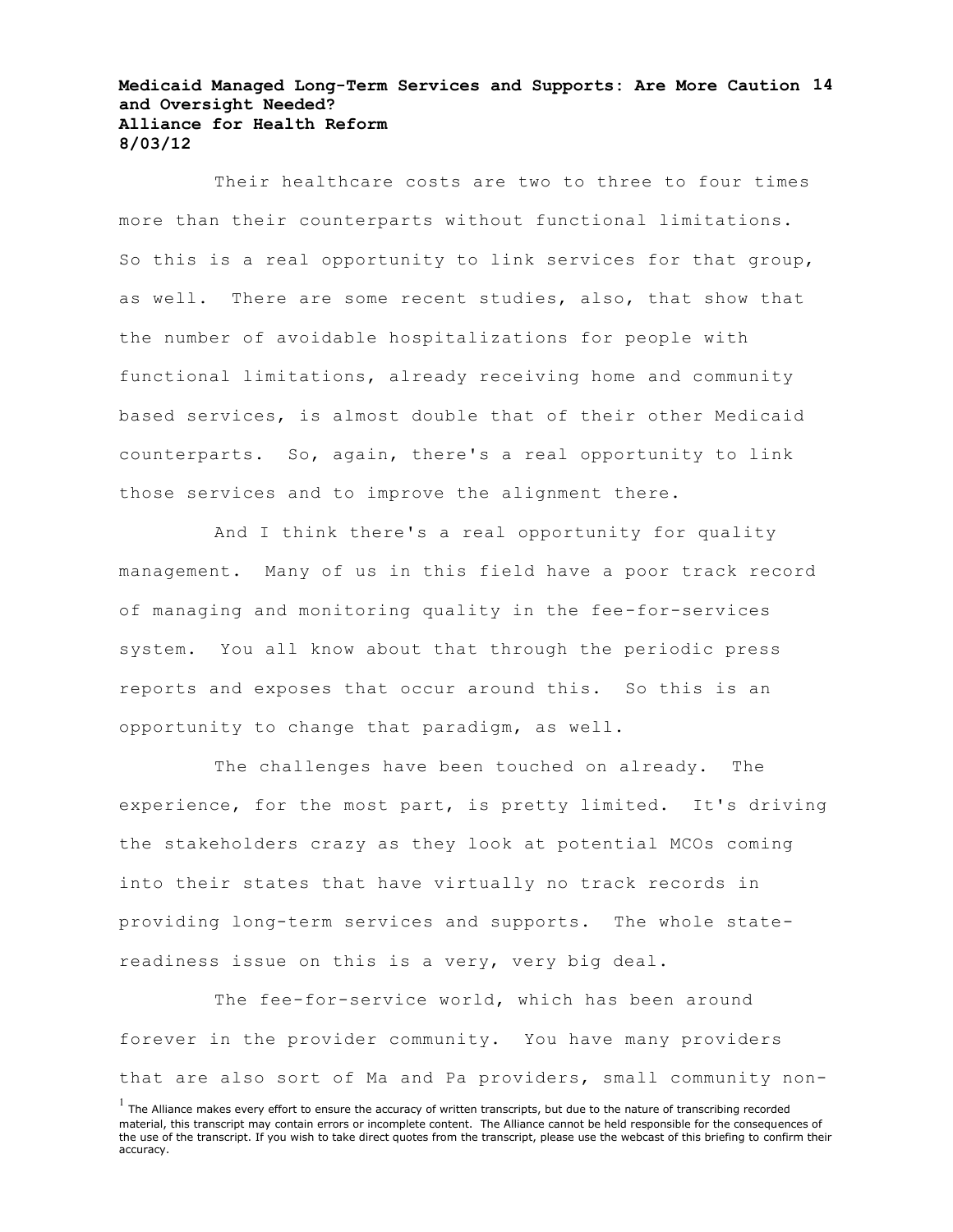## **Medicaid Managed Long-Term Services and Supports: Are More Caution 15 and Oversight Needed? Alliance for Health Reform 8/03/12**

profits, all that have a long history, in many cases, of providing good services. They have no idea how to interact with the managed care world, how to invoice, bill, they don't have a lot of the IT capacity to exchange information.

So, this is going to present a real challenge, and if a managed-care organization comes in and says, well we're going to develop a new network, here you're not simply talking about well, I may have to get a different doctor. You may lose your residential home, you may lose the personal supports that you have from home-care workers that have attended to your support for years. So, it's a very, very sensitive thing on how we bring in that far-flung network in the fee-for-service world under an umbrella that's capitated and under managed care.

A lot of the disability community is very concerned about re-medicalizing the long-term Services world. And quality is a huge issue, and that's, of course, in the paper that you're going to hear about.

The stakeholders concerns that are very pressing – we've been spending a lot of time with CMS developing guidance that, hopefully, will go to the states sometime this Fall. So it's real opportune that the document you have in front of you, which has really incredible suggestions about what needs to be done, but it's very, very opportune.

 $<sup>1</sup>$  The Alliance makes every effort to ensure the accuracy of written transcripts, but due to the nature of transcribing recorded</sup> material, this transcript may contain errors or incomplete content. The Alliance cannot be held responsible for the consequences of the use of the transcript. If you wish to take direct quotes from the transcript, please use the webcast of this briefing to confirm their accuracy.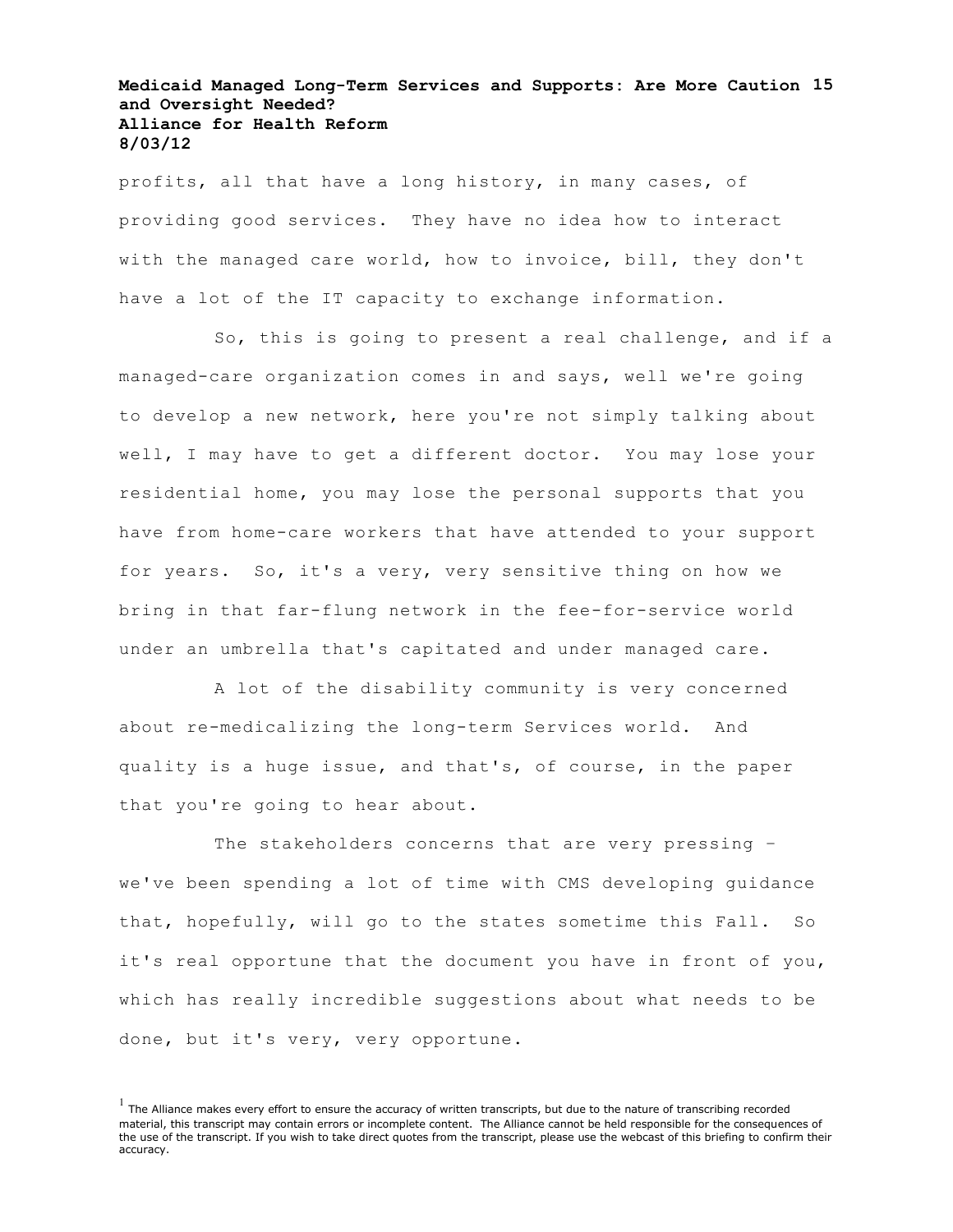## **Medicaid Managed Long-Term Services and Supports: Are More Caution 16 and Oversight Needed? Alliance for Health Reform 8/03/12**

CMS in most of the states have been very, very good about transparency and in really involving the stakeholder community in this huge shift because, again, the stakeholders are very concerned.

If MCOs are going to take over this body of work and they don't have experience, we're going to have to demand that they become literate and – in long-term Services – and that they employ staff and managers at their top leadership level that have experience.

We're hopeful that in most cases the systems will have a very, very strong bias towards the home and community based side and so, hopefully the guidance to the states will be don't carve out the institutional side.

And I think, for the most part, that's not going to happen. But, parts of the the industry, I think, will still try to carve themselves out. And obviously, if you carve out the institutional side, you have a real perverse incentive for the managed-care plan to simply shift people with complex needs over to the institutional side and it comes out of somebody else's budget.

And then there's real concerns, in person-centered planning that's reflected all over now in federal law and federal regulations really take root in a managed-care organization. I know that the paper you're going to hear about

 $<sup>1</sup>$  The Alliance makes every effort to ensure the accuracy of written transcripts, but due to the nature of transcribing recorded</sup> material, this transcript may contain errors or incomplete content. The Alliance cannot be held responsible for the consequences of the use of the transcript. If you wish to take direct quotes from the transcript, please use the webcast of this briefing to confirm their accuracy.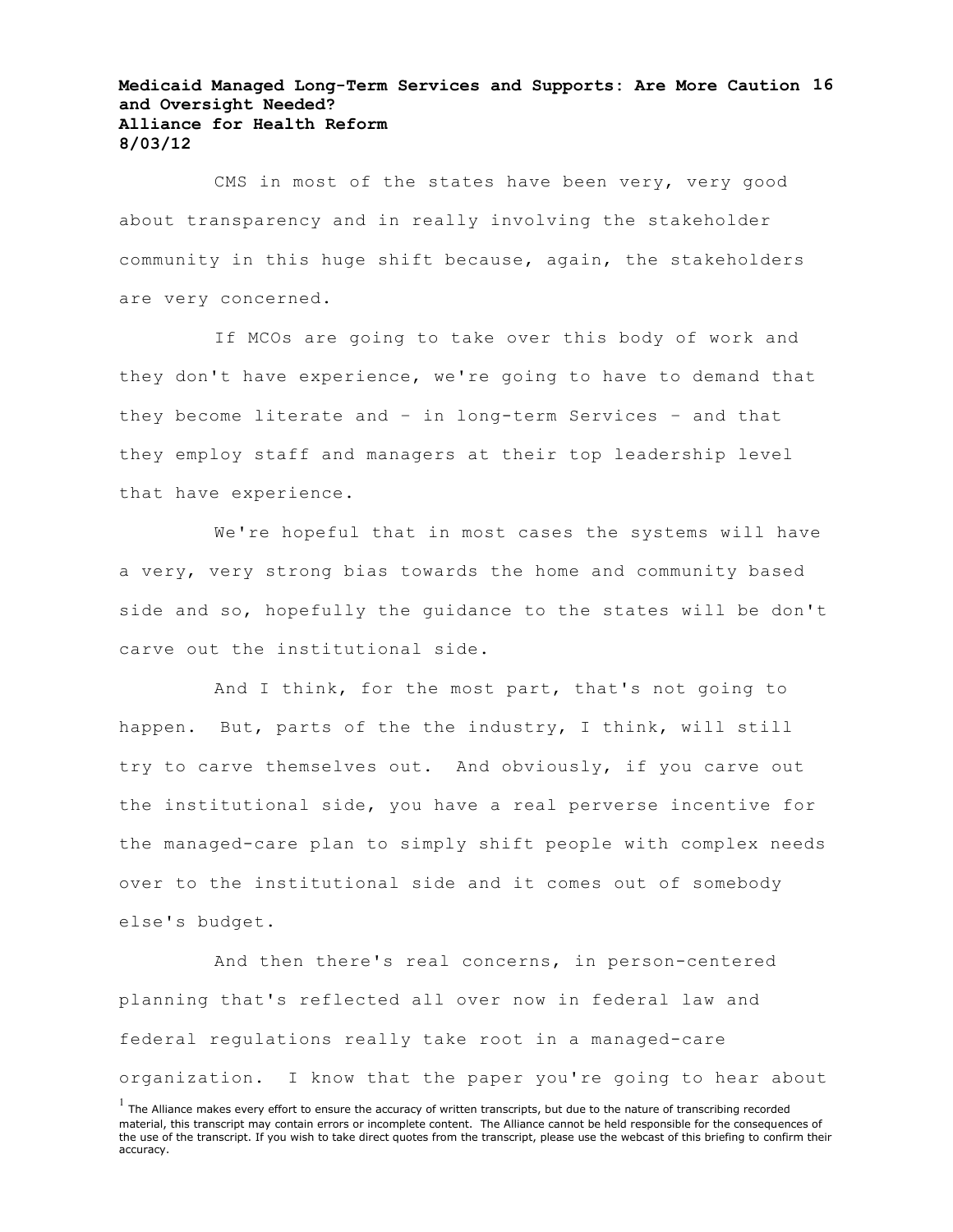# **Medicaid Managed Long-Term Services and Supports: Are More Caution 17 and Oversight Needed? Alliance for Health Reform 8/03/12**

really talks about the need to monitor the quality. There's two major issues there. One, we don't have good quality measures – good evidence-based quality measures on the longterm Services side. For the most part, historically, it's been around process, not outcomes.

Secondly, the Medicaid agencies that will have the lead responsibility here, in many ways are very poorly positioned to do this work, for a couple of reasons. One, in most states, Medicaid agencies, themselves, don't have a lot of experience with long-term services and supports. That's been delegated to an operating agency that either runs a developmental disability or aging program. So they have to bring in those operating agencies in a very dynamic partnership to be part of that monitoring role.

And secondly, the staffing levels – I've mentioned, the state I came from, I think by the time I left, we were down nearly 30-percent of our staffing levels through repeated budget cuts, frozen positions, frozen vacancies. So that's going to be a very, very large challenge. And, of course, the Medicaid agencies are implementing everything around health reform that's already on their plate. So, now taking on this very, very vulnerable population, we really have to think about readiness and what it's going to take for them to do this work. So, with that, let me turn it over.

 $<sup>1</sup>$  The Alliance makes every effort to ensure the accuracy of written transcripts, but due to the nature of transcribing recorded</sup> material, this transcript may contain errors or incomplete content. The Alliance cannot be held responsible for the consequences of the use of the transcript. If you wish to take direct quotes from the transcript, please use the webcast of this briefing to confirm their accuracy.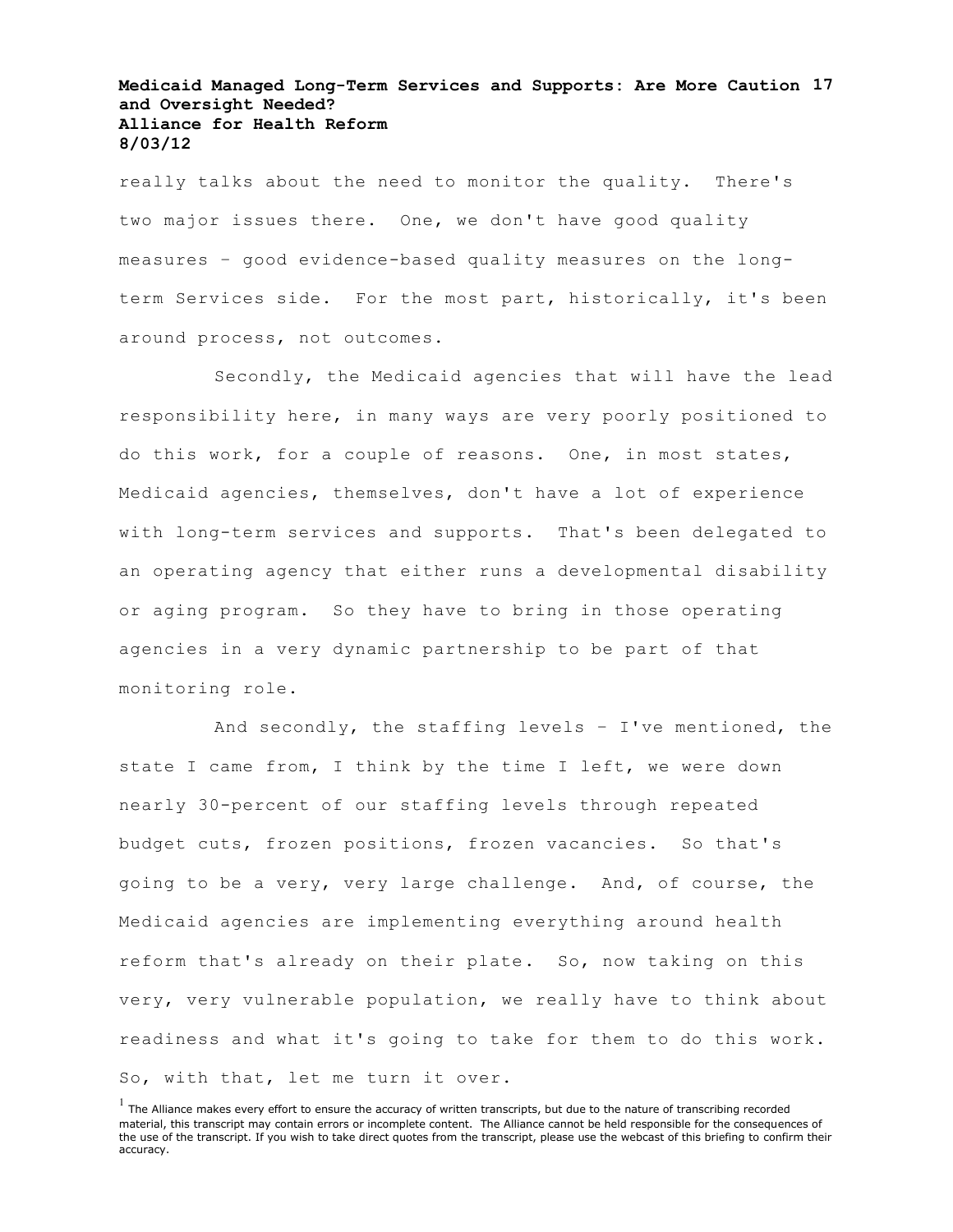**Medicaid Managed Long-Term Services and Supports: Are More Caution 18 and Oversight Needed? Alliance for Health Reform 8/03/12**

**ED HOWARD:** Great. Thank you very much, James. Now we turn to Lynda Flowers, who, as Susan noted, is a co-author of the report that is being released today from AARP's PPI. She's a Senior Policy Advisor at PPI, somebody with more than 20 years' experience dealing with Medicaid. She's a nurse and a lawyer, by training. She was one of the people who kept this project – that resulted in Keeping Watch, on track. We are very pleased to have her give us an overview of that report. Lynda.

**LYNDA FLOWERS:** Thank you, Ed, and good afternoon everyone. Thanks for being here. I just have two more thank yous. Susan covered most of them, but there are two other people that I'd like to thank. One is the Director of our health team, Lena Walker, who was instrumental in helping us flesh through the ideas and get our project underway and has been very supportive throughout. So, I'd like to thank you.

And I'd also like to thank my colleagues in federal and state affairs, AARP, who have been very supportive of our project and have lended useful comments along the way.

I'd like to just start out by saying, I'm going to be doing the overview, sort of setting the frame for the work that we've done, and my colleague, Debra, will be my bookend at the end and she will bring you some of the highlights of the findings of the promising practices.

 $<sup>1</sup>$  The Alliance makes every effort to ensure the accuracy of written transcripts, but due to the nature of transcribing recorded</sup> material, this transcript may contain errors or incomplete content. The Alliance cannot be held responsible for the consequences of the use of the transcript. If you wish to take direct quotes from the transcript, please use the webcast of this briefing to confirm their accuracy.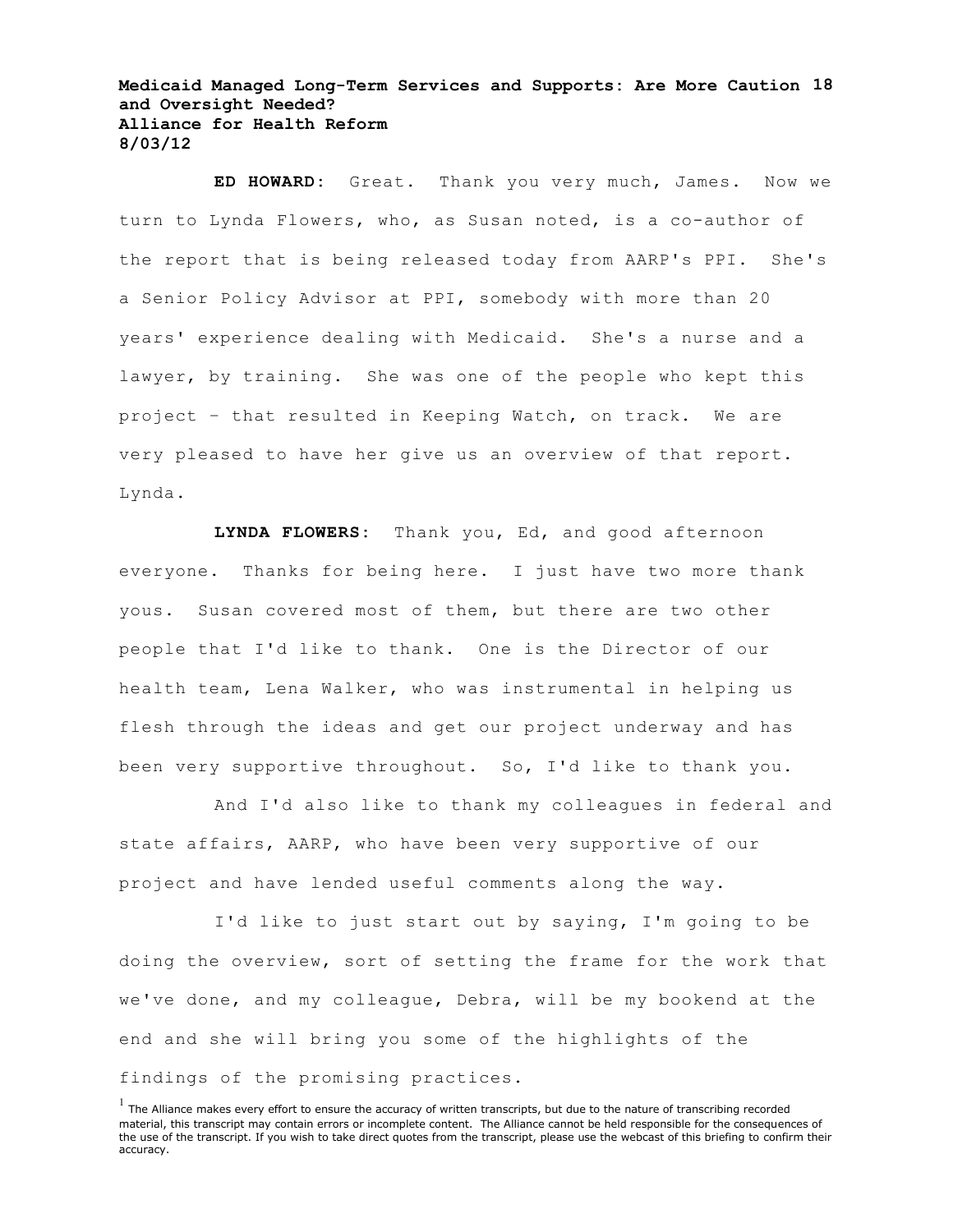# **Medicaid Managed Long-Term Services and Supports: Are More Caution 19 and Oversight Needed? Alliance for Health Reform 8/03/12**

So, my talk this afternoon will focus on the methodology that we use, the guiding principles that guided the work, as we move through and interviewed states.

The core monitoring functions that we identified that are critical for states to engage in as they oversee their Medicaid managed long-term services and supports contracts. Core oversight capacities, and then, finally, the components of what state capacity is, meaning who are the people that really have to be involved and engaged in this work.

For a methodology, we convened an advisory group. As Susan said, they were just tremendous. They were fully engaged and just rolled up their sleeves and really came through and helped us from the very beginning to think through the questions that we would want to bring to states, to think through our convening and who needed to be at the table to help us really flesh out this idea. And finally, at the end, when they reviewed the report and gave various comments for improvement, I want to just thank them again.

We conducted interviews with senior state Medicaid officials and often these were groups of people in the rooms. High-level people, people who were Medicaid Directors, maybe even, the managed-care Directors, all in the room sharing their experiences and thoughts on oversight. So we went into Arizona

 $<sup>1</sup>$  The Alliance makes every effort to ensure the accuracy of written transcripts, but due to the nature of transcribing recorded</sup> material, this transcript may contain errors or incomplete content. The Alliance cannot be held responsible for the consequences of the use of the transcript. If you wish to take direct quotes from the transcript, please use the webcast of this briefing to confirm their accuracy.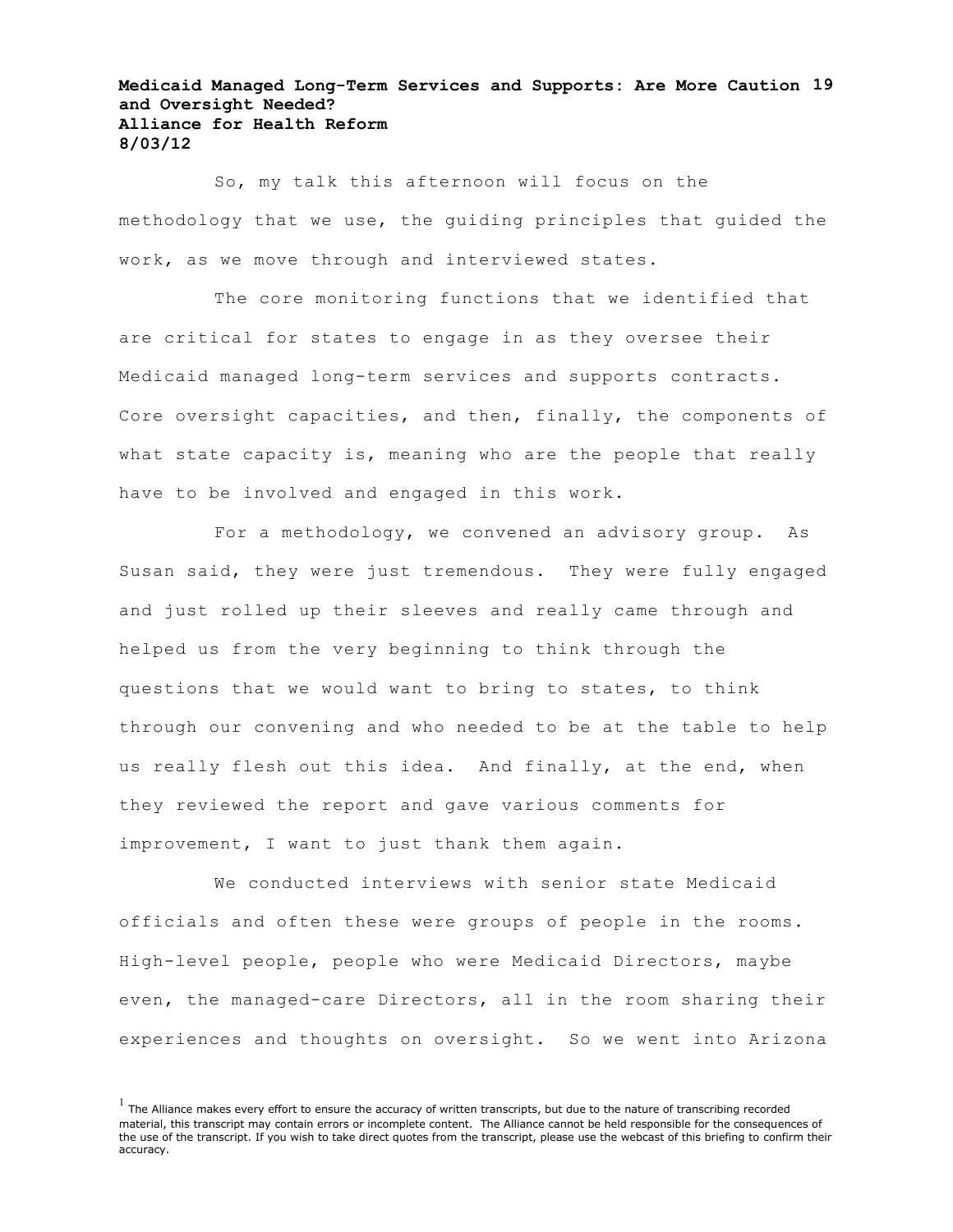# **Medicaid Managed Long-Term Services and Supports: Are More Caution 20 and Oversight Needed? Alliance for Health Reform 8/03/12**

and Massachusetts and you can see the rest of the states that we interviewed.

We also talked to quality review contractors in some of the states, just to get their perspectives on what they bring to the table, in terms of oversight. And then we also – my colleague, Wendy, and I rolled up our sleeves and looked at all the contracts to try to figure out what key capacities we needed to bring forth, in terms of oversight.

The four guiding principles – we worked with the advisory group to try and identify some principles that would guide this work, and also that would guide our thinking as we developed the interview protocols and guides. The first guiding principle was that states and their local partners are first responders.

Even though the federal government does play a role and has a meaningful role in oversight of Medicaid managed longterm services and supports, it's the states and their on-theground partners that have the day-to-day oversight responsibility. They're the first responders, they're going to get those phone calls, they're going to be accountable to their communities and their legislatures. So they're really the touchstone for all of this work. And they are the people that form and solidify the relationships with the health plans. Those relationships are key to making these programs work.

 $<sup>1</sup>$  The Alliance makes every effort to ensure the accuracy of written transcripts, but due to the nature of transcribing recorded</sup> material, this transcript may contain errors or incomplete content. The Alliance cannot be held responsible for the consequences of the use of the transcript. If you wish to take direct quotes from the transcript, please use the webcast of this briefing to confirm their accuracy.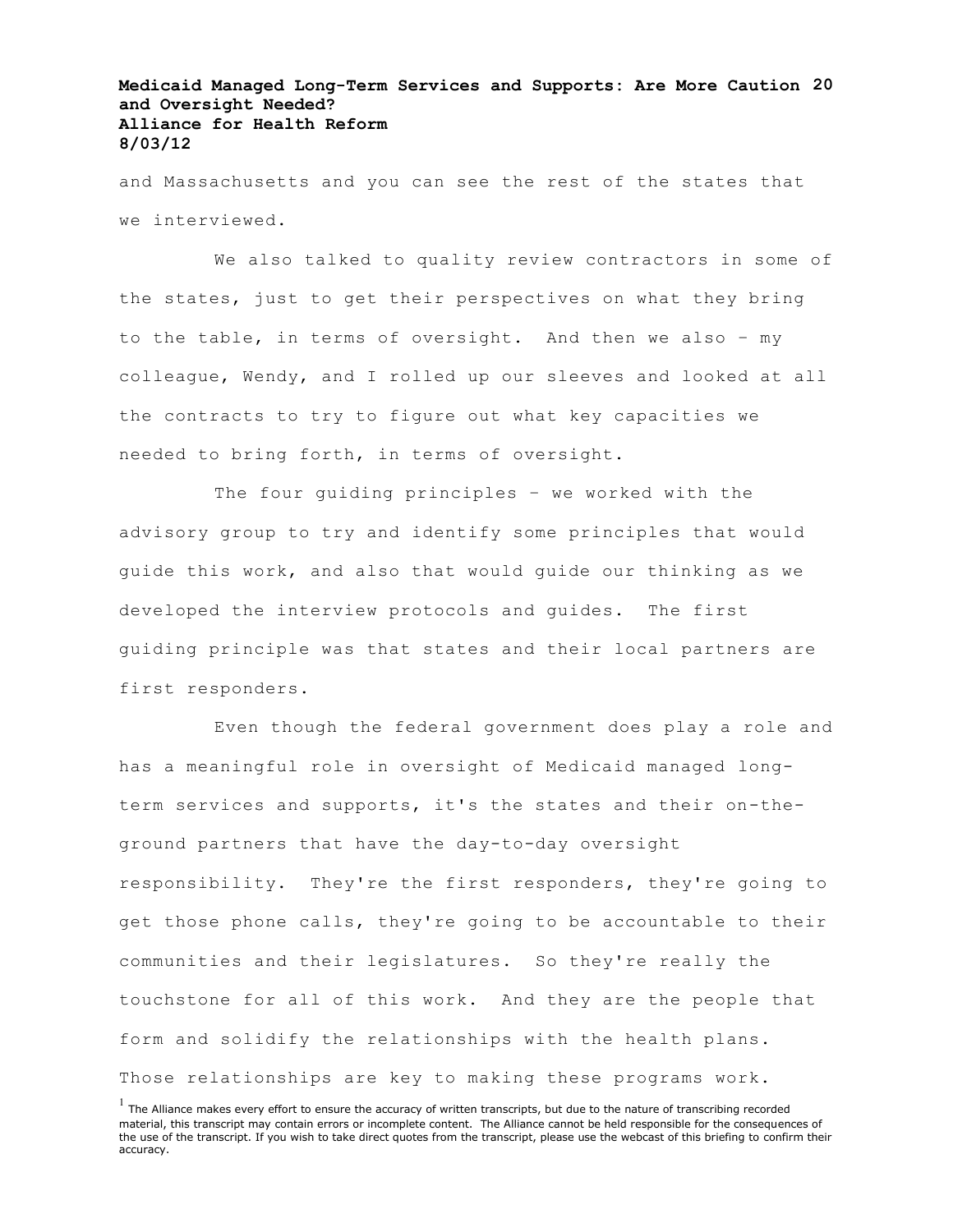## **Medicaid Managed Long-Term Services and Supports: Are More Caution 21 and Oversight Needed? Alliance for Health Reform 8/03/12**

The second principle is that oversight capacity for Medicaid managed long-term services and supports differs from that required for younger people and people with disabilities. This is a different type of population. They're more vulnerable, they're people with multiple chronic conditions, often, or people living with disabilities.

They need a different service package, including very robust and high quality care coordination. They also often need attention to their family care-giving needs. All of that needs to be integrated into the way services are delivered. So it's not the same oversight that one would want to put together for a younger population of families and young children.

The third guiding principle is that states need adequate oversight capacity before they start enrolling these beneficiaries. These are very vulnerable people. We need to hit the ground running, in terms of our ability to make sure that they're getting high quality and safely delivered care.

We also need to have a staff with a different skillset. They need to have some long-term Services and Support experience and knowledge, so that you really can tune into the needs of the population from the very beginning.

And the final guiding principle for this study was that building and maintaining state capacity should be viewed as a continuous improvement process. Things are rapidly changing in

 $<sup>1</sup>$  The Alliance makes every effort to ensure the accuracy of written transcripts, but due to the nature of transcribing recorded</sup> material, this transcript may contain errors or incomplete content. The Alliance cannot be held responsible for the consequences of the use of the transcript. If you wish to take direct quotes from the transcript, please use the webcast of this briefing to confirm their accuracy.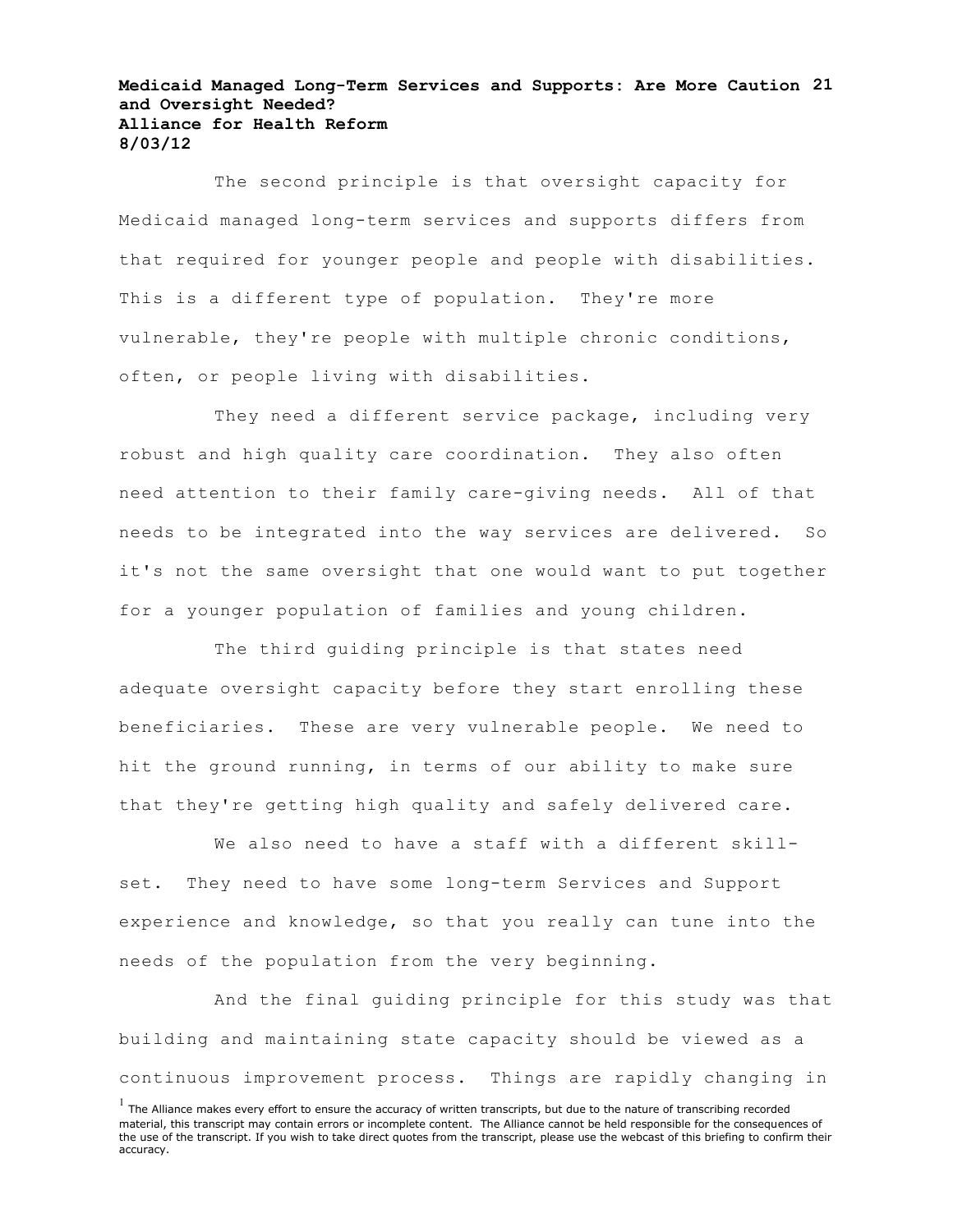# **Medicaid Managed Long-Term Services and Supports: Are More Caution 22 and Oversight Needed? Alliance for Health Reform 8/03/12**

this field and I imagine they will just – as more and more states get into this, it's going to just explode. So you have to think about staff turnover. How are you going to address that? That's going to be a continual problem.

New technologies are emerging and that may be useful for states and their oversights abilities. Better strategies for monitoring plan performance may emerge and new plans are coming on-line all the time. So, it's always moving and the states need to be thinking about this, in terms of a continuous improvement process.

So, what are the core monitoring functions that states need to pay attention to? What are the domains – the buckets of things that we need to focus on when we're thinking about state oversight? First is sort of the general oversight contractual monitoring. That's sort of the beginning phase where you're working with plans as you put out the RFPs, and as you let these contracts out, working with them to establish the accountability systems – how you're going to communicate with one another?

Who are the point people there, from the state agency side and from the plan side? What are the reporting systems going to be like? You have to work together because often these systems have to interface with each other, so it's the plan system and the state's. They have to come together and

 $<sup>1</sup>$  The Alliance makes every effort to ensure the accuracy of written transcripts, but due to the nature of transcribing recorded</sup> material, this transcript may contain errors or incomplete content. The Alliance cannot be held responsible for the consequences of the use of the transcript. If you wish to take direct quotes from the transcript, please use the webcast of this briefing to confirm their accuracy.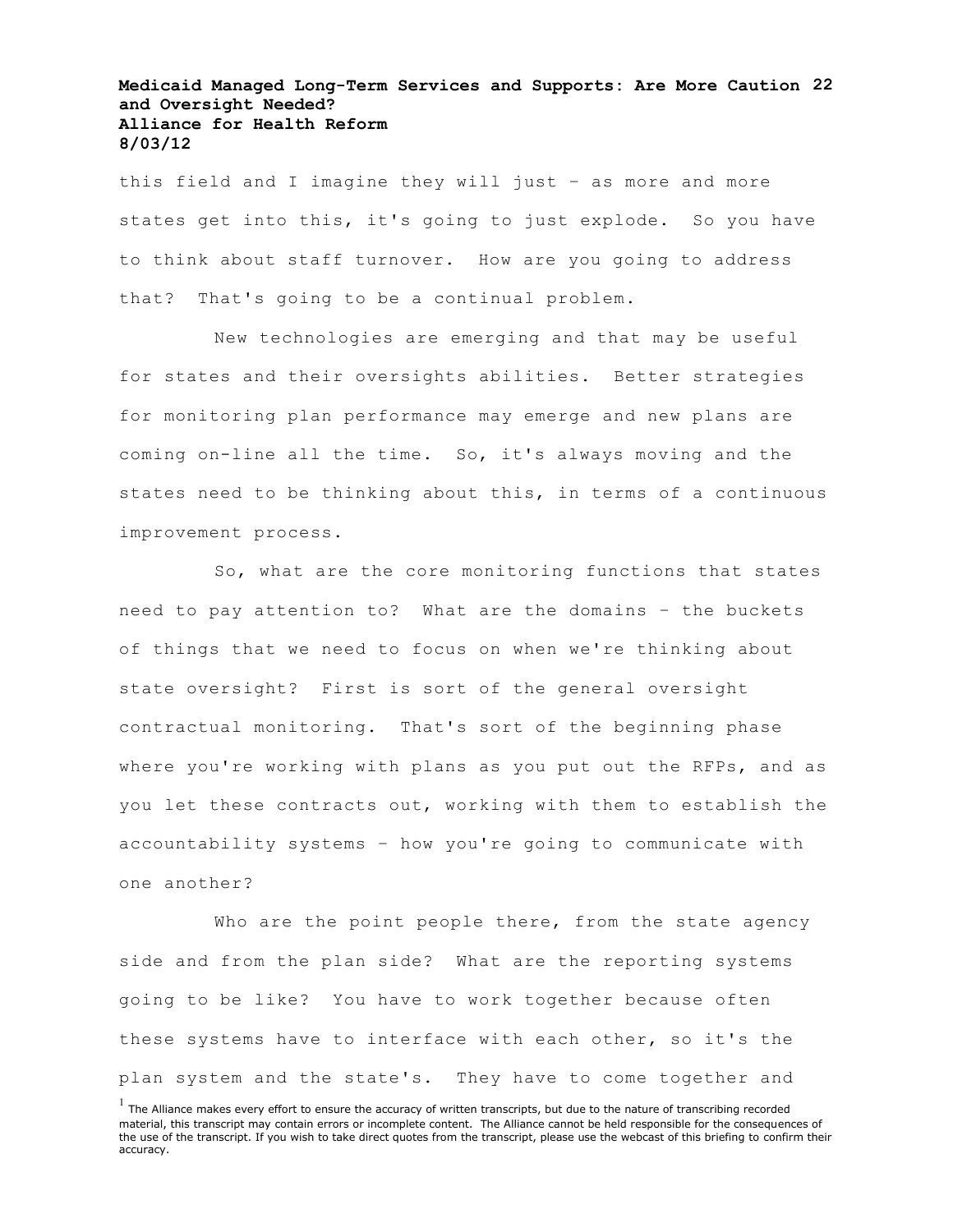## **Medicaid Managed Long-Term Services and Supports: Are More Caution 23 and Oversight Needed? Alliance for Health Reform 8/03/12**

put those systems together. There needs to be lots of dialog about what the contract requirements really are. What sometimes one reads on paper is not what translates into what the expectation is, so we need to have that relationship, that on-going dialog, and clear expectations on both sides.

The second core function would be ensuring high-quality plan performance. That's a core capacity that states need to have. They need to be – from our talks with them, they consider technical assistance high on the list of things that they provide to the plans. Remember, it's a partnership, not an adversarial relationship. States want these things to succeed, so they're rolling up their sleeves and providing lots of technical experience on things that they have more experience with, especially on the long-term services and supports side.

They also need to be able to use the tools that are available to them to leverage high-quality plan performance. Some of those are corrective action plans, financial incentives, penalties, sanctions, and sometimes suspend enrollment for really egregious behavior.

Another core oversight capacity, and critical, is that we need to ensure network adequacy. That's both if you have primary and acute services, but also long-term services and supports. Sometimes it can be very challenging to build those

 $<sup>1</sup>$  The Alliance makes every effort to ensure the accuracy of written transcripts, but due to the nature of transcribing recorded</sup> material, this transcript may contain errors or incomplete content. The Alliance cannot be held responsible for the consequences of the use of the transcript. If you wish to take direct quotes from the transcript, please use the webcast of this briefing to confirm their accuracy.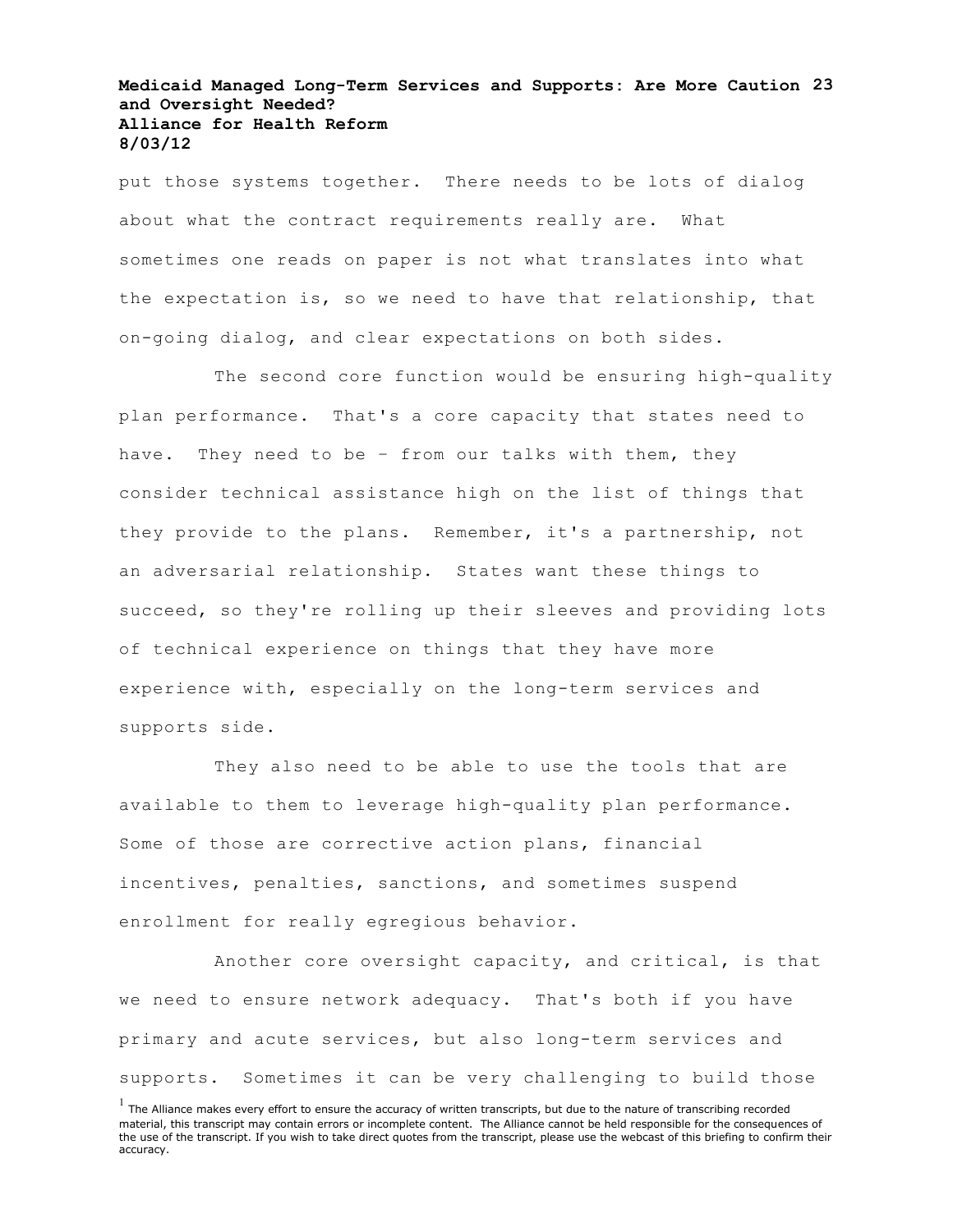# **Medicaid Managed Long-Term Services and Supports: Are More Caution 24 and Oversight Needed? Alliance for Health Reform 8/03/12**

networks because, particularly in rural states that have large rural areas and it's hard to get to. So states and plans have to work in partnership to be very creative to try to figure out how to develop robust – very creatively, develop robust networks.

Also, these networks need to make sure that beneficiaries have timely access. Often that will include rules about length of travel times, and times when providers need to be available. The services have to be cultural competent, linguistically appropriate, and physically accessible. All of these things go into what states are looking for when plans put these services together.

We also need to make sure that health plans are receiving adequate payment rates. This is key to making these programs work. These rates have to be actuarially sound. We have to make sure that these plans remain financially solvent because we don't want a situation where we're putting people into plans and then the plan can't afford to provide the service and it falls apart for these beneficiaries. So, making sure those rates are sound is a key thing.

A key component of that financial soundness is the risk –adjusting. Making sure that plans that have very low-cost users, more healthy people, aren't being overpaid. Also making sure that plans that have an inordinate amount of people that

 $<sup>1</sup>$  The Alliance makes every effort to ensure the accuracy of written transcripts, but due to the nature of transcribing recorded</sup> material, this transcript may contain errors or incomplete content. The Alliance cannot be held responsible for the consequences of the use of the transcript. If you wish to take direct quotes from the transcript, please use the webcast of this briefing to confirm their accuracy.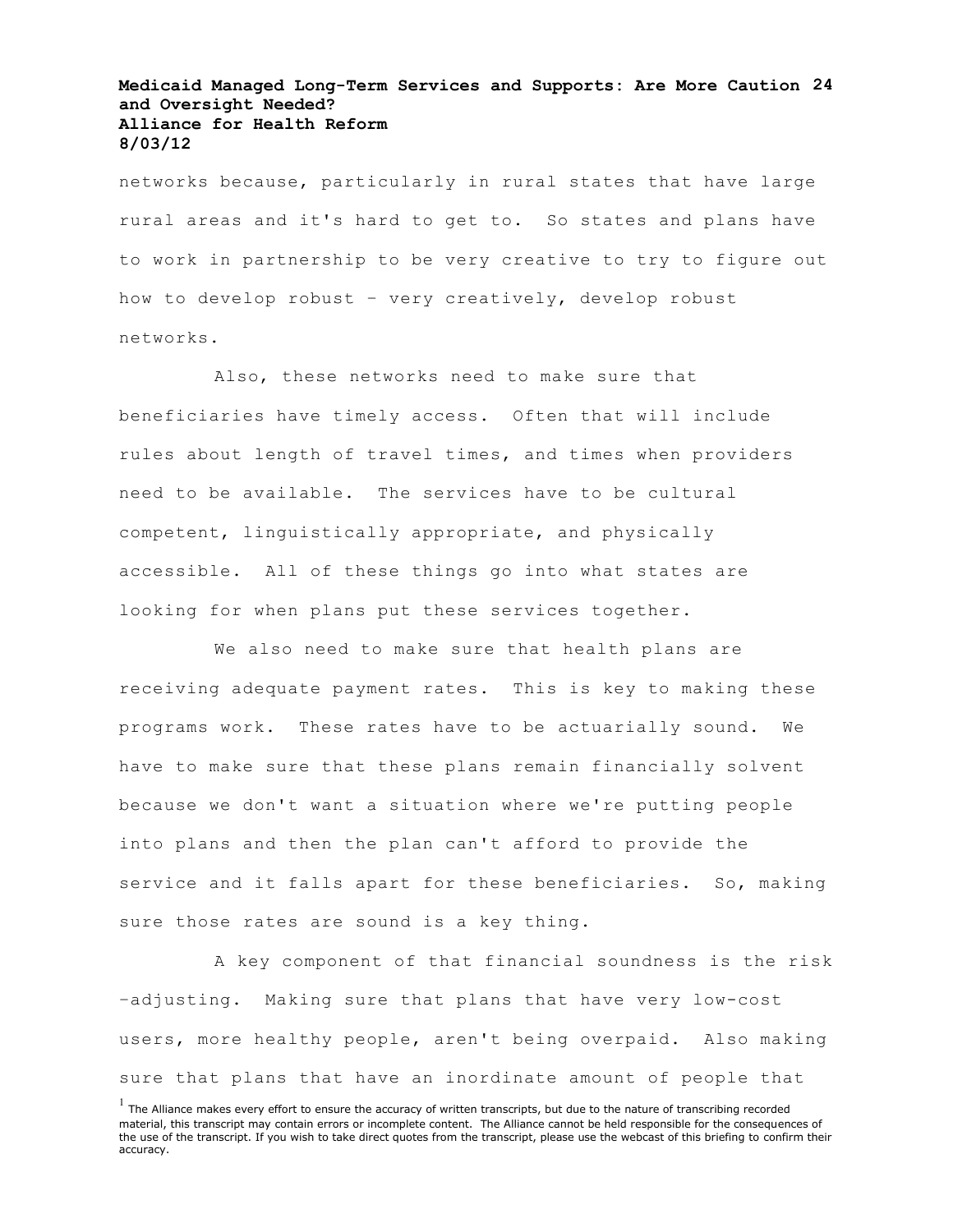# **Medicaid Managed Long-Term Services and Supports: Are More Caution 25 and Oversight Needed? Alliance for Health Reform 8/03/12**

have significant health problems are being paid adequately. It's a delicate balance that takes a lot of state involvement and oversight and working with plans. And that's a continual process, because people are often moving around in these plans.

Then, of course, it' important to pay enough to promote the network adequacy. That means, that when that capitation goes out to the plan, the states have to also make sure that the plan are paying their down-stream providers enough to make sure that we can have adequate networks all the way down the line.

The next core capacity is that we need to ensure member education and consumer rights. That involves timely education about a range of things that plans have to do including enrollment and disenrollment, treatment options and alternatives. We also need to make sure that states are ensuring that plans are ensuring the rights of the individual enrollees to do consumer direction, to be in charge of their own care.

We also need to make sure that plans are providing adequate grievance and appeal processes, making people aware of what those processes are. And on the state side, monitoring the nature and frequency of these appeals. Also often using hotlines. Either states operate or they contract for the

 $<sup>1</sup>$  The Alliance makes every effort to ensure the accuracy of written transcripts, but due to the nature of transcribing recorded</sup> material, this transcript may contain errors or incomplete content. The Alliance cannot be held responsible for the consequences of the use of the transcript. If you wish to take direct quotes from the transcript, please use the webcast of this briefing to confirm their accuracy.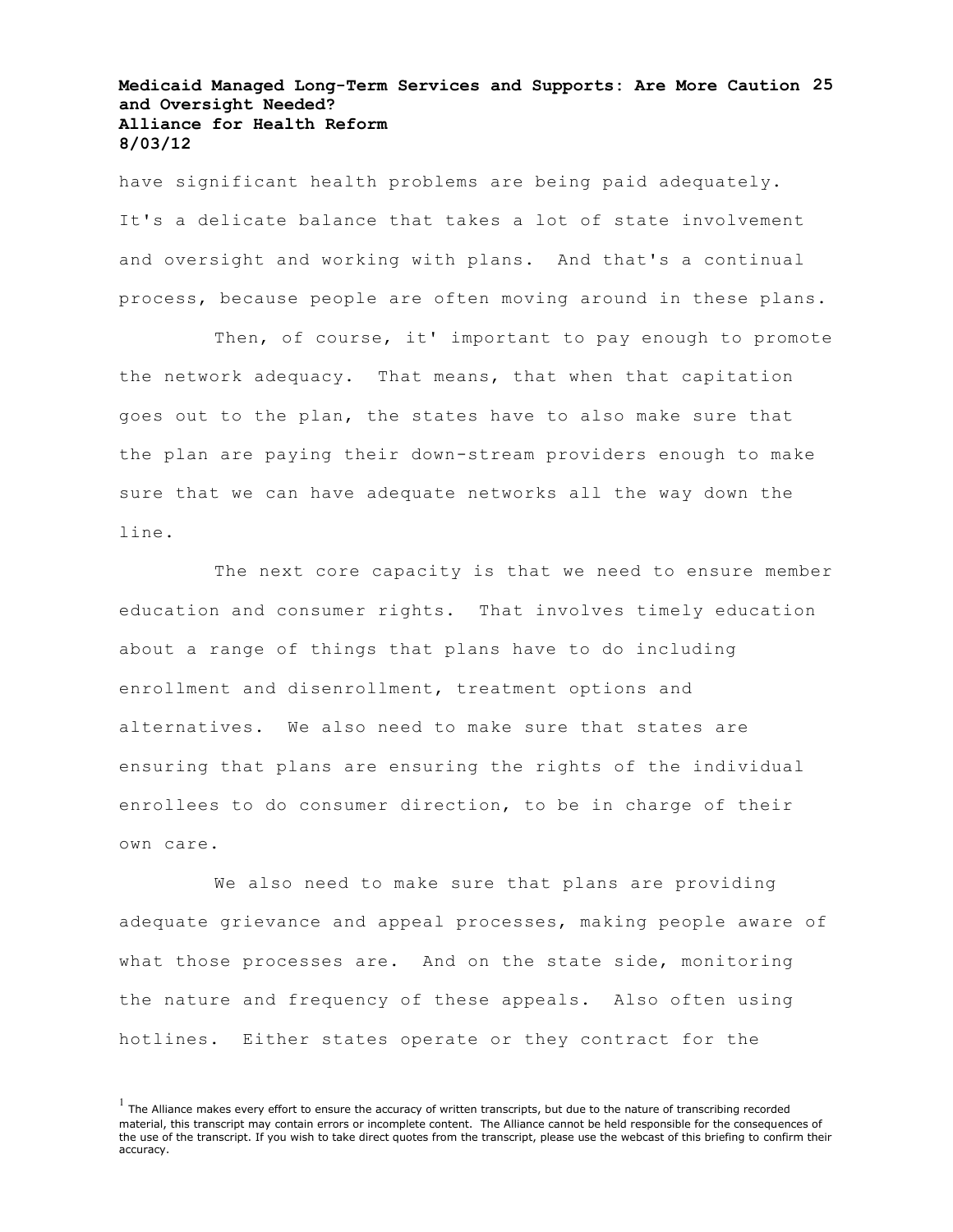# **Medicaid Managed Long-Term Services and Supports: Are More Caution 26 and Oversight Needed? Alliance for Health Reform 8/03/12**

hotlines, so they can really get a handle on what those issues are.

Then, of course, as in all aspects of managed care interface with the beneficiary, they need to be culturally competent, language-accessible, attuned to the needs of vision and hearing impaired individuals, and be at the appropriate literacy levels.

So, the components of state capacity, this is sort of getting to, what are the tools, what are the things we need? We need adequate state agency staff, and then these are all the potential partners that states could work with. I think Derek came up with the three Bs - I like them. You buy it, you build it, or you borrow it. These are the key players that you could either work with. Buy, build or borrow to develop your capacity. I'm happy to take questions at the end.

**ED HOWARD:** Terrific. Thank you so much, Lynda.

Lynda's told us what states should be doing and now we're going to take a look at what one state actually is doing and for that we turn to Patti Killingsworth, who is the Chief of long-term services and supports for Tennessee, and Assistant Commissioner of TennCare.

She's got over a decade of experience in state health policy, both in Tennessee and Missouri, much of it dealing directly with elderly, disability and other vulnerable

 $<sup>1</sup>$  The Alliance makes every effort to ensure the accuracy of written transcripts, but due to the nature of transcribing recorded</sup> material, this transcript may contain errors or incomplete content. The Alliance cannot be held responsible for the consequences of the use of the transcript. If you wish to take direct quotes from the transcript, please use the webcast of this briefing to confirm their accuracy.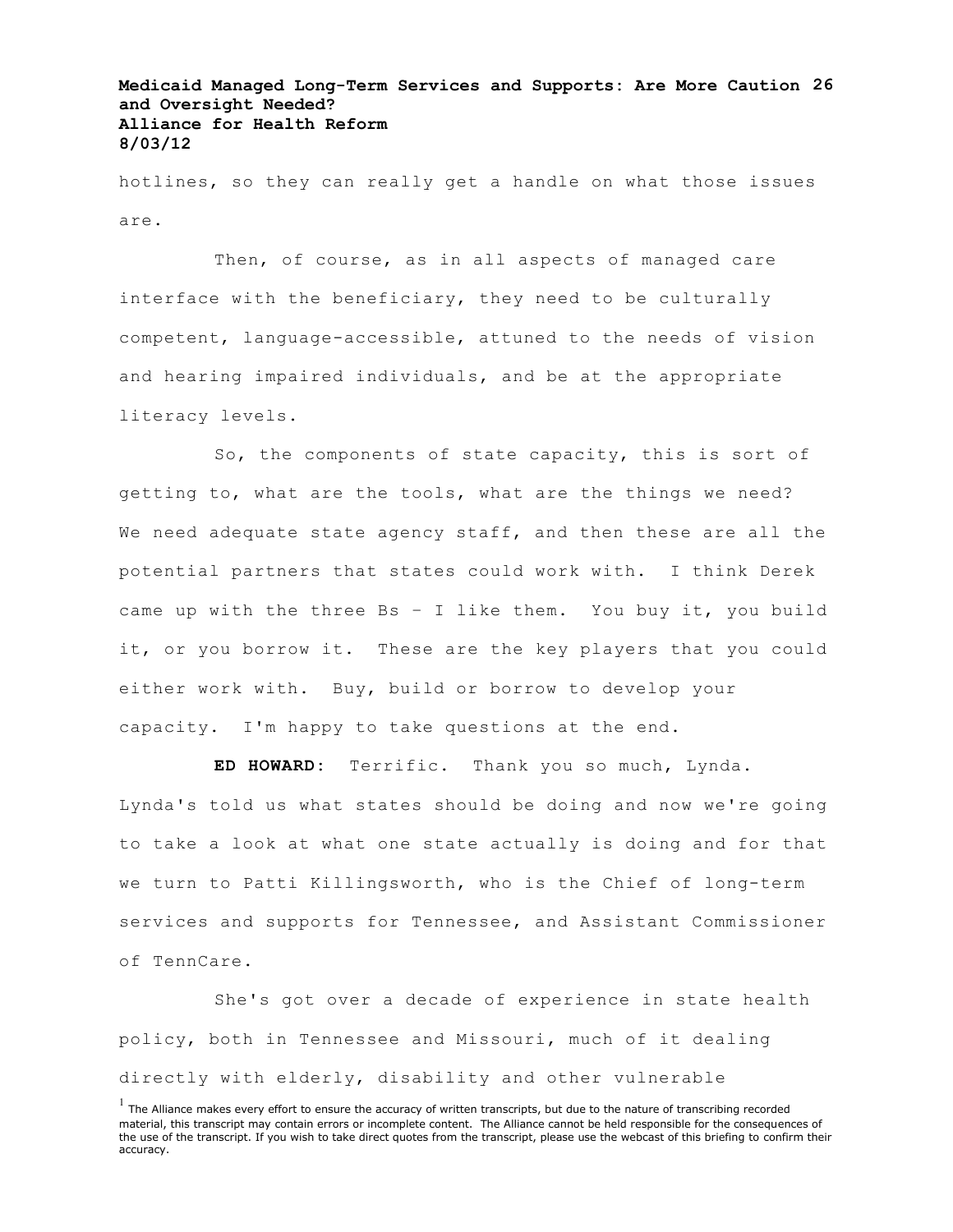# **Medicaid Managed Long-Term Services and Supports: Are More Caution 27 and Oversight Needed? Alliance for Health Reform 8/03/12**

populations. We're glad to get the report from the front lines. Patti.

PATTI KILLINGSWORTH: Thank you. I appreciate very much the opportunity to be a part of this distinguished panel and in particular I appreciate the opportunity to be a part of this process. Hopefully, to contribute some things that will benefit others, but also to continue to learn as we all strive to do better with respect to delivery services and supports to folks who need them.

Just real quick, setting the stage for Tennessee – we are a managed-care state and we have been for nearly two decades. Unlike a lot of states, we've had the elderly and adults with disabilities, in our managed care program since 1994 for the physical and behavioral health services. We originally had long-term services and supports carved out, but our managed-care organizations are very familiar with the population.

We had an integrated program, with respect to physical and behavioral health, before adding in the Long-term services and supports component in 2010 for the elderly and adults with physical disabilities. Our individuals with intellectual disabilities continue to have their Long-term services and supports carved out – ICFIID – I'm getting use to the new

 $<sup>1</sup>$  The Alliance makes every effort to ensure the accuracy of written transcripts, but due to the nature of transcribing recorded</sup> material, this transcript may contain errors or incomplete content. The Alliance cannot be held responsible for the consequences of the use of the transcript. If you wish to take direct quotes from the transcript, please use the webcast of this briefing to confirm their accuracy.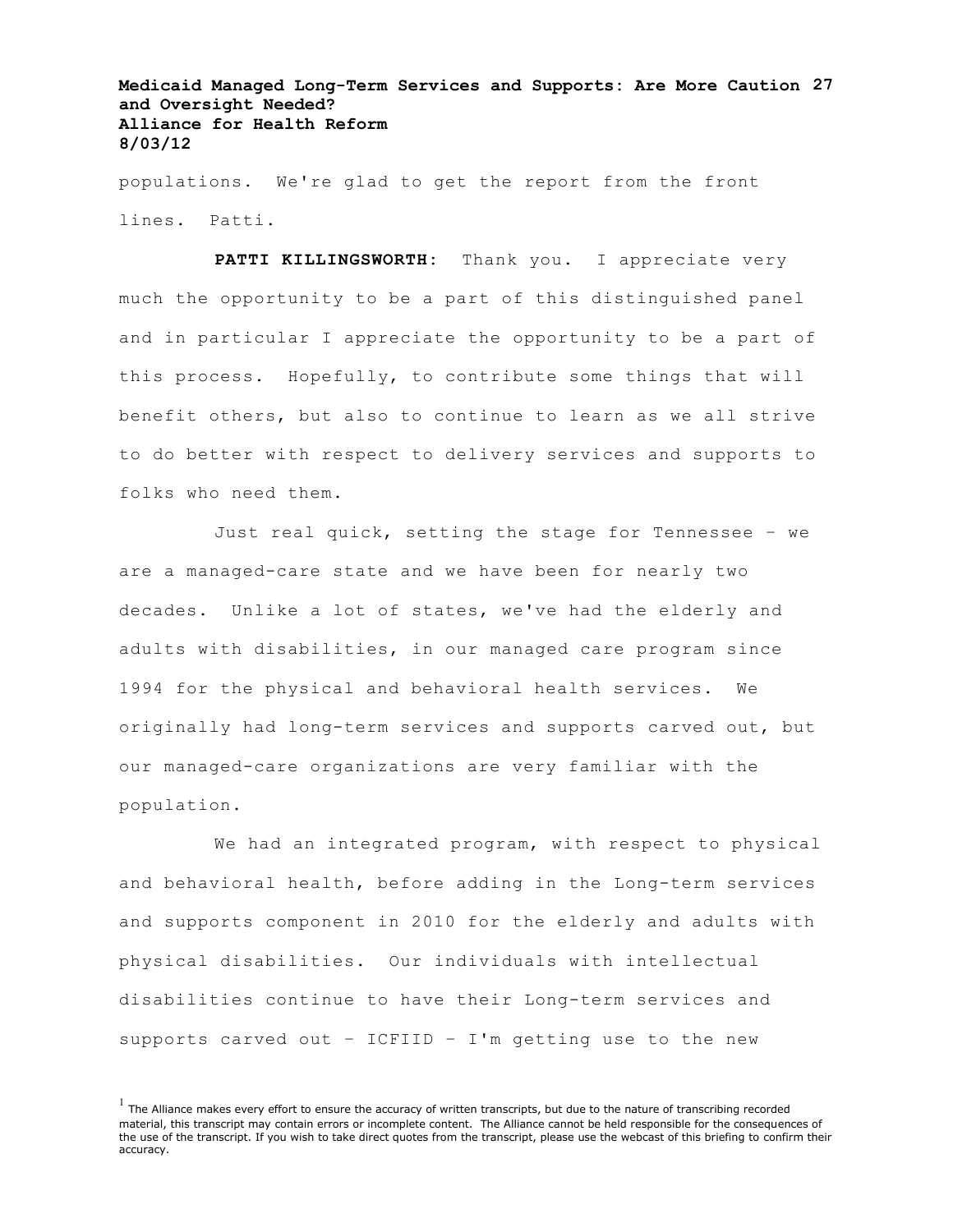# **Medicaid Managed Long-Term Services and Supports: Are More Caution 28 and Oversight Needed? Alliance for Health Reform 8/03/12**

acronyms – are out, as well as home and community based waiver services for folks with intellectual disabilities.

We do have an integrated program for the elderly and adults with physical disabilities as it relates to long-term care. That's been in place since 2010. We do pay our managedcare organizations a risk payment, which encompasses all of their physical behavioral health and Long-term services and supports. That's risk-adjusted and we can talk more about that later.

We have a number of mechanisms that give our managedcare organizations tools to effectively manage care and to help the state manage its budget, even as we move into this new integrated program. And we have a consumer direction component, which I'm happy to talk more about, too, if folks are interested in that.

What I really want to focus on, though, are several things that we believe, from a state perspective, are really key with respect to overseeing managed Long-term services and supports. I will say that, even though we've been a managedcare state for two decades, we didn't always do managed-care well. We've learned, we think, to do it well, and we're still learning every day and, hopefully, we bring all of those lessons to bear every time we move forward with a new aspect of

our program.

 $<sup>1</sup>$  The Alliance makes every effort to ensure the accuracy of written transcripts, but due to the nature of transcribing recorded</sup> material, this transcript may contain errors or incomplete content. The Alliance cannot be held responsible for the consequences of the use of the transcript. If you wish to take direct quotes from the transcript, please use the webcast of this briefing to confirm their accuracy.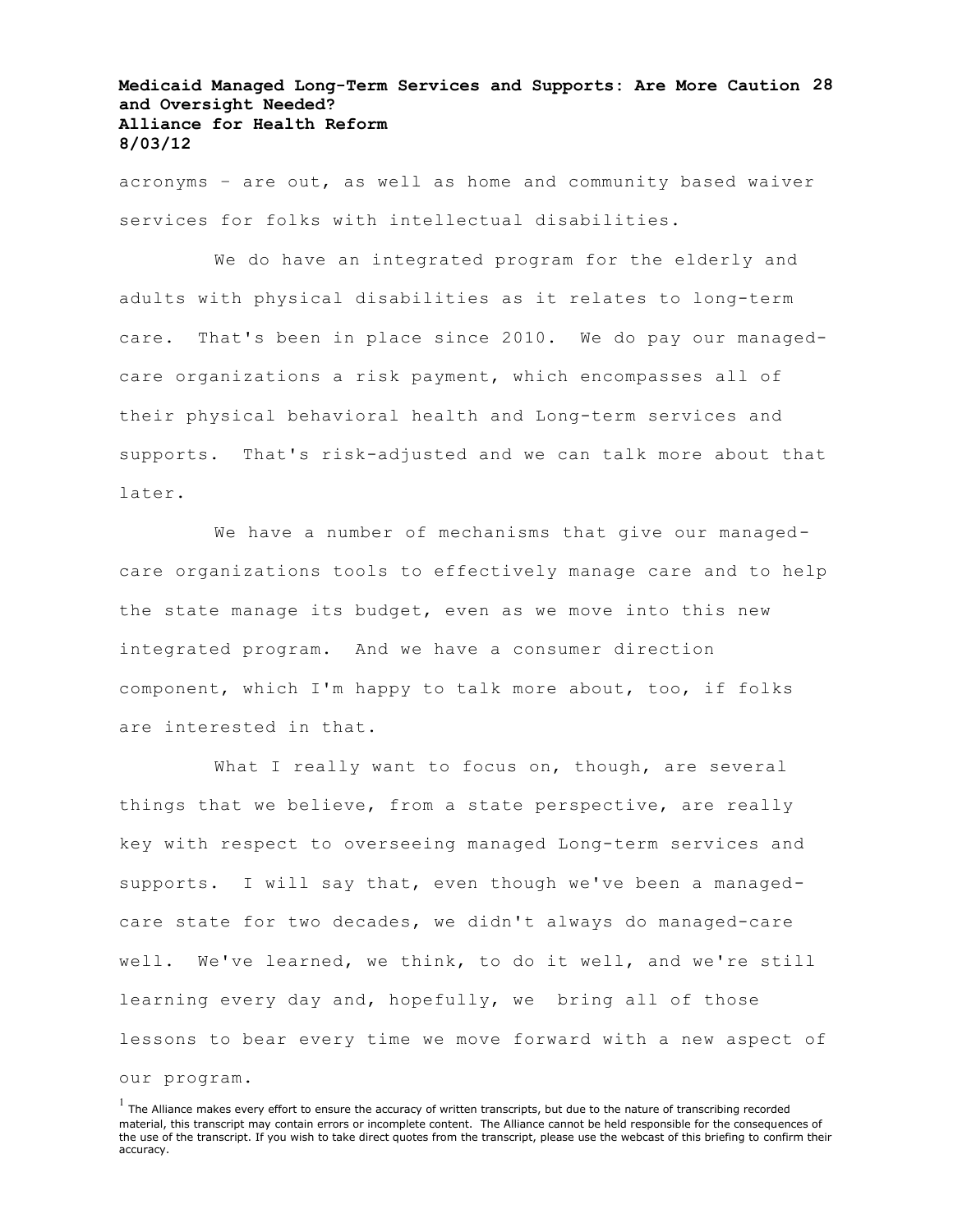# **Medicaid Managed Long-Term Services and Supports: Are More Caution 29 and Oversight Needed? Alliance for Health Reform 8/03/12**

I want to talk about the role of the Medicaid agency and our partners, a little about some of the key design elements, readiness review, and then our ongoing monitoring and oversight.

Starting with the Medicaid agency, it takes a village to raise a child and it takes more than a village to run an MLTSS program. It is a collaborative partnership, make no mistake about it. Unlike a lot of Medicaid agencies, we have not had drastic staff reductions. We have some 500 positions – not all of them filled all of the time – but almost all of them are fully dedicated to various aspects of our managed-care program. We do very little fee-for-service.

Some of the divisions – and by the way, this is not all – are listed on the slide. But you can see that they're very much targeted to a managed-care delivery system. So, we have a managed-care operations division that's focused on our contract and compliance with the contract, all aspects of that contract.

We have units who work with providers and who monitor network adequacy, via information that's provided by the managed-care organizations. We have a quality oversight division that does all sorts of things including work with our external quality review organization, and that has a care coordination unit that has nothing but folks who monitor care coordination activities that are performed by our health plans.

 $<sup>1</sup>$  The Alliance makes every effort to ensure the accuracy of written transcripts, but due to the nature of transcribing recorded</sup> material, this transcript may contain errors or incomplete content. The Alliance cannot be held responsible for the consequences of the use of the transcript. If you wish to take direct quotes from the transcript, please use the webcast of this briefing to confirm their accuracy.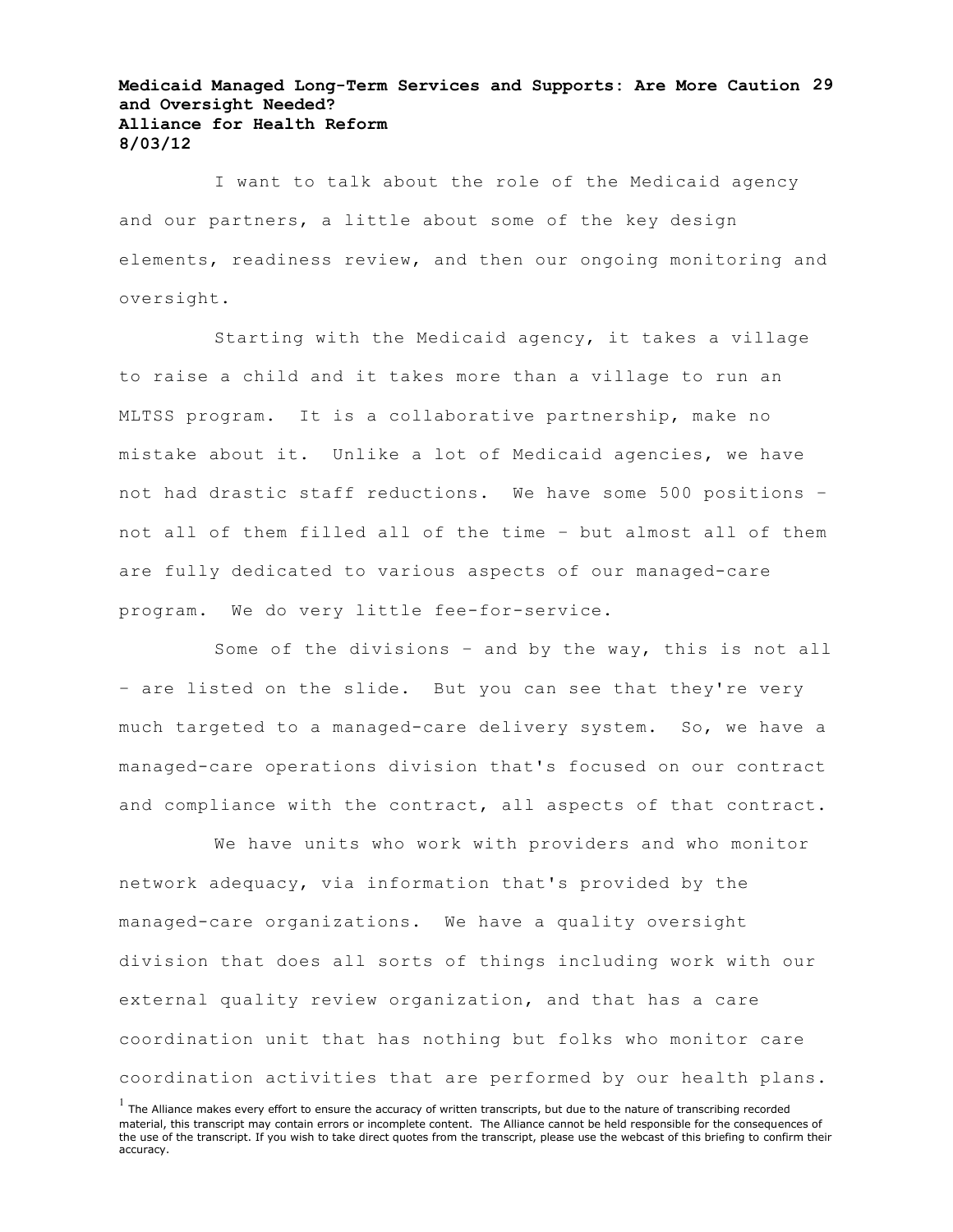### **Medicaid Managed Long-Term Services and Supports: Are More Caution 30 and Oversight Needed? Alliance for Health Reform 8/03/12**

In the Long-term services and supports division, we have completely reorganized in the last two years and look very little like what we did before, when we operated fee-forservice programs. So, I now have an audit compliance division that receives reports on a regular basis from managed-care organizations, that follows detailed protocols, in terms of reviewing and analyzing those reports, and that conducts onsite audits of our MCOs.

I also have a quality and administration unit that really is the face of our division, with respect to interfacing with the managed-care organization. It is that technical assistance arm, as it relates to LTSS.

We have spent the last two years, in addition to integrating LTSS into our delivery system – quite frankly, integrating the Long-term services and supports division into our bureau. For many years, long-term care was carved out and we operated sort of as an island unto ourselves, in large part. It has been a learning experience for everyone in the organization to understand and embrace their role in the delivery of these services as a part of our managed-care program.

We have a member services division, just as health plans do, and that member services division has a call center

 $<sup>1</sup>$  The Alliance makes every effort to ensure the accuracy of written transcripts, but due to the nature of transcribing recorded</sup> material, this transcript may contain errors or incomplete content. The Alliance cannot be held responsible for the consequences of the use of the transcript. If you wish to take direct quotes from the transcript, please use the webcast of this briefing to confirm their accuracy.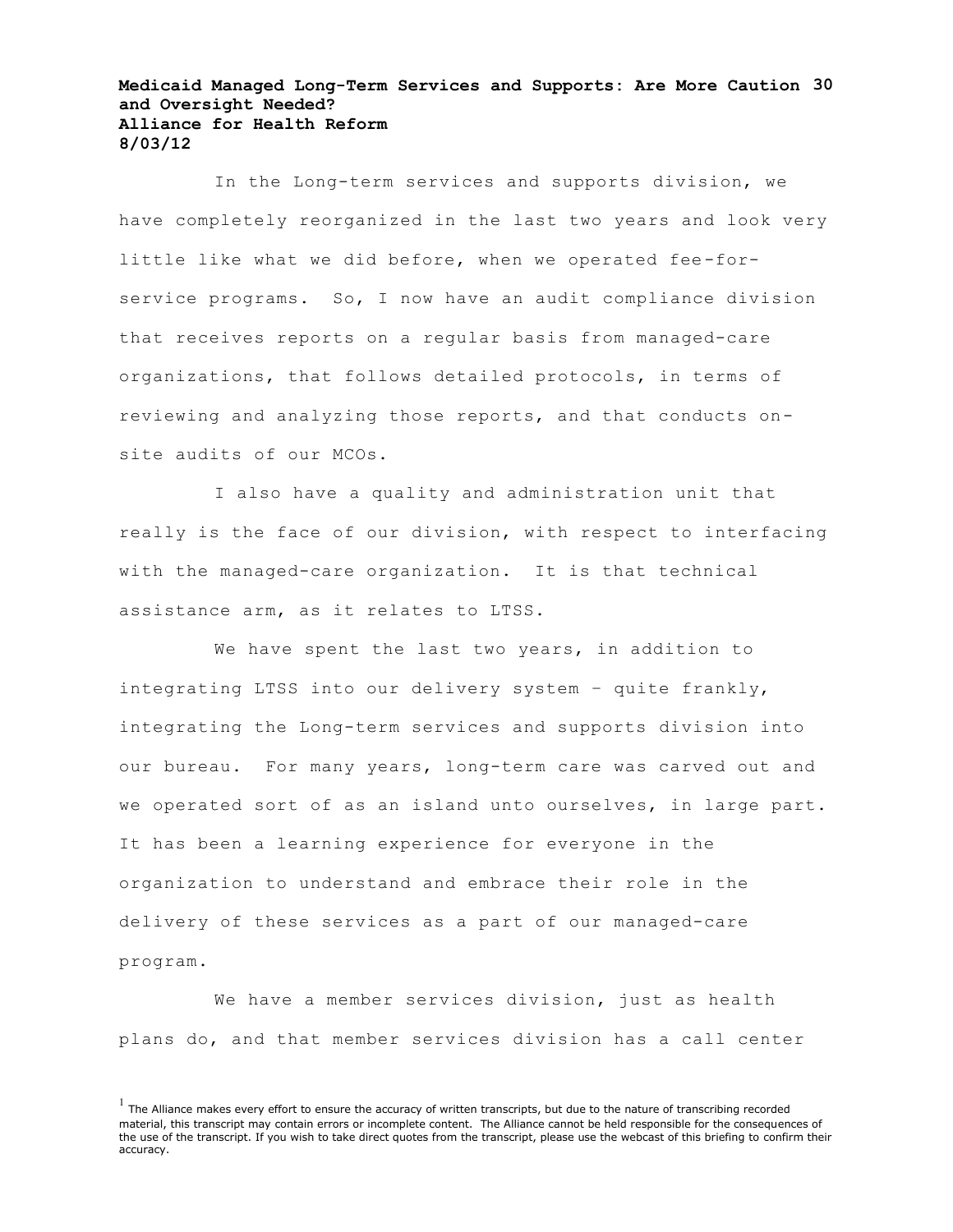# **Medicaid Managed Long-Term Services and Supports: Are More Caution 31 and Oversight Needed? Alliance for Health Reform 8/03/12**

which receives calls from members, 24 hours a day, seven days a week. We have really modified our structure in that regard.

Our finance budget division, in addition to doing all the things that Medicaid agencies typically do, work constantly with an actuary. We have our own health care informatics unit that does nothing but review, analyze and counter data and use that to help us, both from a care-management and also from a cost-management perspective.

In addition to that, we have a number of contractors, and that includes other state agencies. We have contracts primarily with the Department of Commerce and Insurance, who is our insurance regulator for the state. In addition to licensing all of our HMOs, they do things like making sure that our plans have adequate reserve requirements, they monitor prompt pay requirements under our contracts and claims payment accuracy for our managed-care organization. So they have an important regulatory role for our program.

We have contracts with other state agencies, as well, and a whole host of other kinds of providers who bring tremendous expertise and depth to the things that we do every day. I won't read through all of them, but they're there for you to look at. They are an integral part of how we manage and oversee the long-term care delivery system, as a part of our managed-care program, broadly.

 $<sup>1</sup>$  The Alliance makes every effort to ensure the accuracy of written transcripts, but due to the nature of transcribing recorded</sup> material, this transcript may contain errors or incomplete content. The Alliance cannot be held responsible for the consequences of the use of the transcript. If you wish to take direct quotes from the transcript, please use the webcast of this briefing to confirm their accuracy.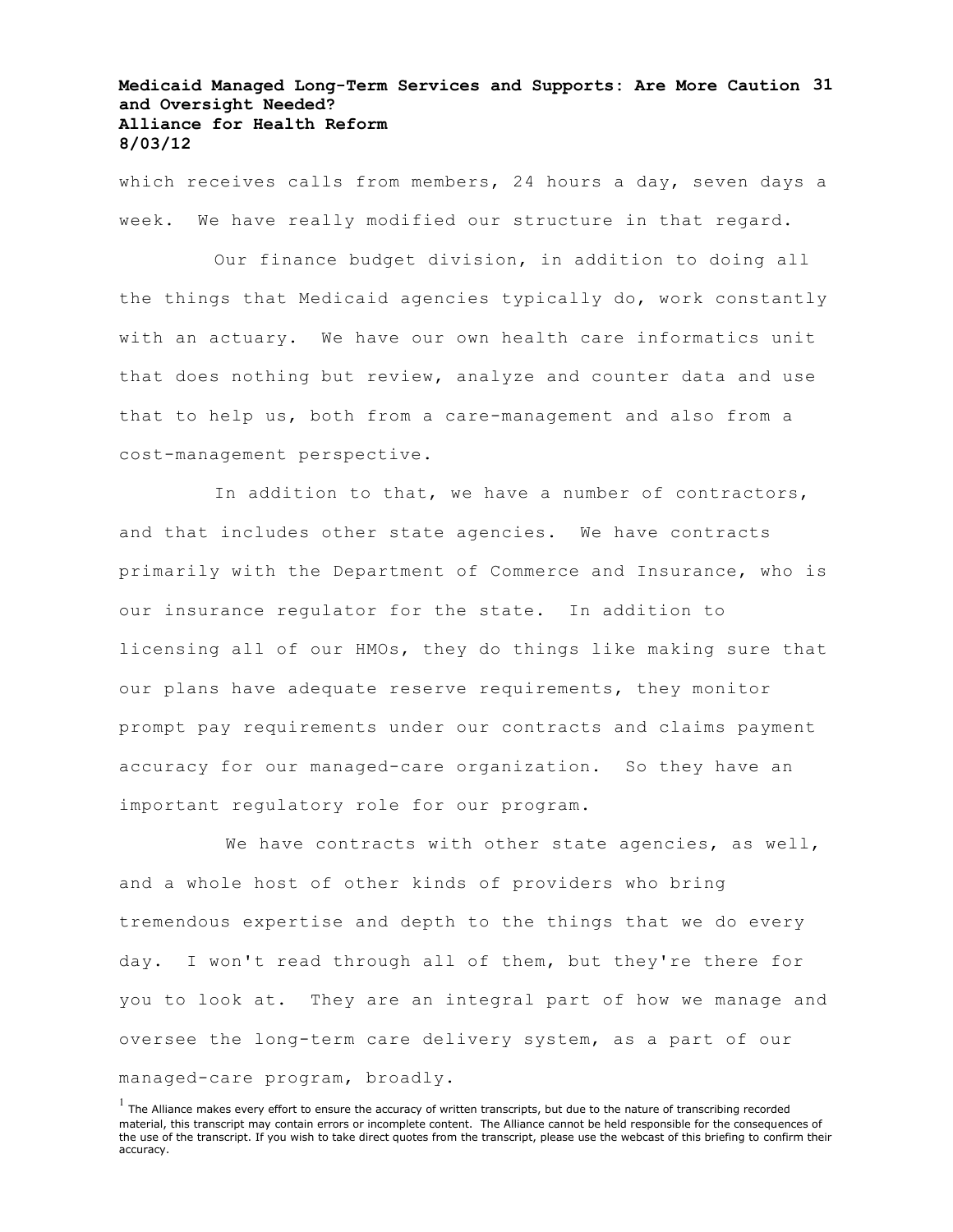### **Medicaid Managed Long-Term Services and Supports: Are More Caution 32 and Oversight Needed? Alliance for Health Reform 8/03/12**

I don't want to neglect to mention our other partners and our stakeholders that have been key to the design, to the implementation and to the ongoing monitoring of the program. In addition to our managed-care contractors, and our other contractors, we work very closely with our providers and provider organizations, members and member advocacy groups. We have ongoing communications with legislators and, of course, taxpayers are our partners, as well, and that's an important audience that we have to think about.

I do want to just mention that, I think there's a fear that when states move into managed-care that they're sort of giving away or delegating their responsibilities to other entities. Absolutely not. You have to be integrally involved in the day-to-day operations of the health plans. We don't meet with our health plans on a monthly basis. We talk with them probably on a daily basis, certainly multiple times each week, and are very much engaged in running the program with them, to ensure that it achieves the goals and the values and the principles that we expect it to achieve.

Moving on to the next key piece of this, it is important – and we've already talked about this, so I won't spend a lot of time on it – that states define very clearly exactly what they expect from their contractors, and that they have effective mechanisms in their contracts to both

 $<sup>1</sup>$  The Alliance makes every effort to ensure the accuracy of written transcripts, but due to the nature of transcribing recorded</sup> material, this transcript may contain errors or incomplete content. The Alliance cannot be held responsible for the consequences of the use of the transcript. If you wish to take direct quotes from the transcript, please use the webcast of this briefing to confirm their accuracy.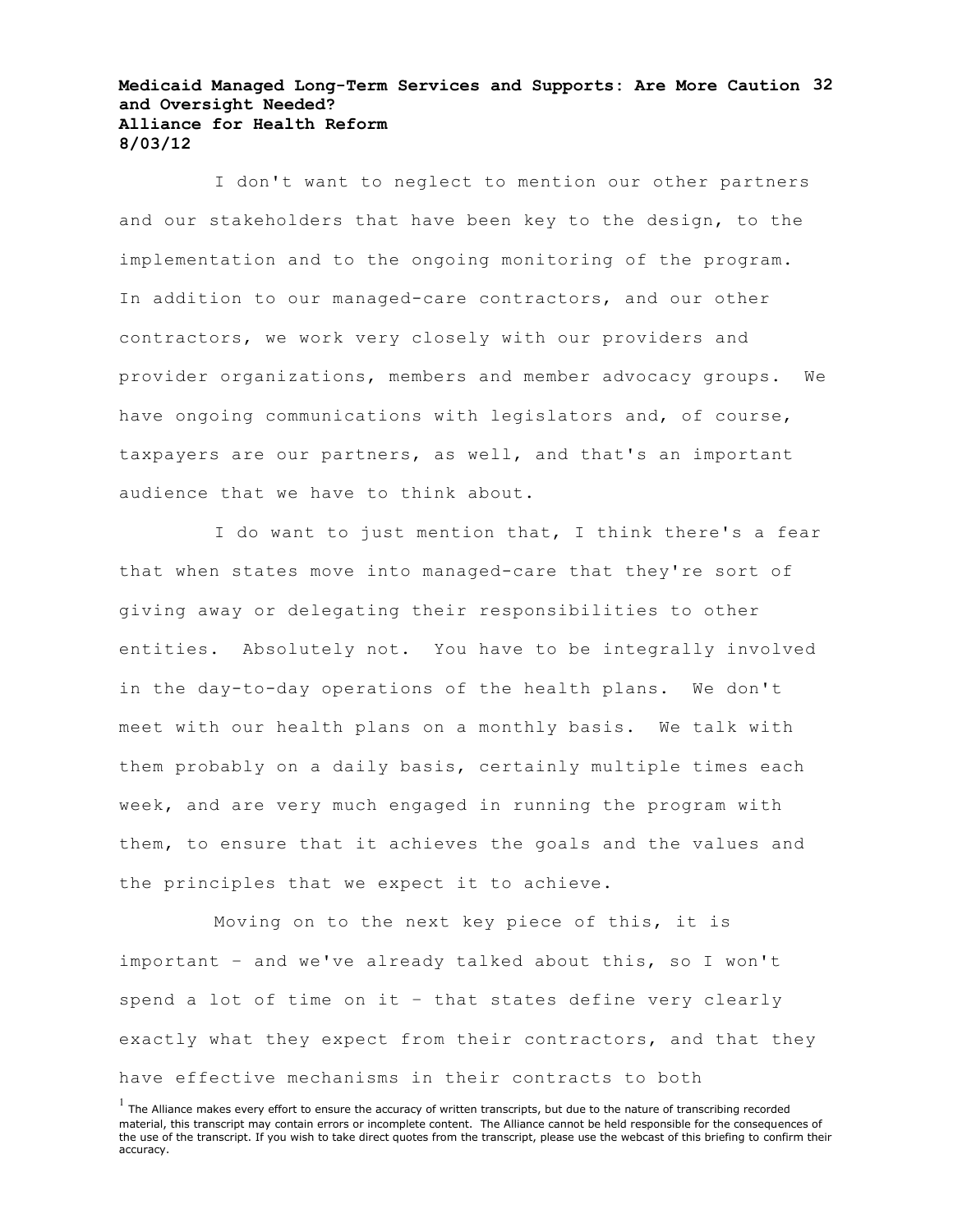# **Medicaid Managed Long-Term Services and Supports: Are More Caution 33 and Oversight Needed? Alliance for Health Reform 8/03/12**

incentivize and to hold accountable those organizations for doing those things that the contracts require.

There are lots of things that states have to think about as they design their contracts, things that are very, very important to members, like freedom of choice, like continuity of care. Will I get to use the same providers? Will I get to receive the same services? What do those transition processes look like? How will care coordination actually work? Our care coordination requirements are nearly 50 pages, I believe.

Very specific time frames, and requirements about how we expect that aspect of care to be delivered in a personcentered and holistic and integrated way so that it's not a medical model, it's not a social model. It's an integrated model. And then the education outreach component also needs to be spelled out in the contract. How will that occur so that you can ensure that members are getting accurate, consistent information in order to make informationed decisions?

Finally, there's lots of things that providers really care about. Will you require MCOs to contract with them? What role will the state play in setting rates that MCOs have pay to providers? How quickly will we require that MCOs have to pay providers? What kind of training and technical assistance will be provided?

 $<sup>1</sup>$  The Alliance makes every effort to ensure the accuracy of written transcripts, but due to the nature of transcribing recorded</sup> material, this transcript may contain errors or incomplete content. The Alliance cannot be held responsible for the consequences of the use of the transcript. If you wish to take direct quotes from the transcript, please use the webcast of this briefing to confirm their accuracy.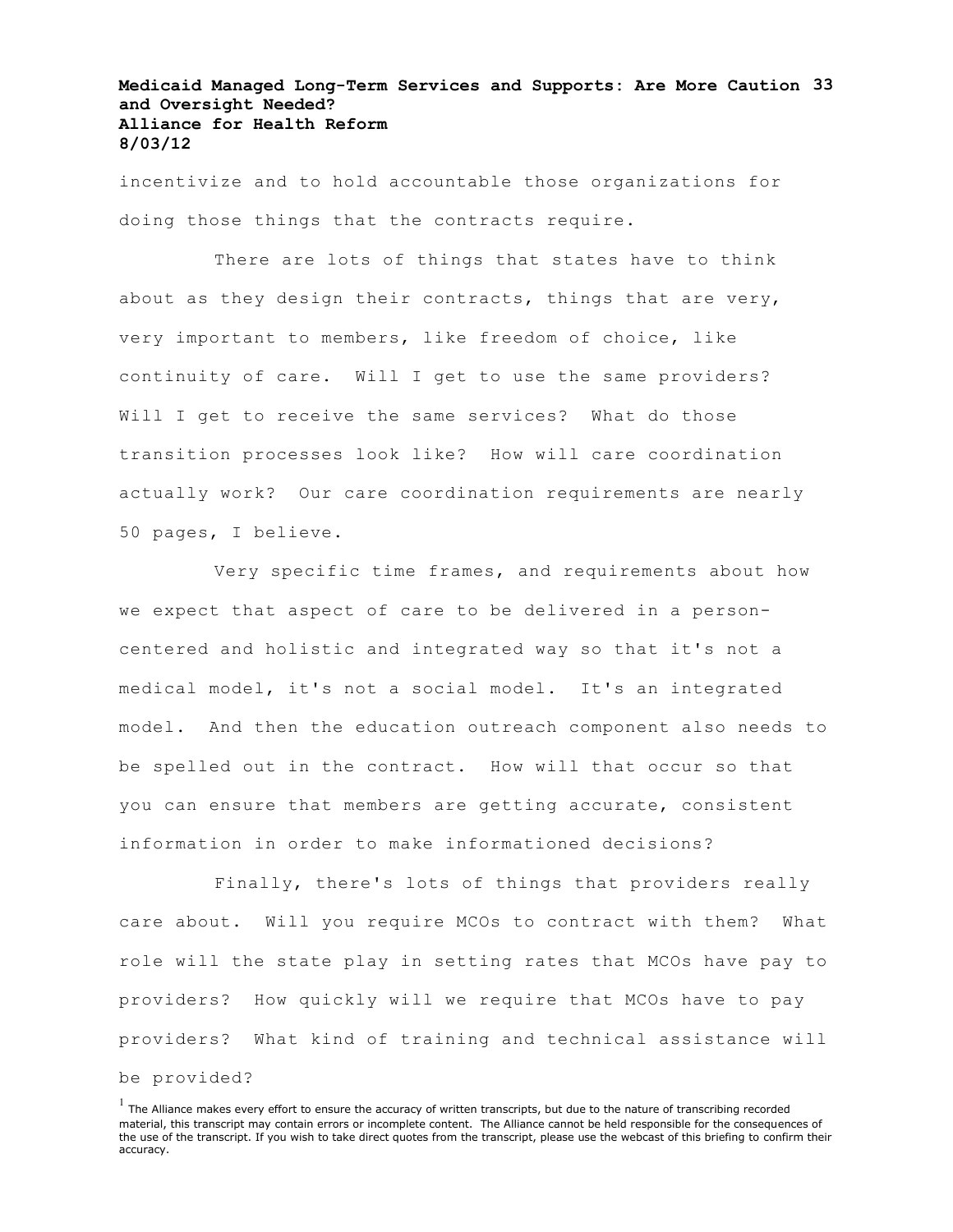### **Medicaid Managed Long-Term Services and Supports: Are More Caution 34 and Oversight Needed? Alliance for Health Reform 8/03/12**

This is a whole other discussion, so I'll highlight it very quickly, but states have to have a comprehensive readiness review strategy before an MLTSS program is brought up. And it includes more than just looking at paper. It includes looking at the actual operation of the health plan and ensuring that what the paper says is going to happen is, in fact, what happens.

So, end-to-end testing and ongoing review of everything that that managed-care organization will do, from the systems they will use to the people who will perform the various functions and the actual functions themselves. We ride along with care coordinators. We observe the work that they do with our members on a regular basis, in addition to reviewing plans of care, periodically, and all sorts of other kinds of activities that we do, from an audit perspective.

And then, finally, this ongoing monitoring and quality oversight component is never really finished and we're always learning how to do it better. It is important that states really are looking at quality and the success of their program at all levels.

So, everything from, what is it that you want to achieve with your program on a systems level? And we did define a baseline data plan. I highlighted a little bit of it on the next slide. We have five key objectives and 28 measures

 $<sup>1</sup>$  The Alliance makes every effort to ensure the accuracy of written transcripts, but due to the nature of transcribing recorded</sup> material, this transcript may contain errors or incomplete content. The Alliance cannot be held responsible for the consequences of the use of the transcript. If you wish to take direct quotes from the transcript, please use the webcast of this briefing to confirm their accuracy.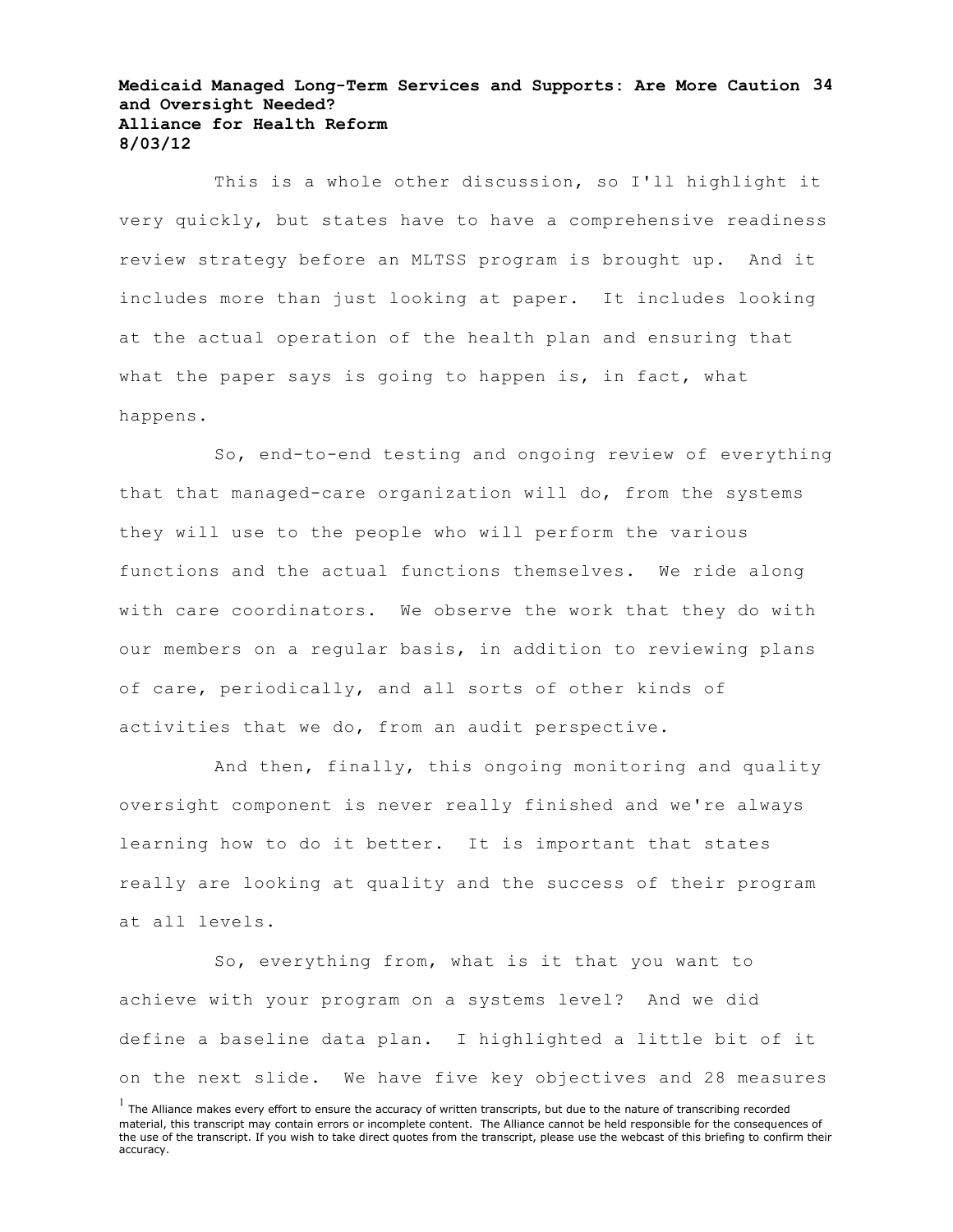# **Medicaid Managed Long-Term Services and Supports: Are More Caution 35 and Oversight Needed? Alliance for Health Reform 8/03/12**

that we look at to see if the system is really achieving the goals that we set out to achieve, as well as detailed reporting requirements, things that we do from an audit and monitoring perspective.

We do an electronic visit-verification system that gives us real-time access to information, to know whether or not people are getting the care that they're supposed to receive when they're supposed to receive. If not, allows a care coordinator to intervene immediately to fill those gaps in care, either using another provider or a backup plan – all sorts of things that we use to discover and correct issues and then to improve the program overall, which are key.

Finally, just wrapping up – quick takeaways. I don't think any of us have all of this figured out, right? We're trying to figure it out together. So, there's always opportunity for us to learn from one another. I will say that my greatest fear, as so many states move to managed-care, and they move quickly, is that we don't mistake a failed implementation for a failed model.

It's really, really important that we understand that coordinated care, integrated care, is a good thing for people. It will improve quality. And it is, by the way, more cost effective. But the implementation takes time and it takes planning in order to go well, and I hope that this information

 $<sup>1</sup>$  The Alliance makes every effort to ensure the accuracy of written transcripts, but due to the nature of transcribing recorded</sup> material, this transcript may contain errors or incomplete content. The Alliance cannot be held responsible for the consequences of the use of the transcript. If you wish to take direct quotes from the transcript, please use the webcast of this briefing to confirm their accuracy.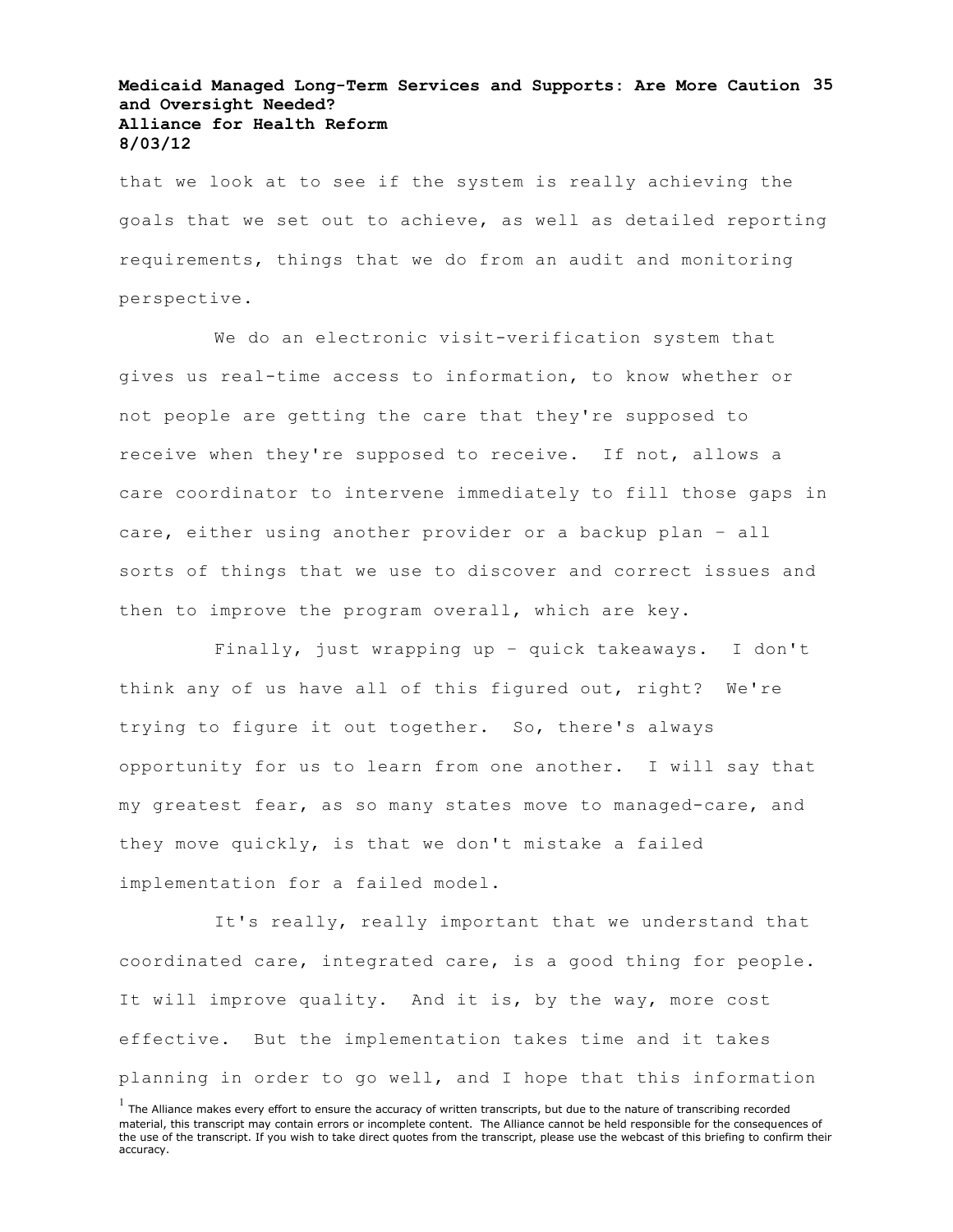# **Medicaid Managed Long-Term Services and Supports: Are More Caution 36 and Oversight Needed? Alliance for Health Reform 8/03/12**

will help states as they move toward that so that we can really see the success of the model.

**ED HOWARD:** That's great. Thank you very much. Finally, we're going to hear from Debra Lipson, who is a Senior Health Researcher at Mathematica Policy Research, and principal author of the Keeping Watch report that you've been hearing about. She's been a principal analyst – many of the signature initiatives involving vulnerable populations, the dual eligibles, the PACE program, the money follows the person demo, the workforce needs these populations, and many more.

And in the granularity that we heard from Patti that goes on in TennCare, we've asked Debra to describe, in the context of the Keeping Watch report, what kind of broad selection of states that were studied measure up to the kinds of standards that we've heard from Lynda and from Patti. Debra, thank you for being with us.

**DEBRA LIPSON:** Thank you, Ed, and thank you to Deanna for organizing this Alliance meeting. I also want to extend my thanks to Susan Reinhard and all the team at AARP that sponsored the study and provided guidance, and oversight, throughout the process. I also want to acknowledge my coauthor in the room today, Jenna Libersky, who's at this table ahead, as well as Jim Verdier, also here, my colleague at

 $<sup>1</sup>$  The Alliance makes every effort to ensure the accuracy of written transcripts, but due to the nature of transcribing recorded</sup> material, this transcript may contain errors or incomplete content. The Alliance cannot be held responsible for the consequences of the use of the transcript. If you wish to take direct quotes from the transcript, please use the webcast of this briefing to confirm their accuracy.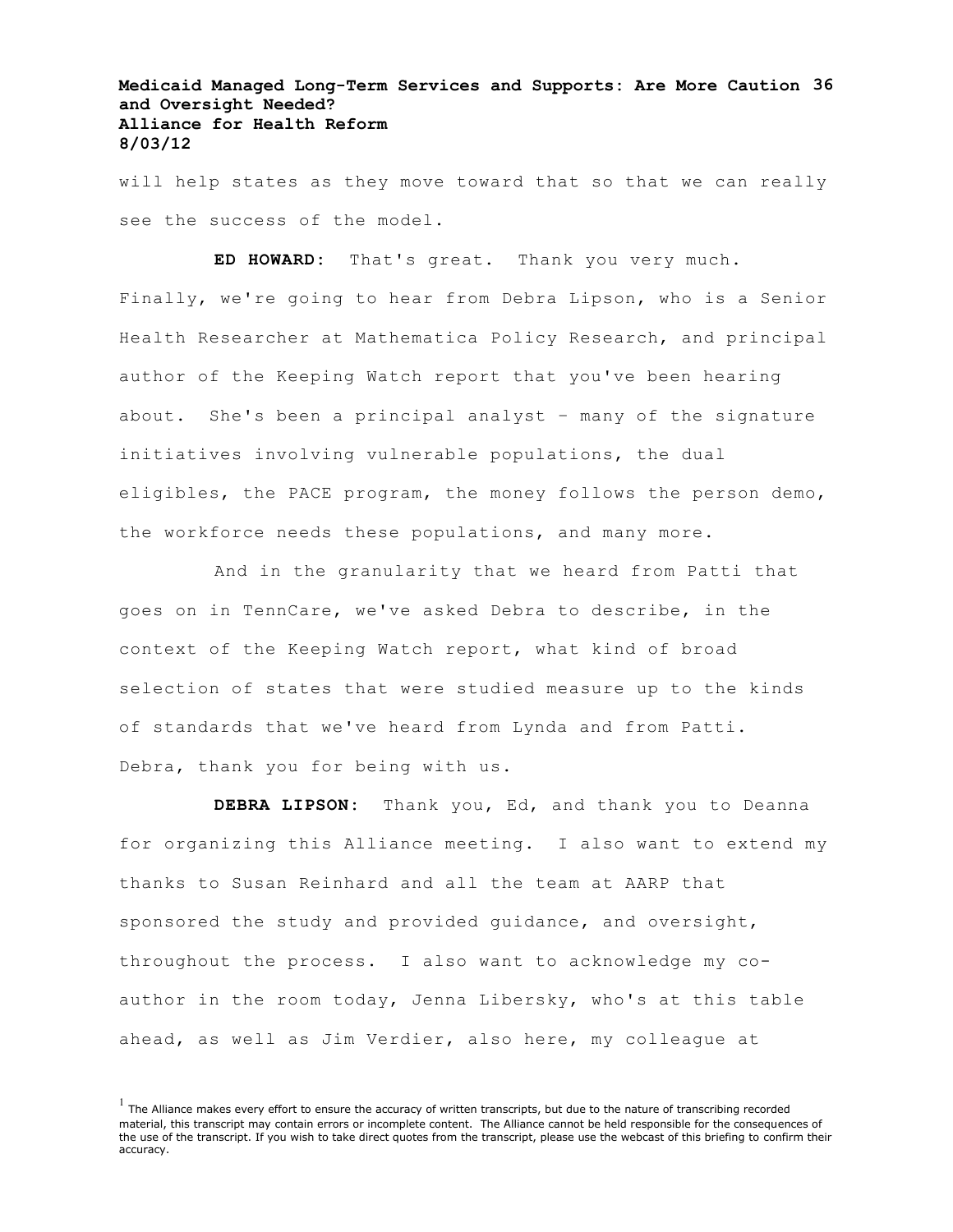# **Medicaid Managed Long-Term Services and Supports: Are More Caution 37 and Oversight Needed? Alliance for Health Reform 8/03/12**

Mathematica who provided very important input and feedback throughout the report.

My message today is mostly a good news story. Some pioneering state Medicaid agencies have shown that oversight of managed-care programs for older adults and people with disabilities can be done very well – and you've just heard from one of the newest stars – but like so many of the stories behind the Olympic medals that have been won this week, the path to success is often a rocky one, and the achievements are very hard won.

As Lynda previewed for you earlier, and Patti amply illustrated, state oversight capacity is indeed very multifaceted. In addition to the staff, information technology, partnerships and other resources, and the ability to perform key oversight functions, the management and integration of oversight partners, information staff, is also part of the equation.

In our study we found that, over time, the states gain experience with oversight of these types of plans, they've come to realize the advantages of a more integrated management structure that merges all – or at least most, of the oversight functions, into one department. Because that kind of a model reduces barriers to communication and information sharing across all those units, and increases the potential to monitor

 $<sup>1</sup>$  The Alliance makes every effort to ensure the accuracy of written transcripts, but due to the nature of transcribing recorded</sup> material, this transcript may contain errors or incomplete content. The Alliance cannot be held responsible for the consequences of the use of the transcript. If you wish to take direct quotes from the transcript, please use the webcast of this briefing to confirm their accuracy.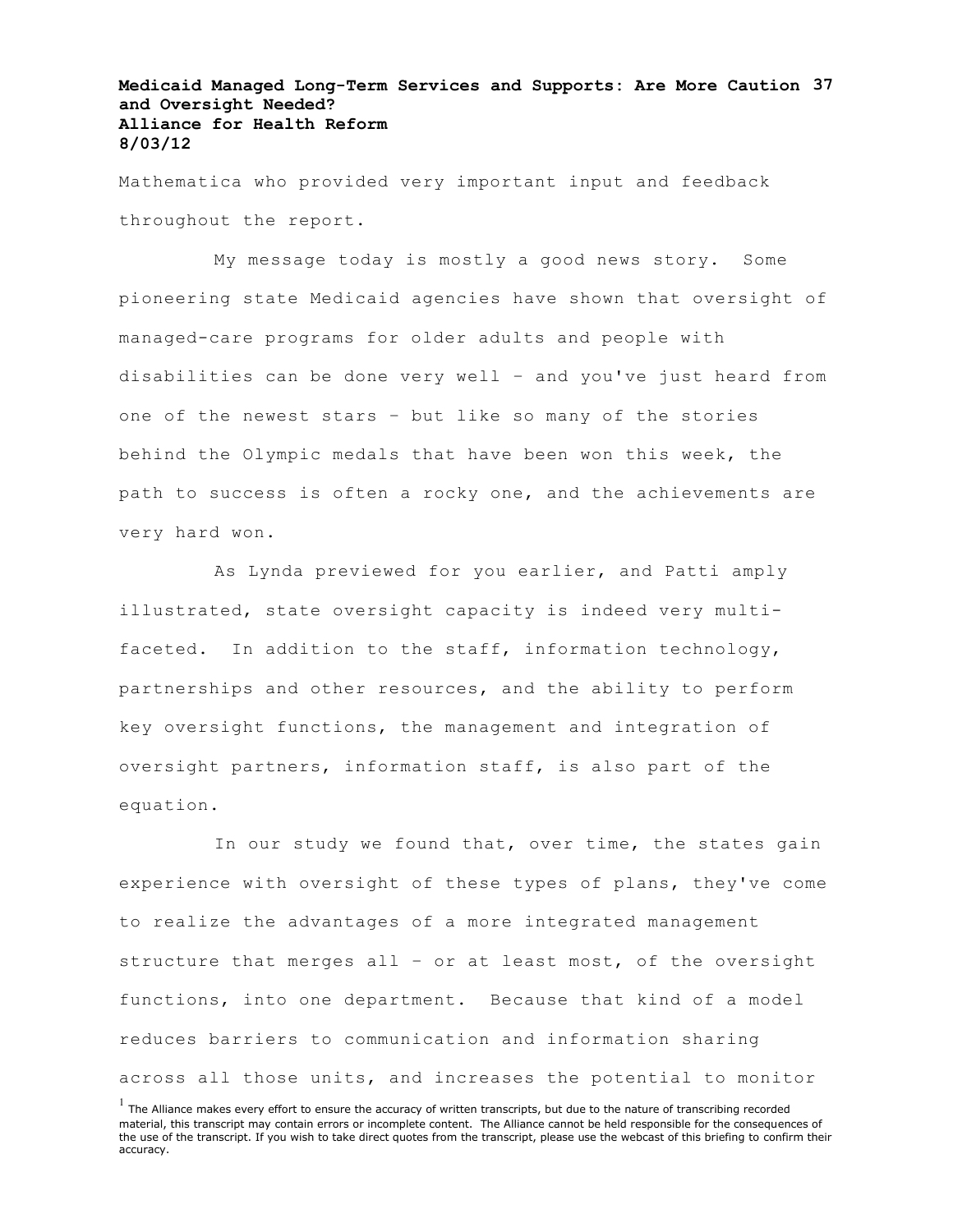# **Medicaid Managed Long-Term Services and Supports: Are More Caution 38 and Oversight Needed? Alliance for Health Reform 8/03/12**

the delivery of the full spectrum of services covered under the contract, from acute, post-acute, primary care, behavioral services, as well as LTSS.

Our study closely examined the types of oversight practices in the eight states with varying lengths of experience and, after we compared their practices to what federal rules technically required and what they actually did in practice, we classified their approaches into three categories.

Norms were what was essentially consistent with federal rules and regulations, or used by most of the experienced states at this point in time. Promising practices tend to go beyond those federal regulations, have a greater chance of improving plan performance, we think, or beneficiary outcomes, because they typically involve more frequent review, or require greater investments in oversight.

We also found, at least in a few cases, what we call caution flags, where they may pose a risk to beneficiaries, or have a lower likelihood of achieving overall protocols because they really involve much more sporadic or cursory oversight, or don't really apply consistently the incentives or penalties that can be so important to motivating success.

We discussed the norms and the promising practices, caution flags extensively in our report, so I won't, and I

 $<sup>1</sup>$  The Alliance makes every effort to ensure the accuracy of written transcripts, but due to the nature of transcribing recorded</sup> material, this transcript may contain errors or incomplete content. The Alliance cannot be held responsible for the consequences of the use of the transcript. If you wish to take direct quotes from the transcript, please use the webcast of this briefing to confirm their accuracy.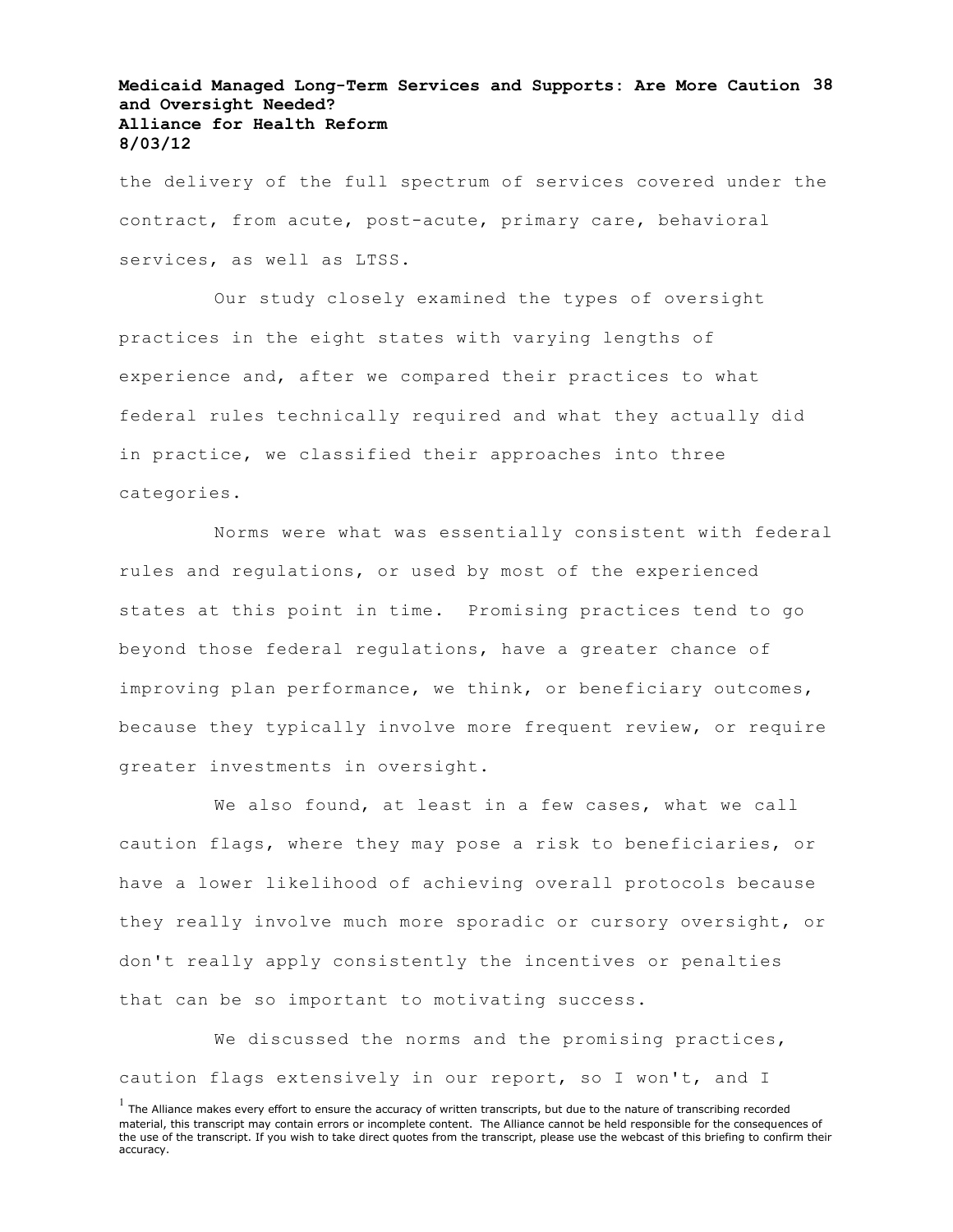# **Medicaid Managed Long-Term Services and Supports: Are More Caution 39 and Oversight Needed? Alliance for Health Reform 8/03/12**

don't have time, to go into detail now. But, I just want to give you a preview, and a few examples of some promising practices in four of the oversight capacity areas.

First, contract monitoring and performance. I have to say, before I go into this, that even the best and most intensive contract monitoring can only be as good as the requirements and specifications that are contained in the contract, itself, regarding managed-care performance.

But if we assume that the state Medicaid agency has done its homework and has clearly described its expectations for performance in the request for proposals and has chosen managed-care plans that can demonstrate their ability to meet those expectations, it is the norm for states to develop partnerships with the MCOs that they choose to promote open and honest communication about what's going well and what may not be going so well, and what to do about it.

We have found that some states, however, go further, because they very carefully and closely track the submission of all the reports that are required in the contract. They evaluate plan performance against clearly defined quality or other performance measures, and they provide feedback to those plans on what they are doing well or could be doing better.

A few states, we've also found, really make a conscious effort to raise the performance bar, over time, by providing

 $<sup>1</sup>$  The Alliance makes every effort to ensure the accuracy of written transcripts, but due to the nature of transcribing recorded</sup> material, this transcript may contain errors or incomplete content. The Alliance cannot be held responsible for the consequences of the use of the transcript. If you wish to take direct quotes from the transcript, please use the webcast of this briefing to confirm their accuracy.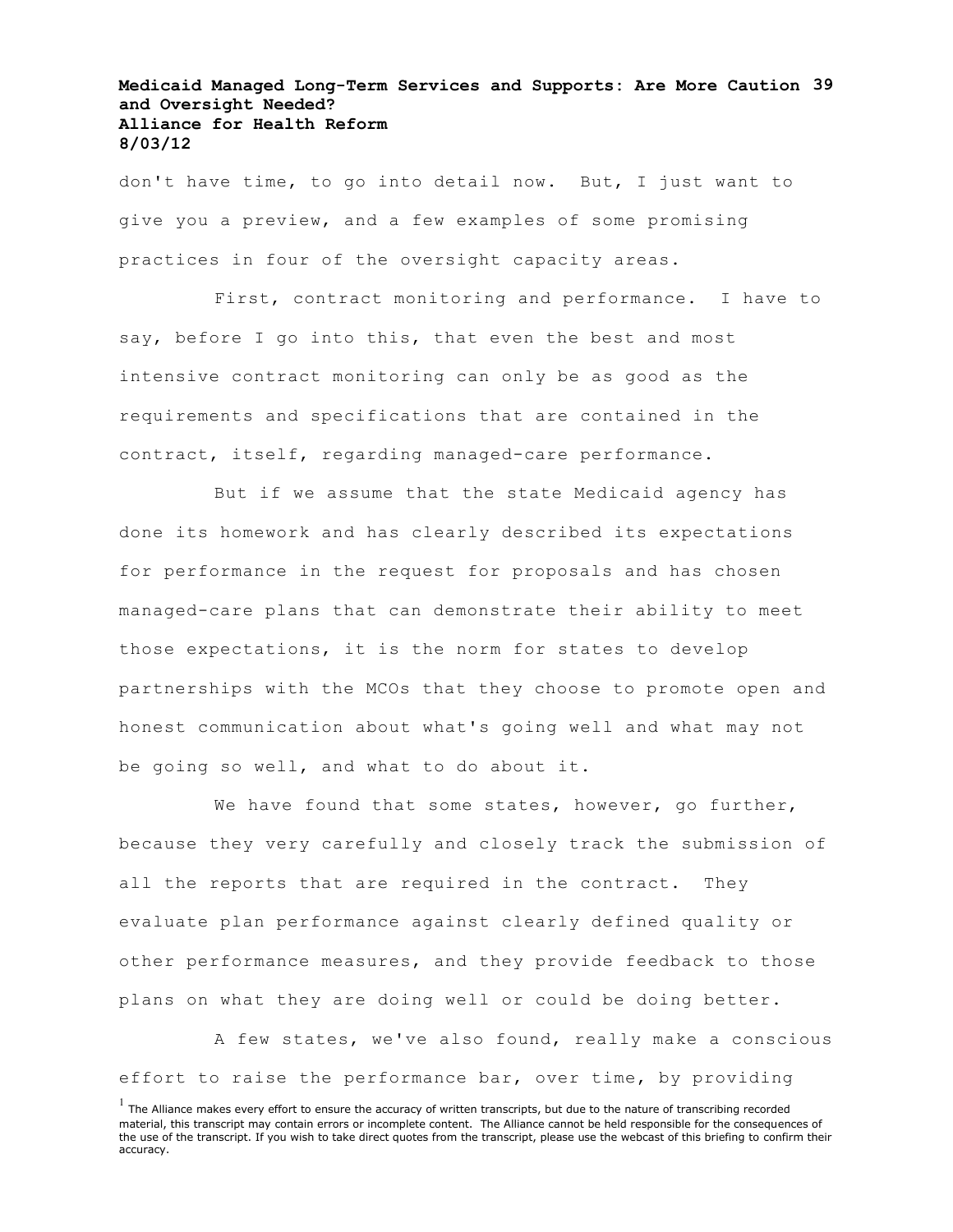# **Medicaid Managed Long-Term Services and Supports: Are More Caution 40 and Oversight Needed? Alliance for Health Reform 8/03/12**

payment incentives and bonuses to plans that exceed the minimum performance targets.

On member education and consumer rights, at least for those plans that are serving duals, some states go beyond the norm in making integrated and coherent member education materials available to those duals. In addition to reviewing the reports that MCOs are required to submit on any grievances that they may receive from members. Some states supplement this by operating very dedicated ombudsmen staff who investigate all complaints, whether they rise to the level of a formal grievance, or not. And in some cases, that really can help to prevent problems from becoming serious risks to access or quality.

In provider network adequacy and access to services, states operating these programs can do a number of things to ensure the plans have adequate provider networks and assure access to care. For example, contracts with plans usually specify the number of providers per enrollees, or the maximum distance from a member home to provider offices, and they use HEDIS and caps, experience of care measures to monitor plan performance and quality standards.

All of that works pretty well for what I would call the regular managed-care plans that cover acute and primary care. But it's a very different thing when you're dealing with plans

 $<sup>1</sup>$  The Alliance makes every effort to ensure the accuracy of written transcripts, but due to the nature of transcribing recorded</sup> material, this transcript may contain errors or incomplete content. The Alliance cannot be held responsible for the consequences of the use of the transcript. If you wish to take direct quotes from the transcript, please use the webcast of this briefing to confirm their accuracy.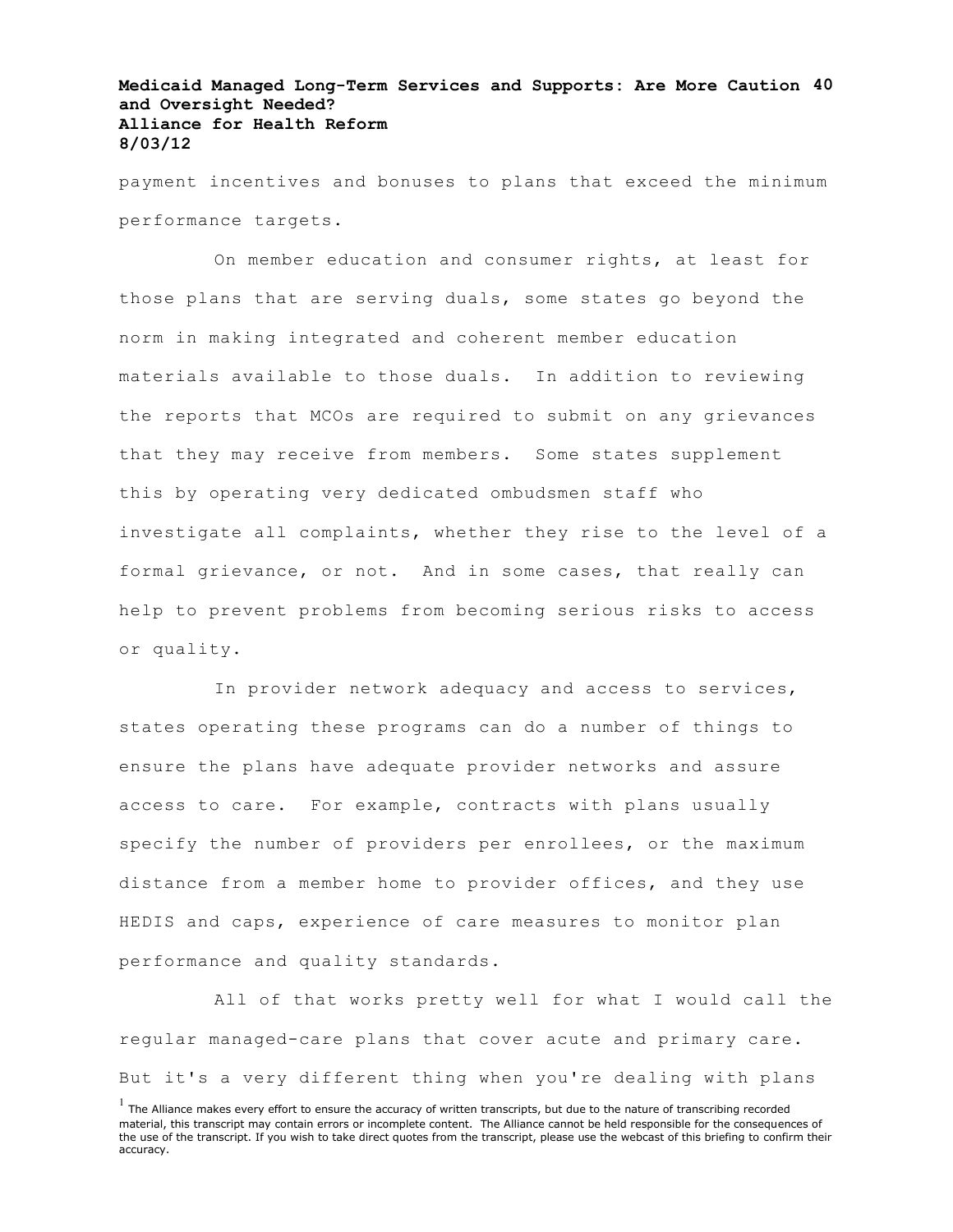#### **Medicaid Managed Long-Term Services and Supports: Are More Caution 41 and Oversight Needed? Alliance for Health Reform 8/03/12**

that cover LTSS. Indeed, we found that some states go further on both the acute and primary care providers, as well as LTSS, by using mystery shoppers, and other ways to really get the beneficiary perspective into the equation, to make sure that the providers who are listed in those networks are actually there and accepting new patients that are members of these plans.

I can't stress this enough, for plans that do cover LTSS, standard approaches to monitoring quality are really not adequate. Remember that the people who are served by these plans often depend on someone coming to provide hands-on assistance to perform activities of daily living – eating, bathing, dressing, toileting.

Indeed, the most common long-term care service used by these individuals is personal care assistance, and to assure that that assistance is indeed provided, when it's supposed to be provided, states may use things like electronic visitation verification systems.

Patti didn't mention that, but that is one of the things that we've found extremely interesting and it's used by just a couple of states, that require home-care workers to electronically check in when they arrive and when they leave a member's home. That information feeds in, not only to the plan, but to the Medicaid agency.

 $<sup>1</sup>$  The Alliance makes every effort to ensure the accuracy of written transcripts, but due to the nature of transcribing recorded</sup> material, this transcript may contain errors or incomplete content. The Alliance cannot be held responsible for the consequences of the use of the transcript. If you wish to take direct quotes from the transcript, please use the webcast of this briefing to confirm their accuracy.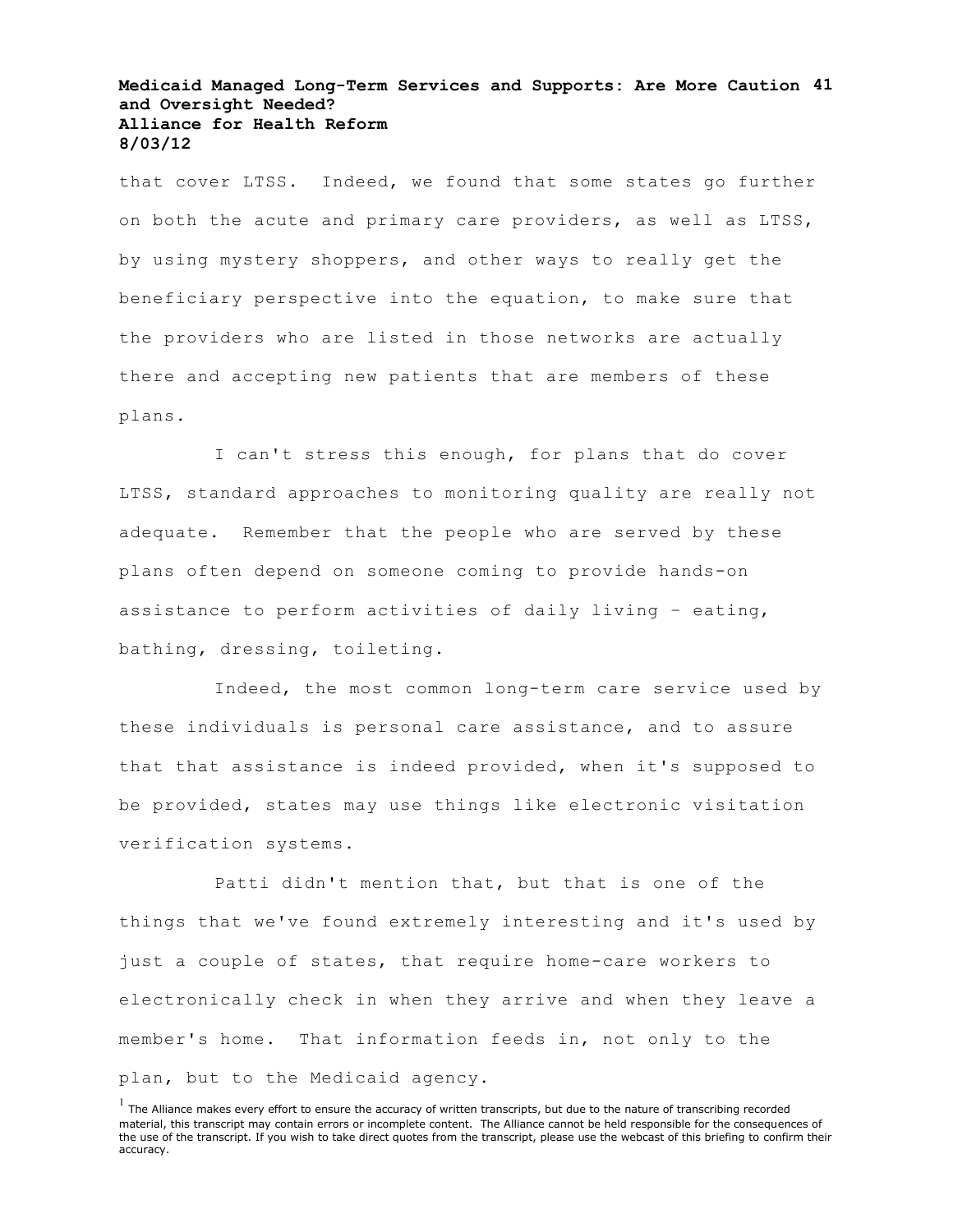#### **Medicaid Managed Long-Term Services and Supports: Are More Caution 42 and Oversight Needed? Alliance for Health Reform 8/03/12**

We also found that some states make better use of encounter data than others. Plans are required to submit encounter data. These are service records of the actual units of service they're providing to members. They're required to submit them to state Medicaid agencies. But some states do a much better job of really maximizing that data to construct their own measures of access and quality. In the long-term care area, that would mean, for example, determining whether new members are receiving personal care assistance and other critical long-term care services, within a certain period of time after enrollment.

To say that these are promising practices sort of begs the question, so what? Do these extra efforts really make a difference? Is it worthwhile to devote more resources to building and strengthening state oversight capacity? Is there any evidence of a link between strong state oversight and good outcomes for enrollees and for changing the long-term care system toward greater use of home and community based care.

I think the honest answer we have after doing the study is, maybe. It's hard to know for sure, because state oversight is only one of many factors that influence these outcomes. Others being such things are provider care quality, health status and behaviors of the beneficiaries, and the marketplace incentives that influence plan behavior.

 $<sup>1</sup>$  The Alliance makes every effort to ensure the accuracy of written transcripts, but due to the nature of transcribing recorded</sup> material, this transcript may contain errors or incomplete content. The Alliance cannot be held responsible for the consequences of the use of the transcript. If you wish to take direct quotes from the transcript, please use the webcast of this briefing to confirm their accuracy.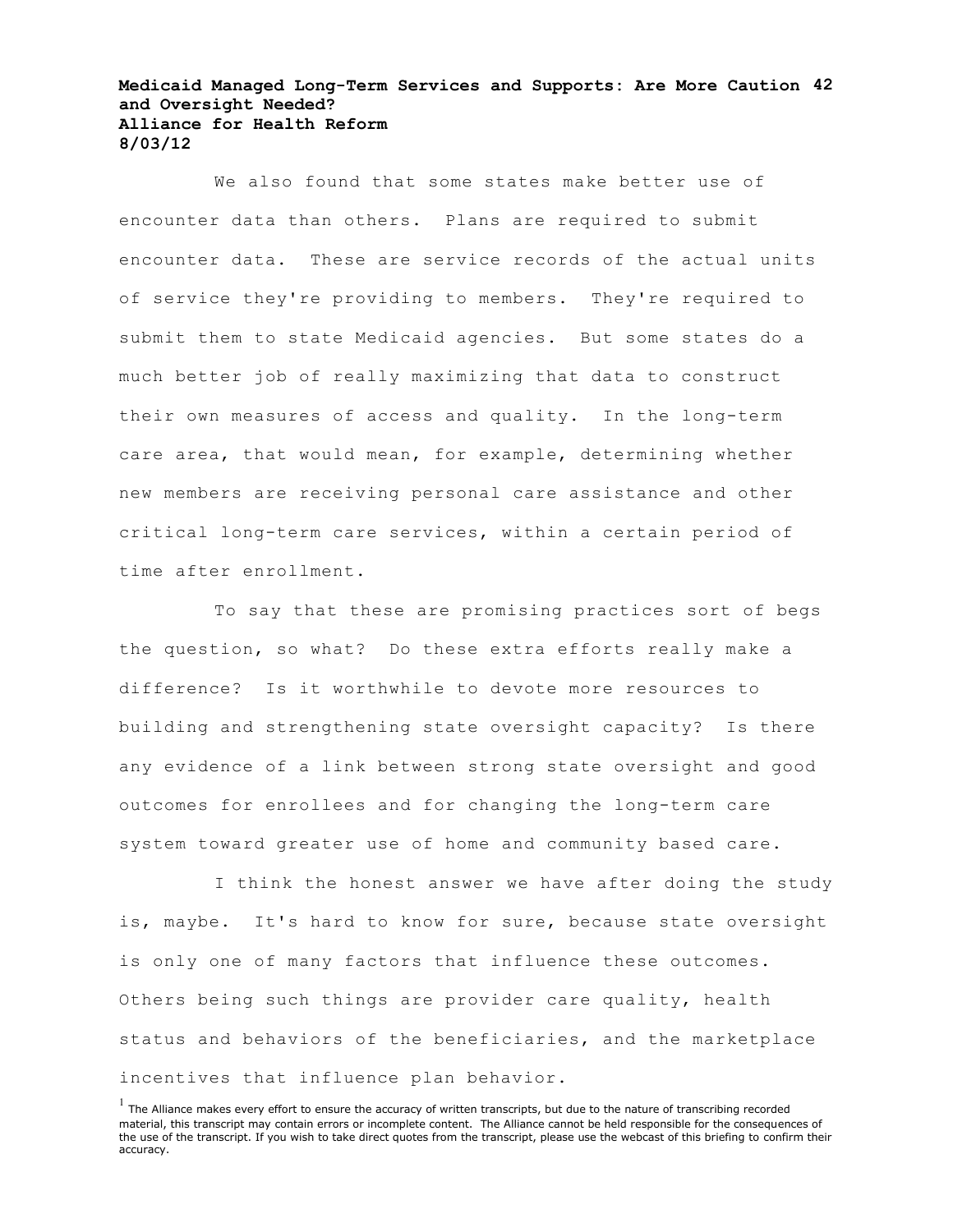#### **Medicaid Managed Long-Term Services and Supports: Are More Caution 43 and Oversight Needed? Alliance for Health Reform 8/03/12**

At the same time, we did find some encouraging indications that state oversight can improve beneficiary outcomes. We found it very interesting to look at one special study in Arizona that has been looking at care processes for diabetics over time. Remember that in many of these contracts now, they're not just covering long-term care, but they're covering the full spectrum of services and diabetes is a condition that affects many of these people.

In the Arizona program, they have found that the care processes for these folks have really improved over time due both to increasing their performance expectations of these plans on those measures, as well as targeted corrective action plans in some cases. We also found that both in Arizona and in Tennessee, there are measurable increases in the use of home and community based services among the entire population using long-term care.

And while this outcome may be due in part to the way these states set their capitation rates, we haven't dealt with that very much. It's a very technical area, but we have to at least acknowledge that. It also appears to be due to the expectations that stay set regarding care coordination and ensuring plans give beneficiaries a real choice of where they want to live and receive services.

 $<sup>1</sup>$  The Alliance makes every effort to ensure the accuracy of written transcripts, but due to the nature of transcribing recorded</sup> material, this transcript may contain errors or incomplete content. The Alliance cannot be held responsible for the consequences of the use of the transcript. If you wish to take direct quotes from the transcript, please use the webcast of this briefing to confirm their accuracy.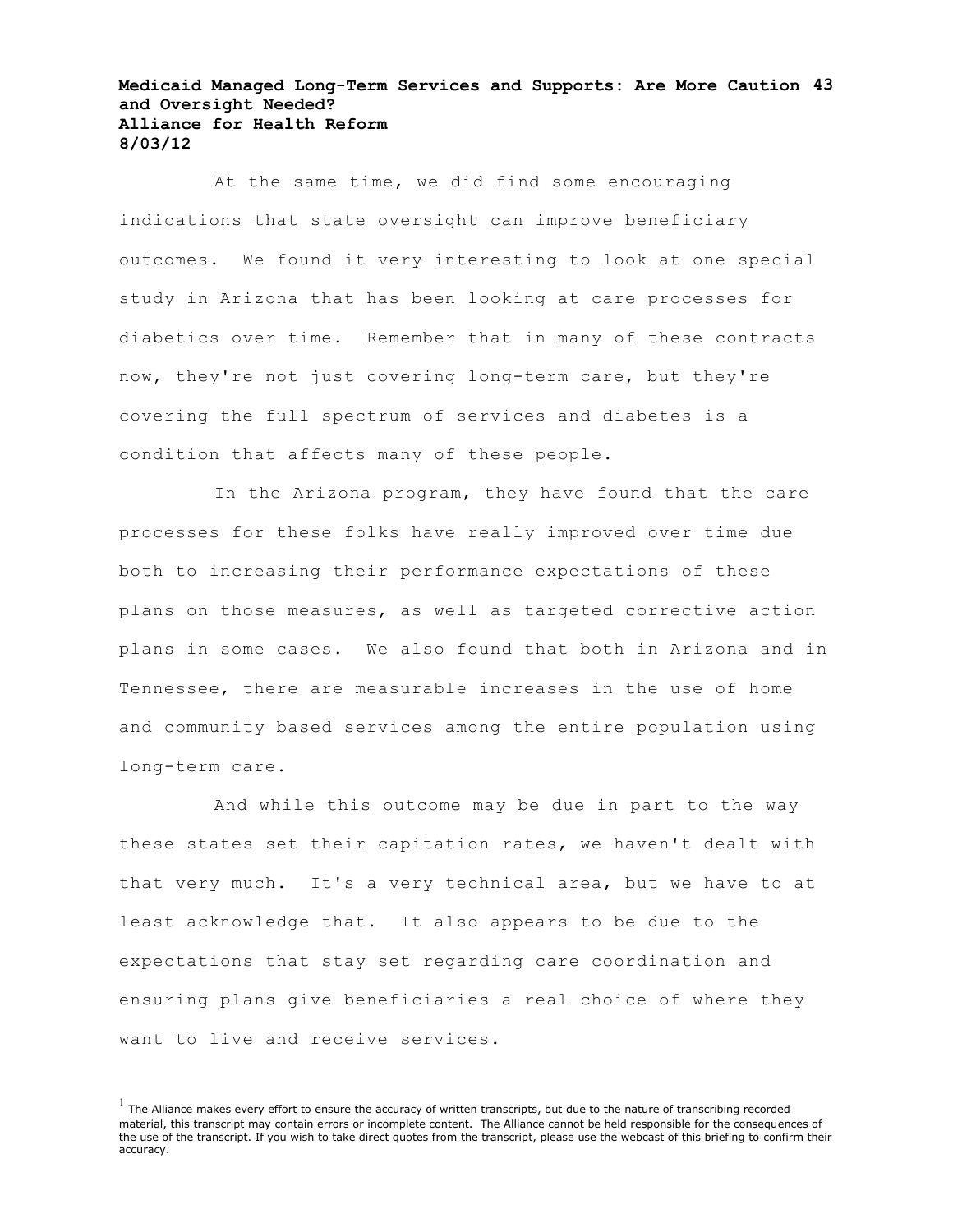#### **Medicaid Managed Long-Term Services and Supports: Are More Caution 44 and Oversight Needed? Alliance for Health Reform 8/03/12**

In terms of implications for all of those states out there you heard in the beginning that are thinking of moving in this direction, clearly this is an area where the states are going to require a whole new set of skills, knowledge, resources, to do the whole spectrum of things, from developing those well-crafted RFPs, selecting qualified plans, writing specific contract requirements, and we list in the report some of the things that, from the veterans we talk to, really have to be in place on day one, when managed-care programs begin enrolling members, including the ability to monitor provider networks, determining whether personal care services are really going to be provided in a short window time after enrollment, knowing how to use the information that are in the reports that they expect from plans.

These are the issues at CMS, state policy makers, consumer advocates, all stakeholders really must assure are ready to go through thorough readiness reviews for state Medicaid agencies.

In conclusion, I just want to echo and emphasize many of the points already made. This is a whole different ballgame than traditional Medicaid managed care, and the skills and approaches used must be tailored to the needs of the population using LTSS. Fortunately, we do have some valuable experience

 $<sup>1</sup>$  The Alliance makes every effort to ensure the accuracy of written transcripts, but due to the nature of transcribing recorded</sup> material, this transcript may contain errors or incomplete content. The Alliance cannot be held responsible for the consequences of the use of the transcript. If you wish to take direct quotes from the transcript, please use the webcast of this briefing to confirm their accuracy.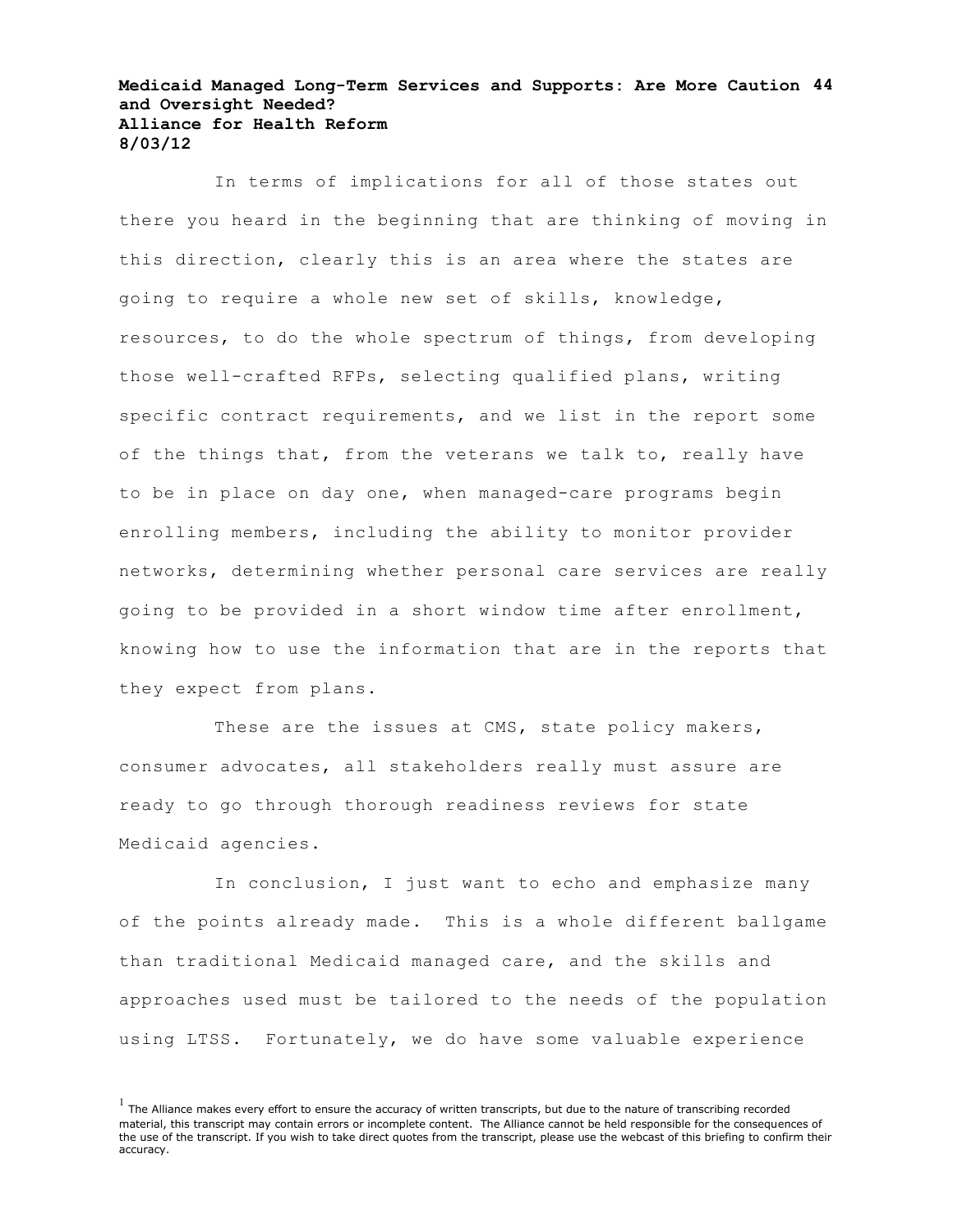# **Medicaid Managed Long-Term Services and Supports: Are More Caution 45 and Oversight Needed? Alliance for Health Reform 8/03/12**

to draw on from a group of states that have been doing this for many years, and learning how to do it better over time.

Even the states with experience, however, do exhibit a range of practices that suggest even they can improve in some areas. Patti was very honest in admitting that. But they also – the kinds of things that we discuss in the report, give every state a way to figure out what they are doing well and how they could, perhaps, do things better.

Finally, we need to really make sure that states who are doing this for the first time are given adequate training and technical assistance and, at a minimum, make sure that they can fulfill the federal requirements and be confident that they have the resources to prevent any harm to beneficiaries.

I'm a researcher, so I have to make a few final little caveats. First – and Patti, again, emphasized this – the practices that we describe in the report are what states were doing in the Fall of 2011, and state practices do change, sometimes very quickly. And also, for states that have been operating these programs for many years, we really didn't examine their early experience to go into the gory details and what they did wrong and how they learned from it.

And finally, until we have stronger evidence showing a link between these promising practices and improved outcomes, it's best not to regard them as best practices, but their

 $<sup>1</sup>$  The Alliance makes every effort to ensure the accuracy of written transcripts, but due to the nature of transcribing recorded</sup> material, this transcript may contain errors or incomplete content. The Alliance cannot be held responsible for the consequences of the use of the transcript. If you wish to take direct quotes from the transcript, please use the webcast of this briefing to confirm their accuracy.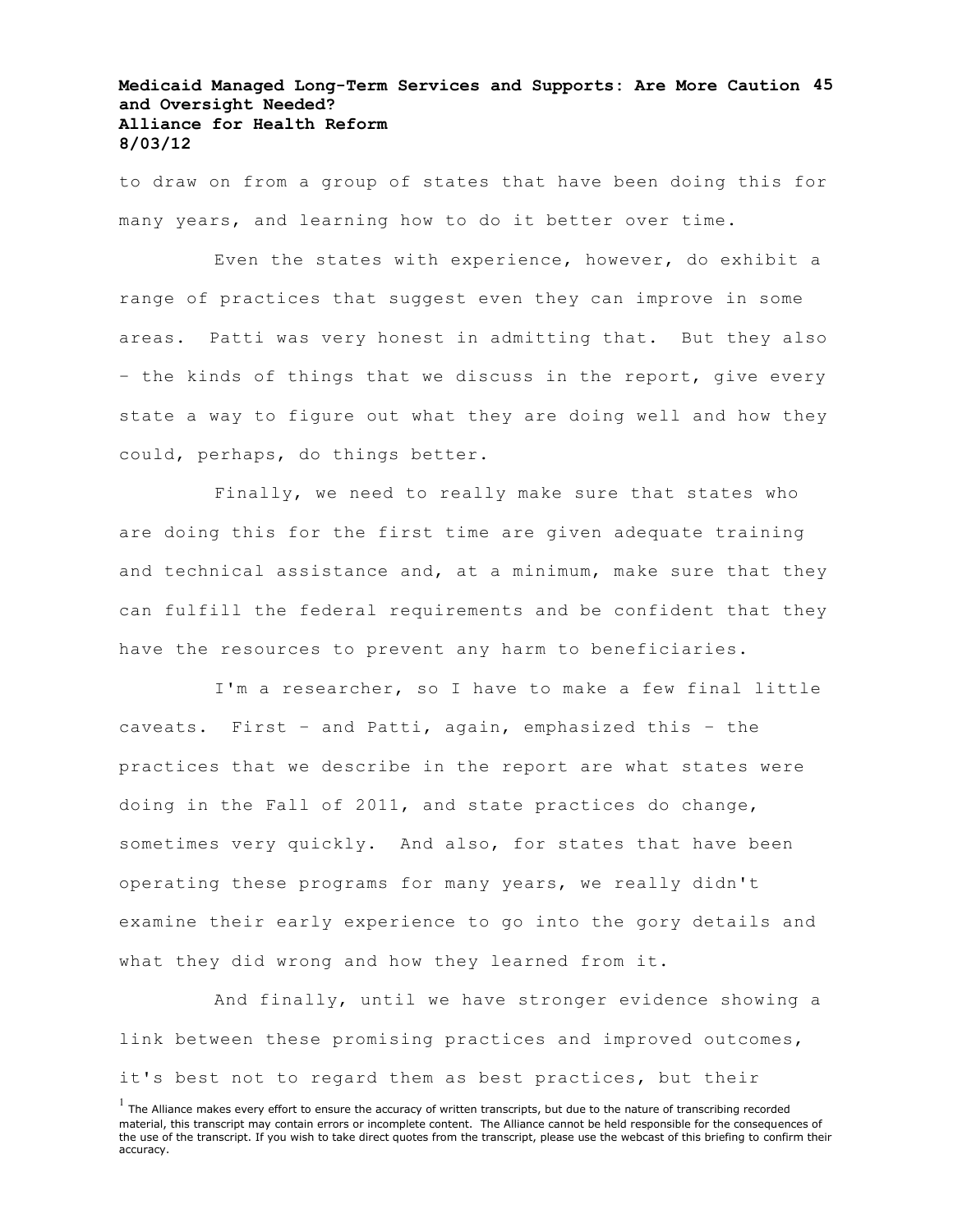# **Medicaid Managed Long-Term Services and Supports: Are More Caution 46 and Oversight Needed? Alliance for Health Reform 8/03/12**

adoption by some of the leading states means we should pay close attention to them.

And in conclusion, I just want to express my deep appreciation to the two dozen state officials who shared their time and insights and lessons with us. They are the pioneers who had the courage to venture into a new frontier in managedcare, and their successes are an inspiration to all of those who follow in their path. Thank you.

**ED HOWARD:** Terrific. Thanks very much, Debra. I remind you the microphones are on either side here. You can go to those and ask your questions. Please identify yourself, if you would, and keep your question as brief as you can, so we can get to as many as we can. As you can see, members of our staff are going among you and will take the green cards on which you write your questions and bring them forward.

Let me just ask a clarifying, stupid question, and that is, is it true, in all of the states that you looked at, that the Long-term services and supports contracts were integrated with the acute care and primary care contractors that were already operating managed care?

**DEBRA LIPSON:** No, there were at least two, maybe three states, where the institutional and community based services are their own contract, very much separated from what's going

 $<sup>1</sup>$  The Alliance makes every effort to ensure the accuracy of written transcripts, but due to the nature of transcribing recorded</sup> material, this transcript may contain errors or incomplete content. The Alliance cannot be held responsible for the consequences of the use of the transcript. If you wish to take direct quotes from the transcript, please use the webcast of this briefing to confirm their accuracy.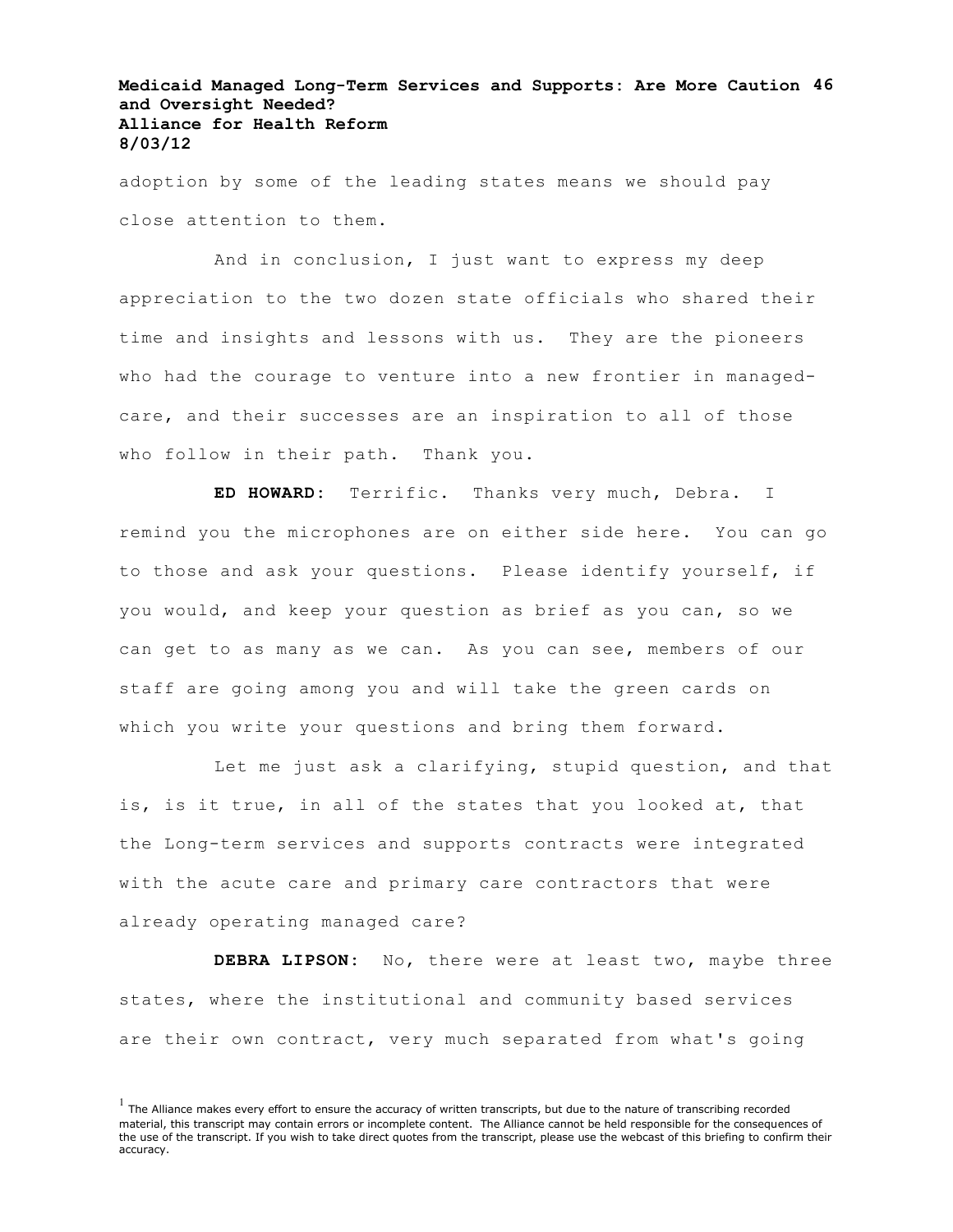# **Medicaid Managed Long-Term Services and Supports: Are More Caution 47 and Oversight Needed? Alliance for Health Reform 8/03/12**

on on the acute care side. But in the other, I think it was five states, they were integrated.

**ED HOWARD:** And that presents the problem that I think both Lynda and Patti alluded to, which is making sure that you don't make sure it's somebody else's expense and the care doesn't get delivered.

**DEBRA LIPSON:** Yes, that's right.

**ED HOWARD:** Okay, very good. Yes, ma'am.

**BRENDA SULICK**: Hi, I'm Brenda Sulick with the National Committee to Preserve Social Security and Medicare, and our organization is working with a number of other consumer advocates from the disability and the aging community, on these issues to make sure that consumer advocate positions are represented, and I've been meeting with the duals office.

Some of the things that aren't clear to me is, as we know, states don't have a lot of experience in working with the LTSS population, so how are we going to be able to compare? I haven't seen a lot in the proposals about control groups. What if things don't work? We have these really big systems in place and how will they get dismantled once you have a big system? And how can we even compare to know if it's working?

**ED HOWARD:** You want to take that?

**DEBRA LIPSON:** Sure. Excellent question. You know, the comparisons that are made, typically are between – in all

 $<sup>1</sup>$  The Alliance makes every effort to ensure the accuracy of written transcripts, but due to the nature of transcribing recorded</sup> material, this transcript may contain errors or incomplete content. The Alliance cannot be held responsible for the consequences of the use of the transcript. If you wish to take direct quotes from the transcript, please use the webcast of this briefing to confirm their accuracy.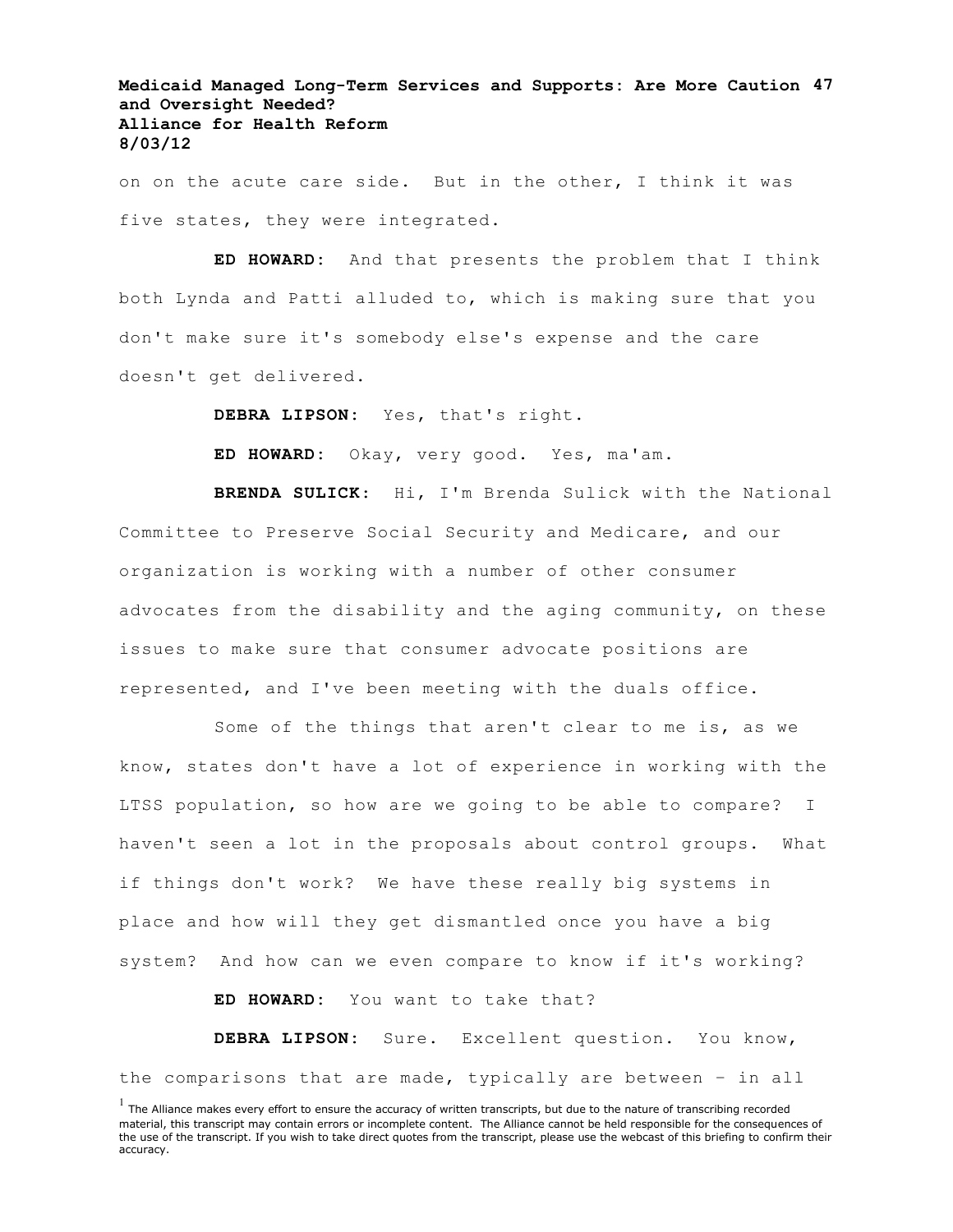#### **Medicaid Managed Long-Term Services and Supports: Are More Caution 48 and Oversight Needed? Alliance for Health Reform 8/03/12**

of the evaluations of managed-care, in the past anyway, between fee-for-service beneficiaries and those in managed-care. The problem in Long-term Service and Supports, as I think just about most everybody in this room knows, is there really are no good quality or access measures on the fee-for-service side. We have a set of things in the 1915C waiver assurances that look at structure and process, but very few things that relate to outcomes.

I sometimes wonder whether we even – and again, in a state like Tennessee or Arizona or increasingly Texas and some other states that are moving this direction – there will be no fee-for-service groups to even compare this to, even if we did have appropriate measures. So there's some really big very difficult issues involved in conducting a rigorous comparison or evaluation.

That being said, I just have to say, for my part, and this comes from my experience with the Money Follows the Person program for the last five years, I've come to feel that some of the most important outcomes for those folks who are receiving Long-term Service and Supports, are not the traditional quality of care measures like HEDIS that we have typically seen, but really quality of life. And I think we've made some advances in that area and maybe that's what really we should be investing a lot more efforts in as we go ahead.

 $<sup>1</sup>$  The Alliance makes every effort to ensure the accuracy of written transcripts, but due to the nature of transcribing recorded</sup> material, this transcript may contain errors or incomplete content. The Alliance cannot be held responsible for the consequences of the use of the transcript. If you wish to take direct quotes from the transcript, please use the webcast of this briefing to confirm their accuracy.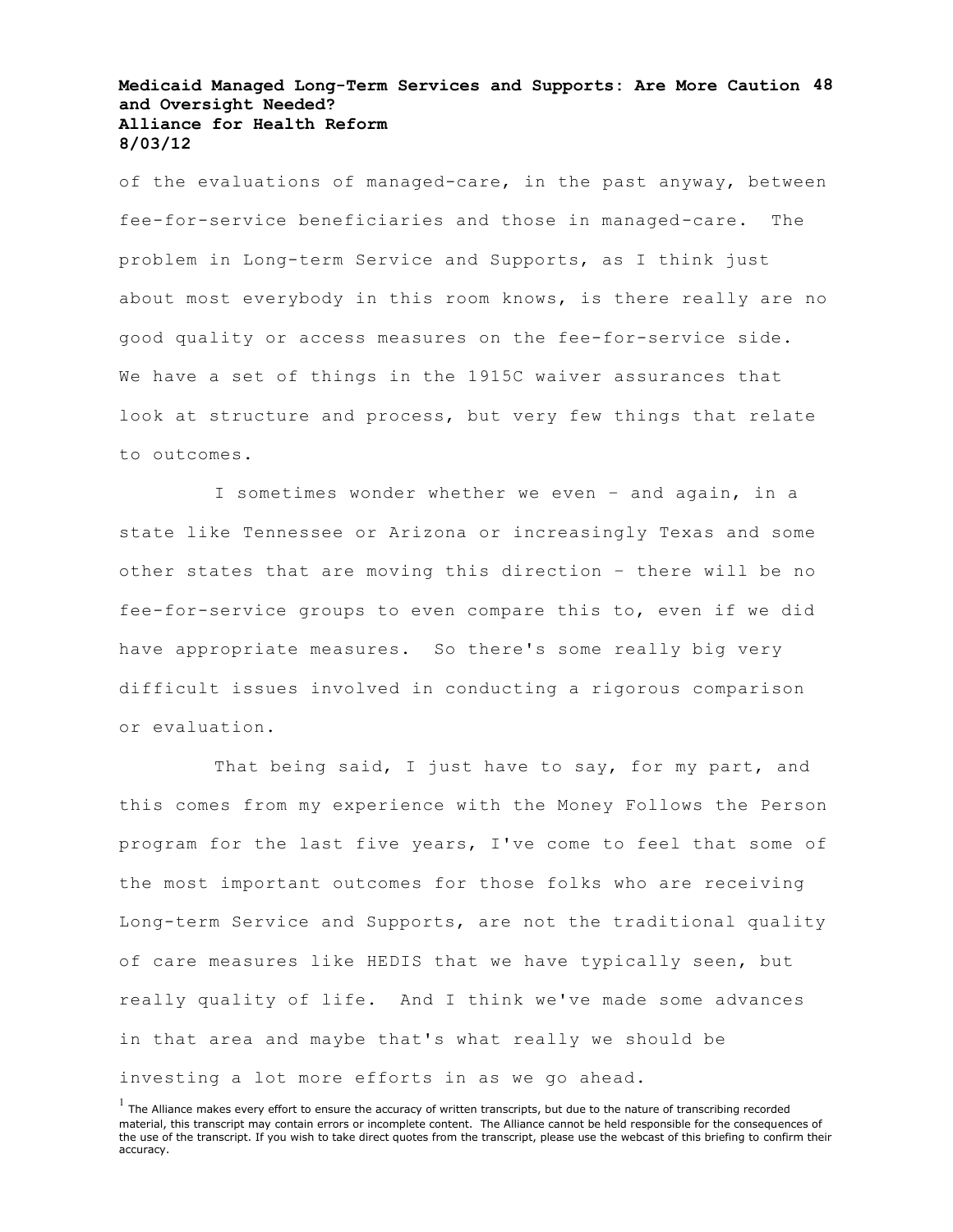**Medicaid Managed Long-Term Services and Supports: Are More Caution 49 and Oversight Needed? Alliance for Health Reform 8/03/12**

**SUSAN REINHARD:** There's a question that came up that came up that is related to that, if you'll just bear me, and I think it goes to Peggy. Do accreditation organizations, such as yours, accredit LTSS services and programs?

**ED HOWARD:** It's nice to have a qualified audience.

**PEGGY O'KANE:** Susan, as you know, we're working on this and we agree with the point that HEDIS measures are fine for commercially insured and for Medicare – you know we have Medicare, HEDIS measures, Medicaid – but they were never designed for these populations and that's what we're working on right now, and we agree with your point about quality of life and self-determination, I think, to a large extent being some key things to pay attention to. Thanks.

**ED HOWARD:** Thank you, Peggy O'Kane, from NCQA.

**CAROLINE POPLIN:** I'm Dr. Caroline Poplin. I'm a primary care physician. Most of my patients are older and some are disabled. This is all a very complicated, technical process of designing a managed-care program. What I don't hear is how the beneficiaries get involved in the design stage.

Now, in some cases there'll be organized groups, consumer advocates representing this particular community, Michael Lehy who just spoke. But in other states, there may not be. I wonder if there is a plan to go out an engage the beneficiaries before the managed-care plan is in place, just

 $<sup>1</sup>$  The Alliance makes every effort to ensure the accuracy of written transcripts, but due to the nature of transcribing recorded</sup> material, this transcript may contain errors or incomplete content. The Alliance cannot be held responsible for the consequences of the use of the transcript. If you wish to take direct quotes from the transcript, please use the webcast of this briefing to confirm their accuracy.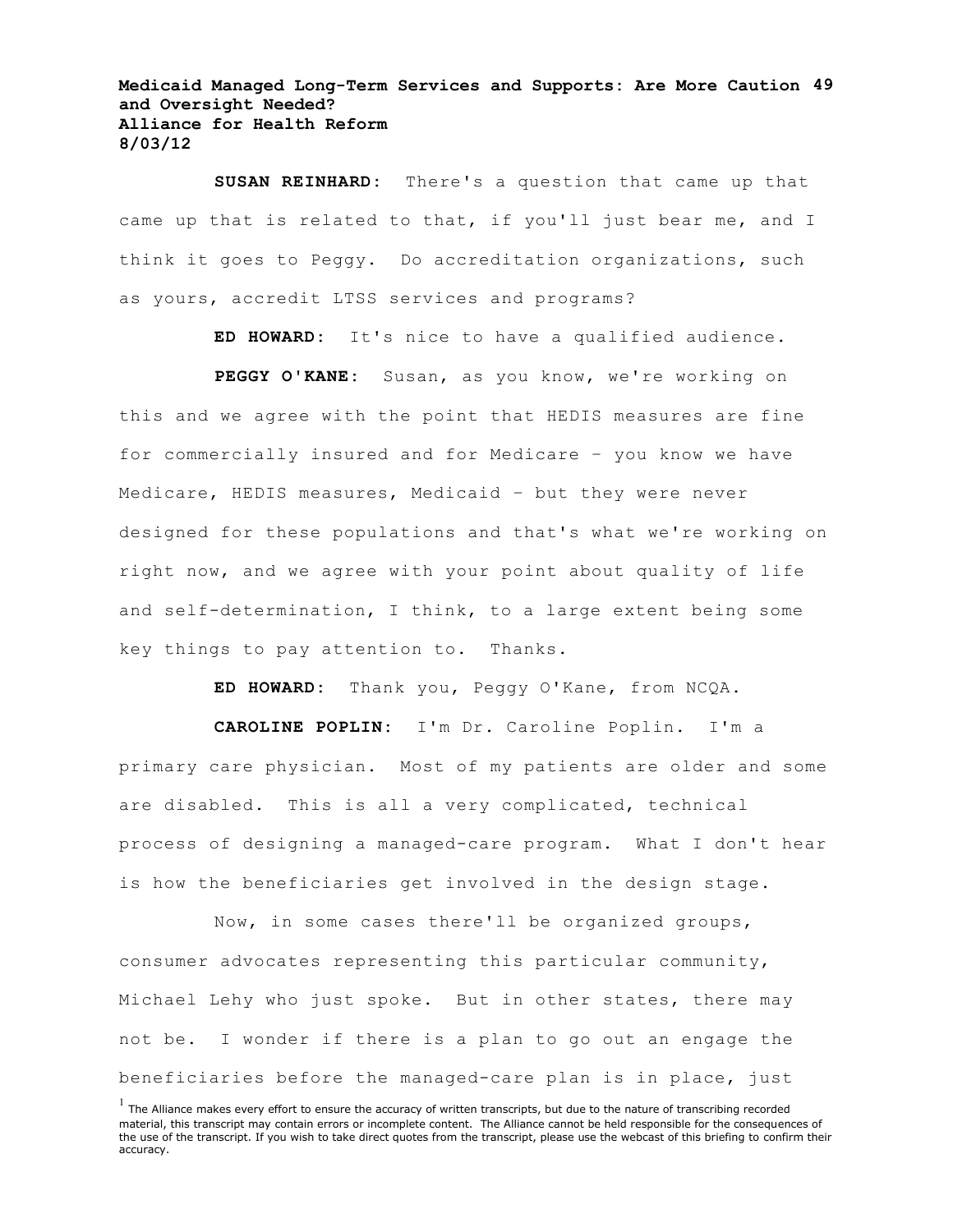#### **Medicaid Managed Long-Term Services and Supports: Are More Caution 50 and Oversight Needed? Alliance for Health Reform 8/03/12**

because they may not understand all about the contracting, but they may know what the problems have been and they may have suggestions about where you should be looking for trouble. So that's the question.

**SUSAN REINHARD:** We're going to ask James.

**JAMES TOEWS:** It's a very good question. As we've looked at most of the states where this planning is going on, the stakeholders or the consumer groups are at the table but, as you say, this gets to be highly technical in nature and often that sort of gets lots on even some of the pretty sophisticated consumer groups.

There are a couple of federal contracts that are being let to provide direct monetary assistance to consumer groups in states to help them get organized around this. We have been working with a couple of organizations to develop consumer toolkits that really drill down in details and sort of translate managed-care language into real language so people can ask their questions and get their issues brought to that table.

We're also looking - CMS is planning to put together a website to go live that will have best practices on terms and conditions so that every consumer could go to that and say, are these reflected in the plans that my state is developing?

 $<sup>1</sup>$  The Alliance makes every effort to ensure the accuracy of written transcripts, but due to the nature of transcribing recorded</sup> material, this transcript may contain errors or incomplete content. The Alliance cannot be held responsible for the consequences of the use of the transcript. If you wish to take direct quotes from the transcript, please use the webcast of this briefing to confirm their accuracy.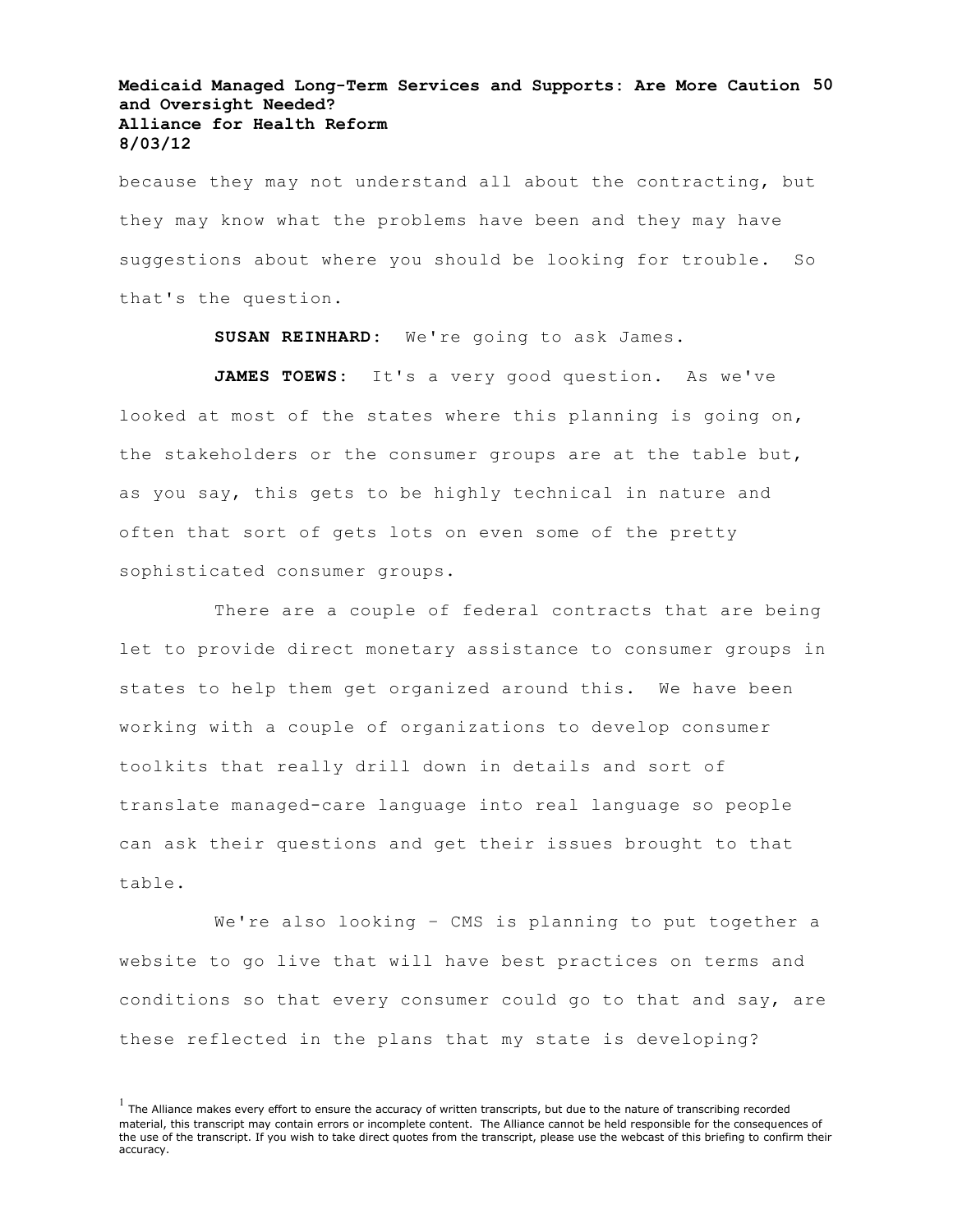**Medicaid Managed Long-Term Services and Supports: Are More Caution 51 and Oversight Needed? Alliance for Health Reform 8/03/12**

So, I think there is a growing awareness that we really have to, not only bring people to the table in the design stage, but also use them effectively in the monitoring and the post implementation, as well, both at the client level and at the state level.

**CAROLINE POPLIN:** And at the community level?

JAMES TOEWS: Correct. I meant by the plan level, yes, at the community level.

**CAROLINE POPLIN:** Okay. Thank you.

**LYNDA FLOWERS:** Can I just add to that? One of the things that we reported in the study was that some of the best practices are where you have consumers engaged at every step of the process. And they actually then become part of the oversight team. So, they're considered vital to the oversight.

**ED HOWARD:** And Patti:

PATTI KILLINGSWORTH: I will just say that even though these programs are very complicated, at its core, the things that members really want are fairly simple and straightforward. What we found to be very important was to engage them, in particular, on the topics that matter most to them. So, when we were designing requirements for care coordination or around quality or around consumer direction, we found it particularly important to convene groups that included members and representatives, as well as our managed-care organizations

 $<sup>1</sup>$  The Alliance makes every effort to ensure the accuracy of written transcripts, but due to the nature of transcribing recorded</sup> material, this transcript may contain errors or incomplete content. The Alliance cannot be held responsible for the consequences of the use of the transcript. If you wish to take direct quotes from the transcript, please use the webcast of this briefing to confirm their accuracy.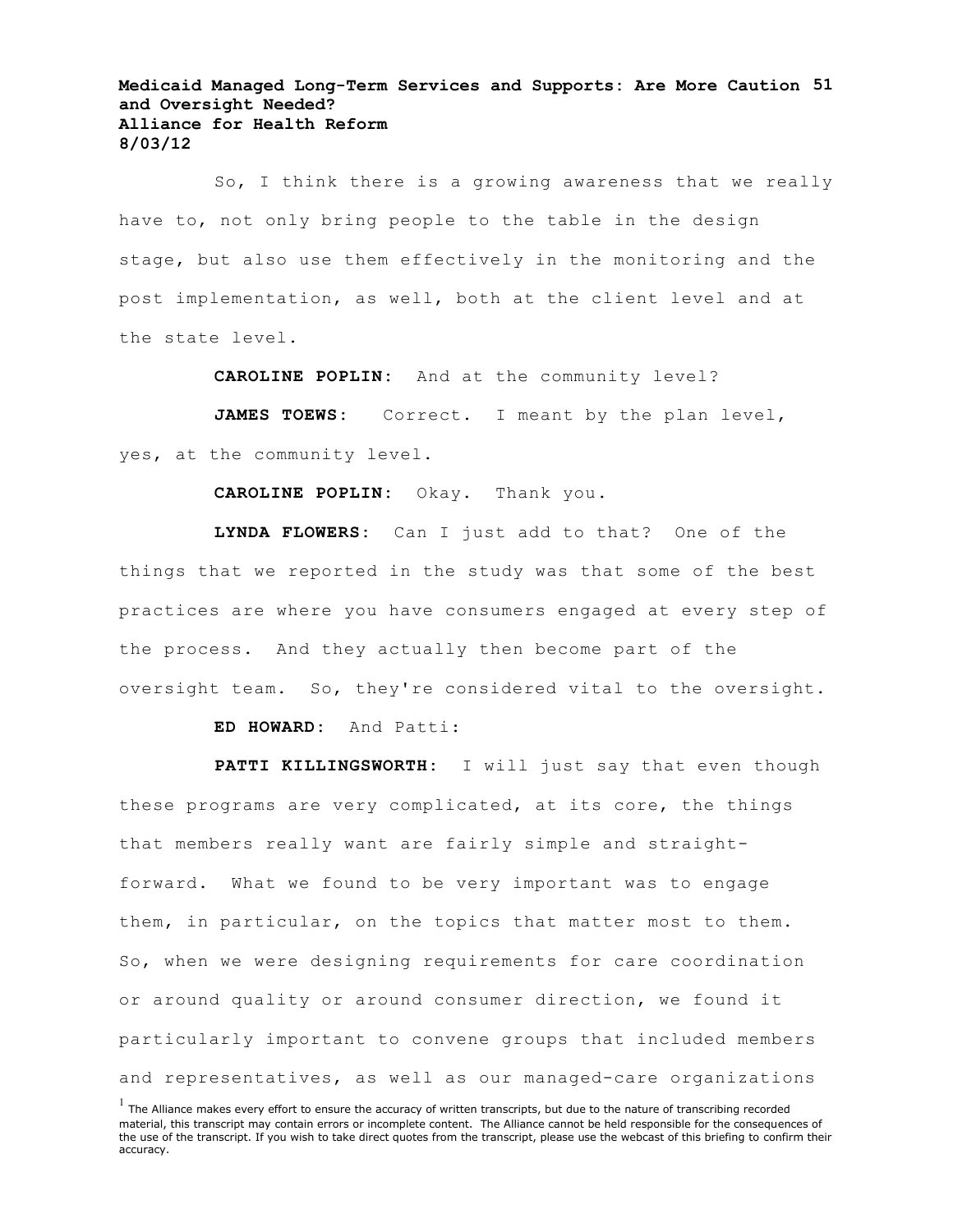# **Medicaid Managed Long-Term Services and Supports: Are More Caution 52 and Oversight Needed? Alliance for Health Reform 8/03/12**

and providers to really look holistically at what mattered to people as we were putting those requirements together.

**ED HOWARD**: Yes, Tony?

**TONY HOUSNER:** Hi, Tony Housner, I'm an independent consultant, formerly with CMS, and also a volunteer with the Obama campaign. I'd like to direct my question to Debra and Patti. I'd like to have you tell us more about the quality measures that you've seen out there, some of the best kind of quality measures. You've talked about quality and life and activities of daily living, but if you could give us a broader perspective? What are some of the more important quality measures that plans should be looking at and states should be looking at?

**DEBRA LIPSON:** We actually have an entire appendix that just lists for the eight states the kinds of quality, the reports and quality measures that they're beginning to use that specifically address these plans and the outcomes they expect for the long-term care services. I'll just highlight a couple, because there's a whole section you can dig in and click on the on-line version. I assume you can click on the websites for these states and find out what they are.

Some of the state's sort of add on a whole section of questions to either caps, experience of care, questionnaires, or other kinds of beneficiary surveys to really get at – did

 $<sup>1</sup>$  The Alliance makes every effort to ensure the accuracy of written transcripts, but due to the nature of transcribing recorded</sup> material, this transcript may contain errors or incomplete content. The Alliance cannot be held responsible for the consequences of the use of the transcript. If you wish to take direct quotes from the transcript, please use the webcast of this briefing to confirm their accuracy.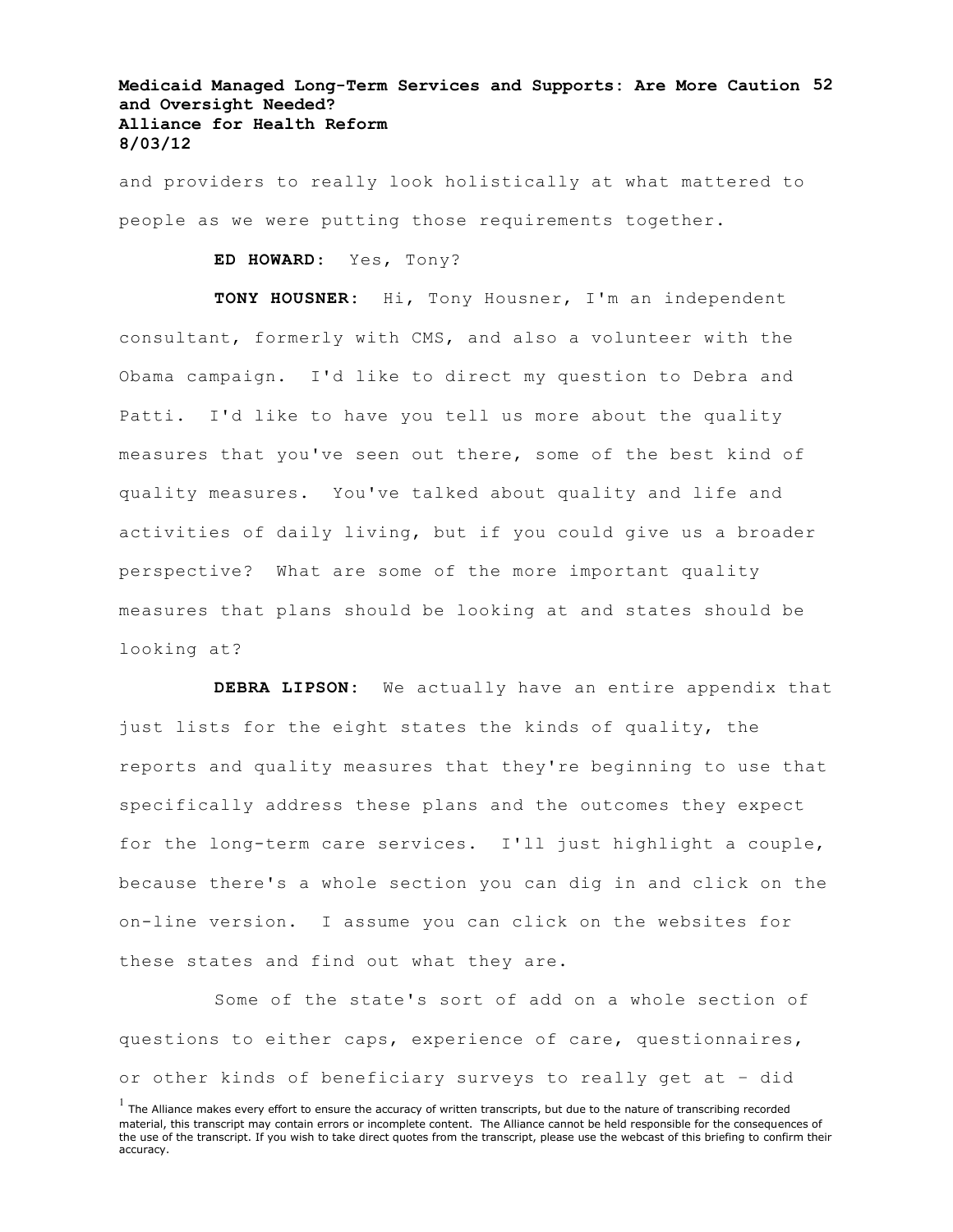#### **Medicaid Managed Long-Term Services and Supports: Are More Caution 53 and Oversight Needed? Alliance for Health Reform 8/03/12**

they meet with a care coordinator within a certain period of time? Did they feel like their care was more coordinated? Were they asked about their wishes and desires with regard to where they wanted to live and receive services, or from whom, in a consumer directed program, or through a regular kind of case-managed system?

I guess I would say that some of those are ways of getting feedback and also constructing measures at the same time, because it sets benchmarks, in terms of the percentage of beneficiaries that are satisfied. Satisfaction is one of those measures that some people regard as very important, others diminish the importance of it, but I think, in this context, it's a very important one.

Some of the other – I'm trying to think very quickly of some of the other measures that have been developed - again, they pretty much relate to the initiation of services after a member has been referred or enrolled in a plan, again, because of the critical nature of these services to these beneficiaries. There are some others, though, that I encourage you to look at.

**TONY HOUSNER:** Do you look at things like whether you avoid hospitalization or a nursing home?

**DEBRA LIPSON:** Oh, yes, oh yes, absolutely. Those are more typical measures that would be –

 $<sup>1</sup>$  The Alliance makes every effort to ensure the accuracy of written transcripts, but due to the nature of transcribing recorded</sup> material, this transcript may contain errors or incomplete content. The Alliance cannot be held responsible for the consequences of the use of the transcript. If you wish to take direct quotes from the transcript, please use the webcast of this briefing to confirm their accuracy.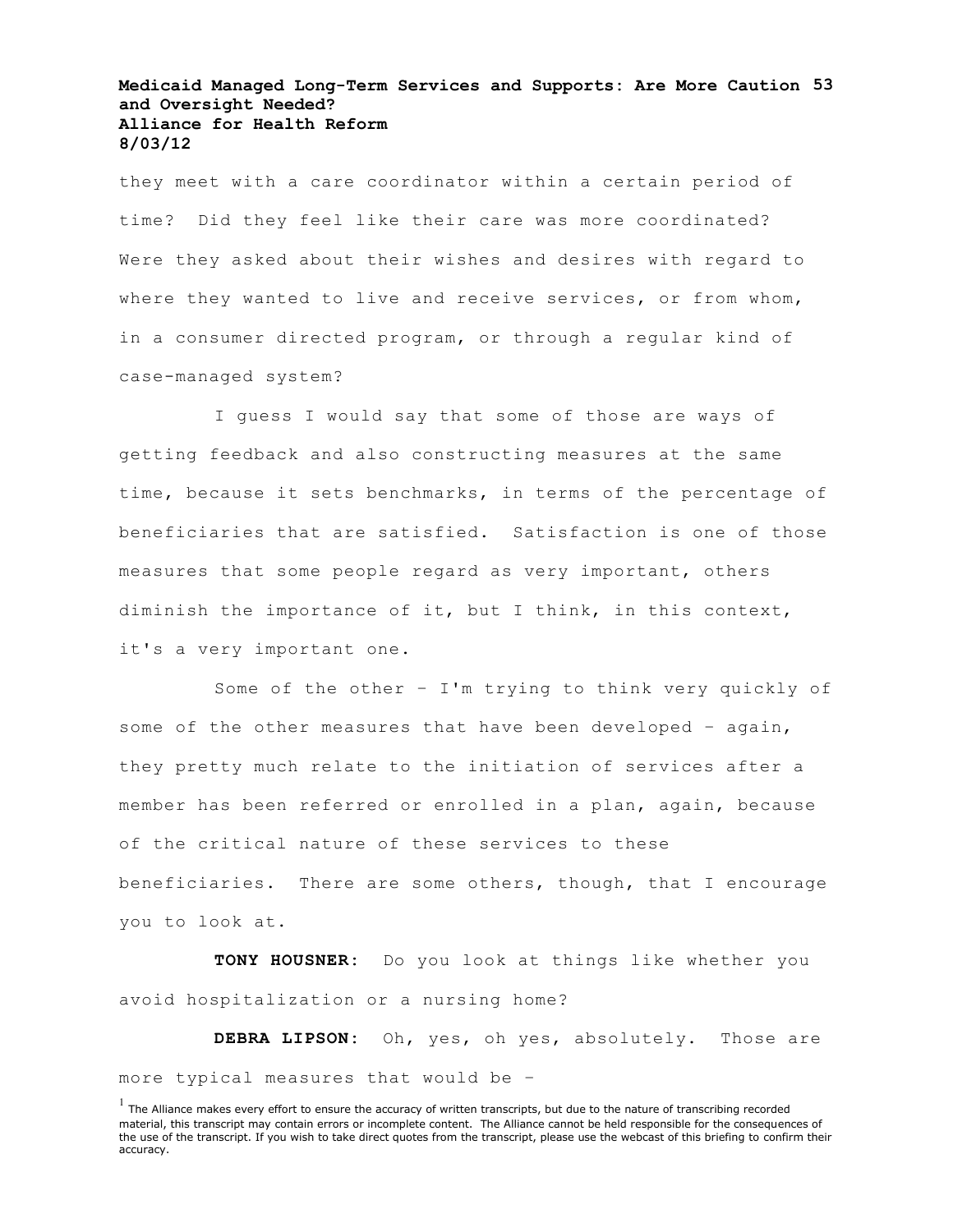# **Medicaid Managed Long-Term Services and Supports: Are More Caution 54 and Oversight Needed? Alliance for Health Reform 8/03/12**

**TONY HOUSNER:** What are some of the quality of life measures that you mentioned?

**LYNDA FLOWERS:** I think a lot of the measures that we identified in the report are process measures. As Debra alluded to, and Peggy as well, we're still in the process of developing outcome measures. So states are looking at things like number of home safely evaluations, shared plans that even enquire about care practices among beneficiaries, patients receiving comprehensive assessments within a certain period of time. So, it's still heavily tilted toward the process side of things. We're trying to get more toward the outcome measures.

**PATTI KILLINGSWORTH:** I'm excited about the work that NCQA is doing, because we really are looking forward to something that looks at structure and process and then also moves beyond that to look at member perceptions of quality, which are critical. I would add to all of those which are critically important, sort of that systems level of performance, what is it that you're trying to achieve with your overall program?

If it's rebalancing, how are you going to balance that? If it's nursing home diversion, how are you going to measure that? So you want to look both at the systems level, at the plan level, in terms of how they operationalize the program and particularly at the member level.

 $<sup>1</sup>$  The Alliance makes every effort to ensure the accuracy of written transcripts, but due to the nature of transcribing recorded</sup> material, this transcript may contain errors or incomplete content. The Alliance cannot be held responsible for the consequences of the use of the transcript. If you wish to take direct quotes from the transcript, please use the webcast of this briefing to confirm their accuracy.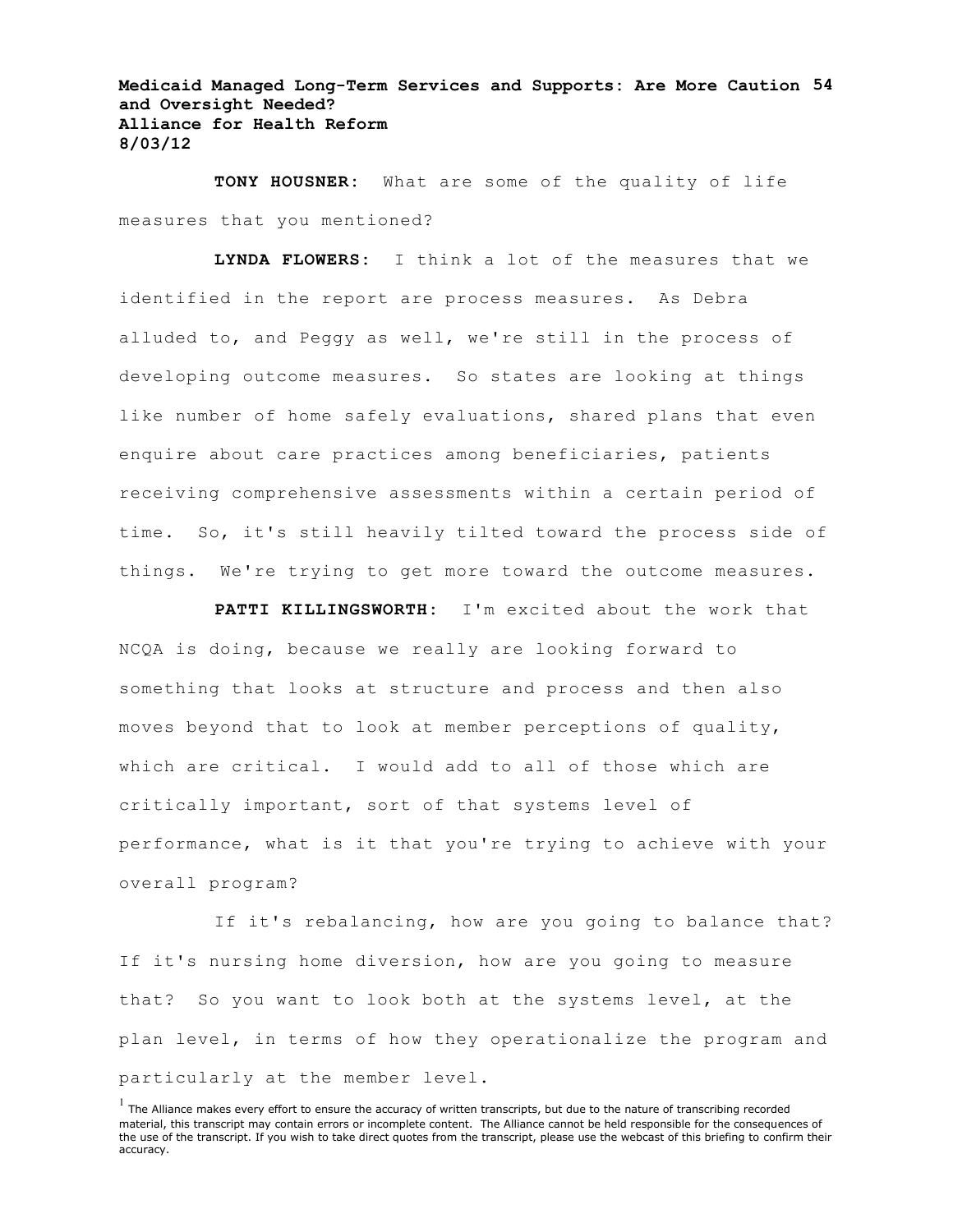**Medicaid Managed Long-Term Services and Supports: Are More Caution 55 and Oversight Needed? Alliance for Health Reform 8/03/12**

**TONY HOUSNER:** Okay, thank you.

**CAROL REAGAN:** Hi. My name's Carol Reagan. I work with Paraprofessional Healthcare Institute, PHI, and we advocate on behalf of quality jobs through quality care. We also run a – we have an affiliate that runs a managed long-term care plan for people with physical disabilities, in New York City. I want to ask a question about network adequacy. Thank you all for the presentation. The timing is great, information we're all eager to pore over.

My question is to you, Patti. One of the things that I think you all have done in your managed long-term care plan, that I recently learned about, which is, I think, a promising practice, is around workforce development. I saw you have contract language in there, very specific contract language around workforce capacity and identifying workforce needs and including training.

So, I have a two part question for you. One, what have you learned from the plans on that over the past couple of years? And then secondly, very specifically because I'm very interested in this, how can we, as consumers of this information, get access to those annual reports so we could read and understand a little bit more about the workforce development you're doing?

 $<sup>1</sup>$  The Alliance makes every effort to ensure the accuracy of written transcripts, but due to the nature of transcribing recorded</sup> material, this transcript may contain errors or incomplete content. The Alliance cannot be held responsible for the consequences of the use of the transcript. If you wish to take direct quotes from the transcript, please use the webcast of this briefing to confirm their accuracy.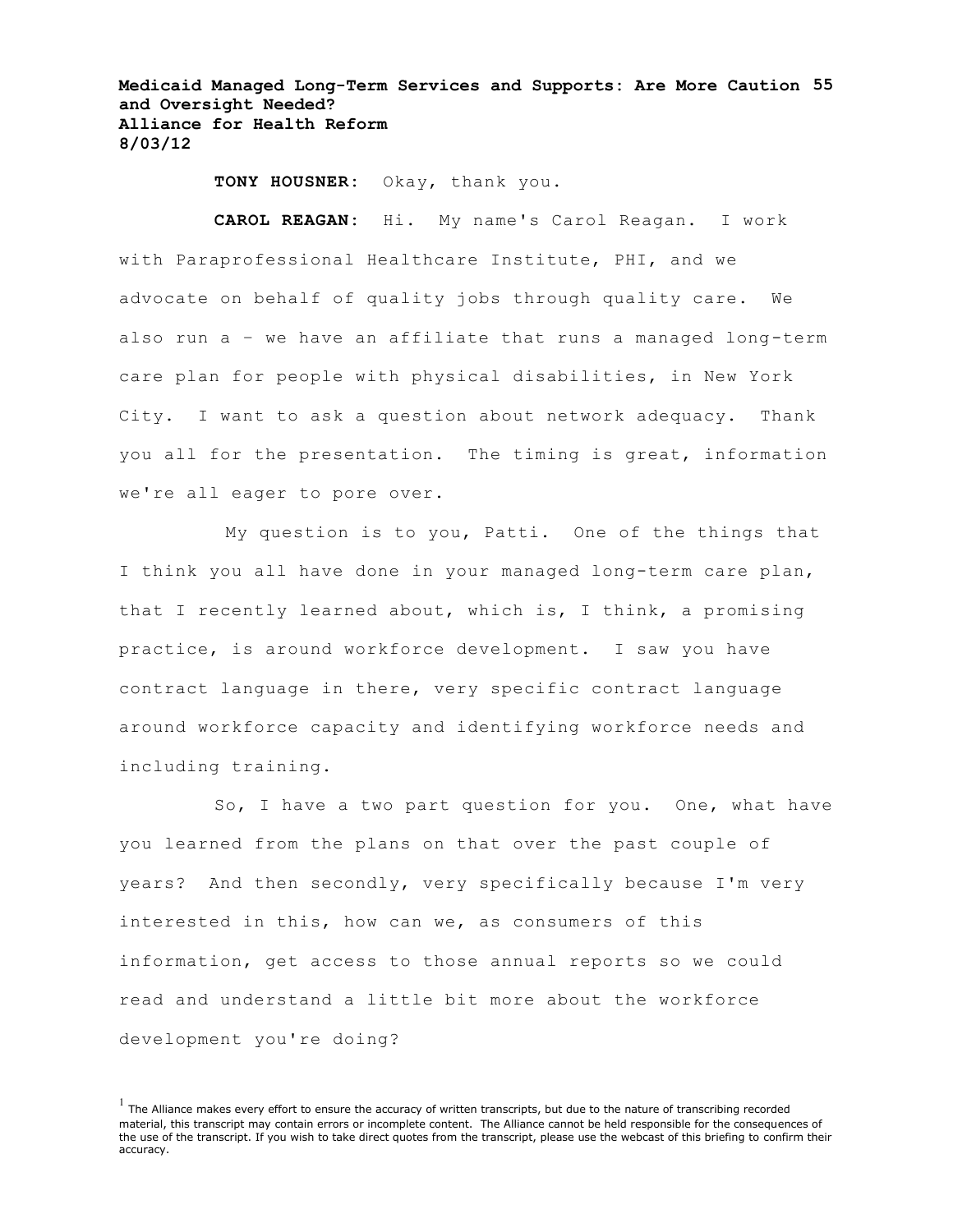**Medicaid Managed Long-Term Services and Supports: Are More Caution 56 and Oversight Needed? Alliance for Health Reform 8/03/12**

**PATTI KILLINGSWORTH:** We're fortunate, I think, in Tennessee in that, to date we've not faced shortages, really, with respect to having adequate capacity to serve people in the community who need services. But we did recognize early on, and quite frankly it was our partnership with AARP that helped bring it to our attention very early on, that we needed to focus on workforce development and really get ahead of that curve, which is why those requirements are in the managed-care contracts.

They are required to have and to implement workforce development strategies. One of the nice things is that this is an area where, although they've all done some of their own things, we've also come together with all three of the plans, with ourselves and with some additional partnership with nonprofit entities, with the local university, and are looking at some creative strategies that will really transform the system, we believe.

In terms of developing certification training programs and bedding that with local community colleges, even trying to create a high school track that will begin to make people more aware of this as a career opportunity, doing some technology development that we can leverage to really engage people who are providing support as paid workers, in the overall quality process, as a part of the care team, if you will, and that will

 $<sup>1</sup>$  The Alliance makes every effort to ensure the accuracy of written transcripts, but due to the nature of transcribing recorded</sup> material, this transcript may contain errors or incomplete content. The Alliance cannot be held responsible for the consequences of the use of the transcript. If you wish to take direct quotes from the transcript, please use the webcast of this briefing to confirm their accuracy.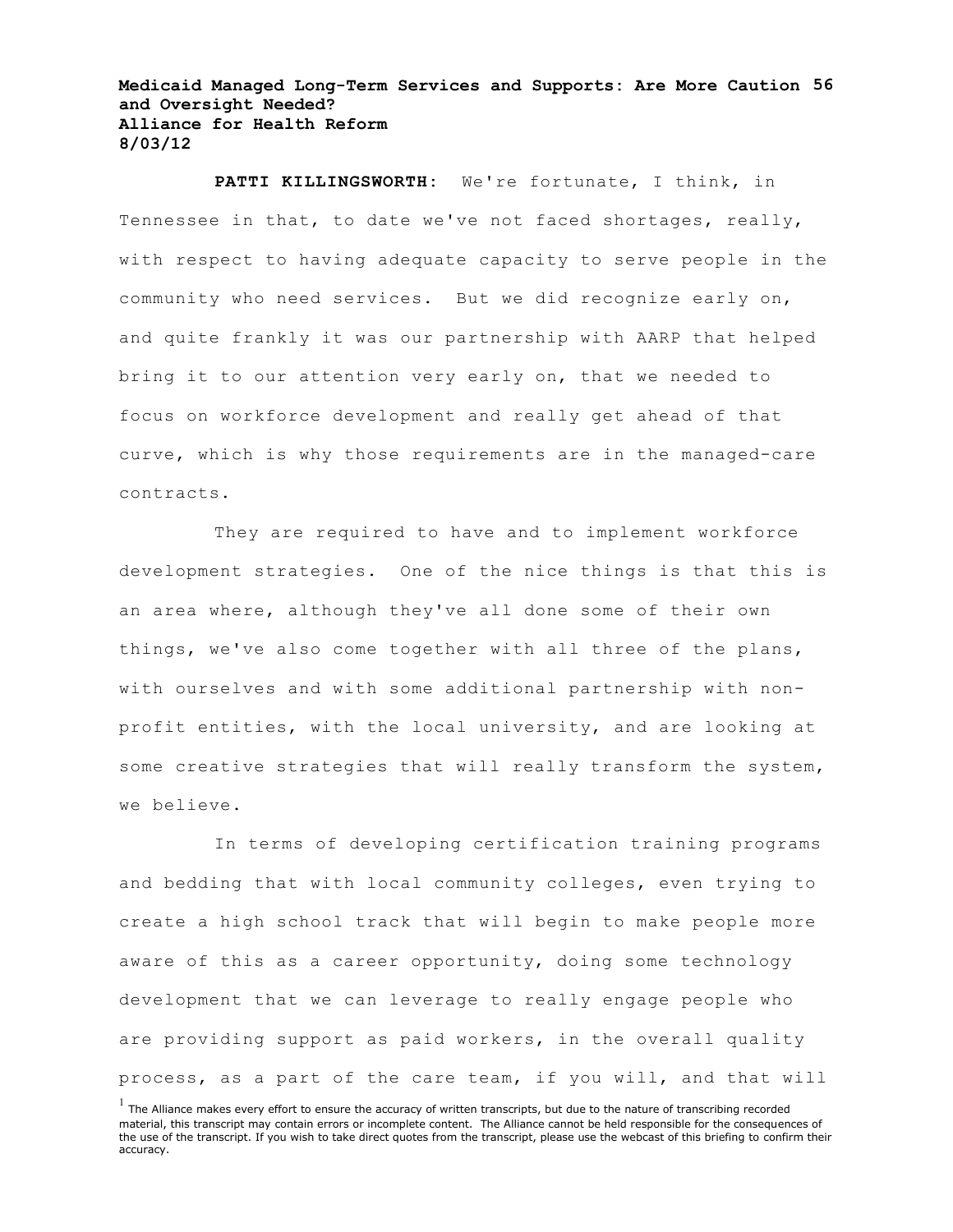# **Medicaid Managed Long-Term Services and Supports: Are More Caution 57 and Oversight Needed? Alliance for Health Reform 8/03/12**

also give people more choice and control with respect to the people who are directly delivery their care services. So those are things that are in development, but that we're very excited about.

In terms of what we've learned, I think we've learned that one of the great things about our health plans is that they do have tremendous resources and lots of creativity that they can bring to bear in those kinds of challenges that I think states have been grappling with for years. If you're interested in those reports, please let me know.

**CAROL REAGAN:** Great. Thank you so much.

PATTI KILLINGSWORTH: Sure.

**ED HOWARD:** Great. Now the queue is shorter here, but the queue stand longer there.

**JOSH WIENER**: Thank you. Josh Wiener, RTI International. Help me understand the money, because money drives it all. So, managed-care plans typically take 10 percent, 15-percent, off the top for administration. This is a complicated population, so maybe they need another 5-percent more for administration for care management and assessments and so on.

And then maybe the state is taking another couple percent off the top, cause they're supposed to be getting savings out of this. So, the plan has maybe 80 to 85-percent

 $<sup>1</sup>$  The Alliance makes every effort to ensure the accuracy of written transcripts, but due to the nature of transcribing recorded</sup> material, this transcript may contain errors or incomplete content. The Alliance cannot be held responsible for the consequences of the use of the transcript. If you wish to take direct quotes from the transcript, please use the webcast of this briefing to confirm their accuracy.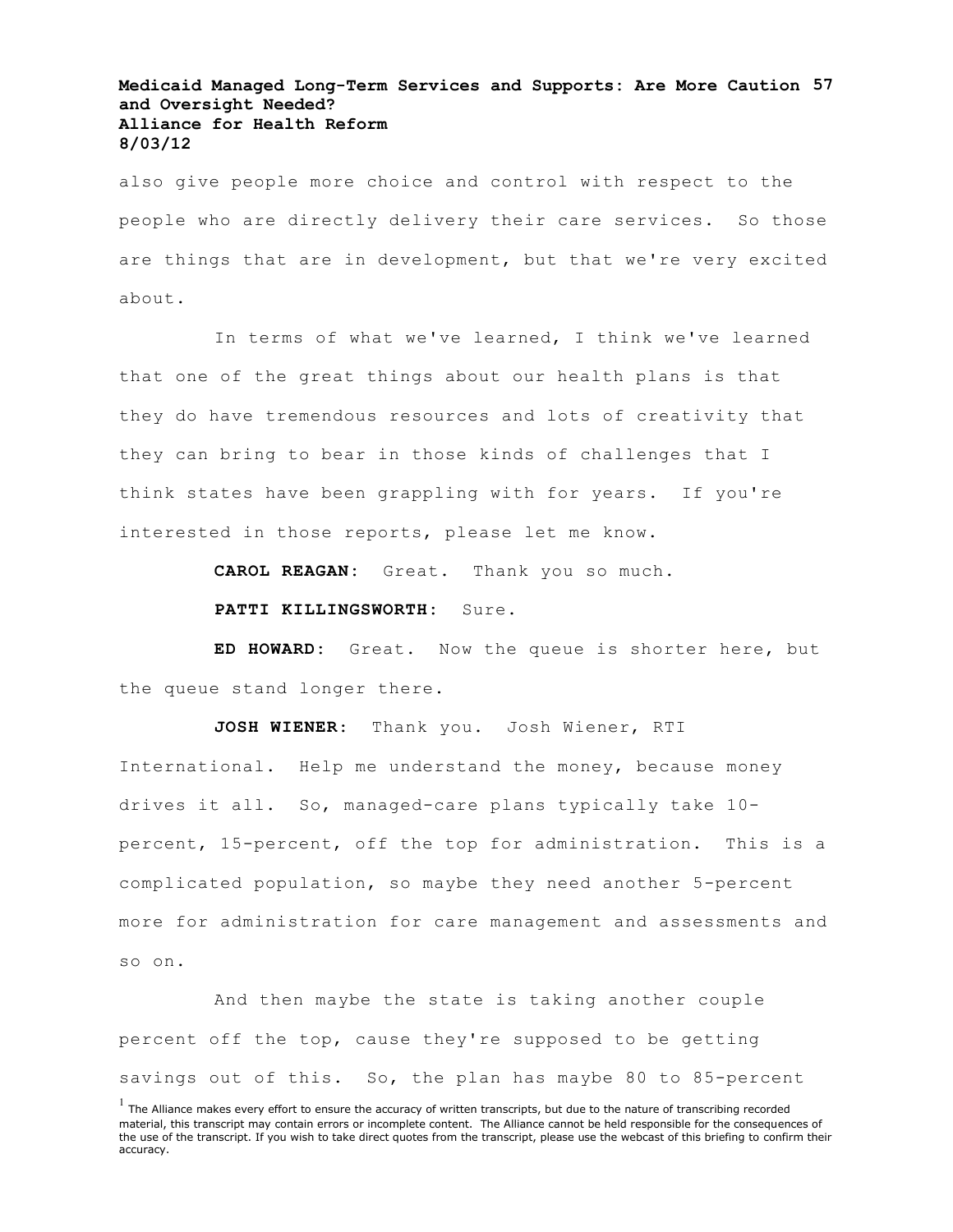#### **Medicaid Managed Long-Term Services and Supports: Are More Caution 58 and Oversight Needed? Alliance for Health Reform 8/03/12**

of the fee-for-service expenditures to spend on care. How are they providing an adequate level of care if what they're spending is so much less for the population? Or, do I not have that correct?

**PATTI KILLINGSWORTH:** It's one of the primary concerns that we hear a lot from people, when you talk about moving services into managed-care. First of all, there's always a cost of administering a program. In our HCVS waivers that existed prior to our managed Long-term services and supports program, we actually paid a significant higher percentage for administrative costs than we did in our current managed-care program.

So, our administrative costs are closer to 9-percent. They're not in the double digits and, by the way, that's offset by a premium tax that covers about 5.5-percent of that 9 percent. We get a significant reduction off the cost of the administrative services.

I will say this, we expect an awful lot from our plans and they have the capacity to do things that we, as a state, could never do, from a fee-for-service perspective. The level of sophistication – all of our plans are NCQA accredited. They follow guidelines and requirements that we, as a Medicaid agency, were never required to follow and, quite frankly, could not have achieved, with respect to the way care coordination is

 $<sup>1</sup>$  The Alliance makes every effort to ensure the accuracy of written transcripts, but due to the nature of transcribing recorded</sup> material, this transcript may contain errors or incomplete content. The Alliance cannot be held responsible for the consequences of the use of the transcript. If you wish to take direct quotes from the transcript, please use the webcast of this briefing to confirm their accuracy.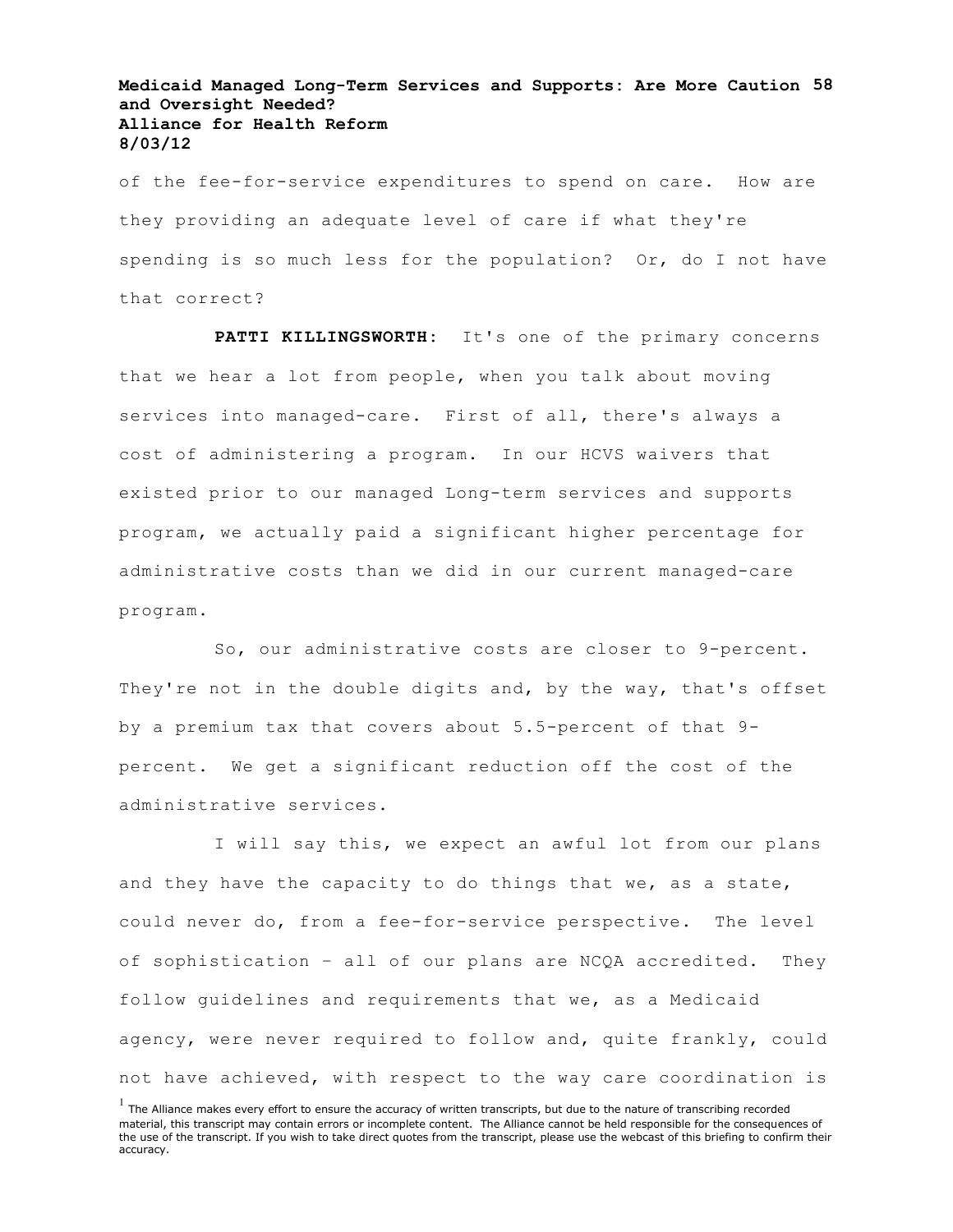# **Medicaid Managed Long-Term Services and Supports: Are More Caution 59 and Oversight Needed? Alliance for Health Reform 8/03/12**

done. The structures and processes are in place. And the way that claims are processed. They pay much more timely than we were able to pay providers.

I understand the concerns, but truthfully, the savings is not necessarily in paying providers less, nor is it not in giving people what they need. It is in providing the right care, in the right place, at the right time. More cost efficient care tends, by the way – higher quality care tends to be more cost efficient care, as well.

So we find that when care is better coordinated, and people are receiving the right care when they needed, that the overall cost of providing care is lower. By the way, our managed-care program – again, two decades old – but our Medicaid trend rates are about half of the national Medicaid trend rates. And our average per person expenditures are about half of the U.S. average, per person expenditures. Our satisfaction rates, on the other hand, are 95-percent, an alltime high for the program. And we've seen continuous improvement in our quality measures over time.

So, is it possible to deliver quality services and also manage costs? Yes, it absolutely is possible.

**JOSH WIENER**: If I could ask one follow-up. Lynda, are the contracts taking a certain percentage off the top compared to the fee-for-service?

 $<sup>1</sup>$  The Alliance makes every effort to ensure the accuracy of written transcripts, but due to the nature of transcribing recorded</sup> material, this transcript may contain errors or incomplete content. The Alliance cannot be held responsible for the consequences of the use of the transcript. If you wish to take direct quotes from the transcript, please use the webcast of this briefing to confirm their accuracy.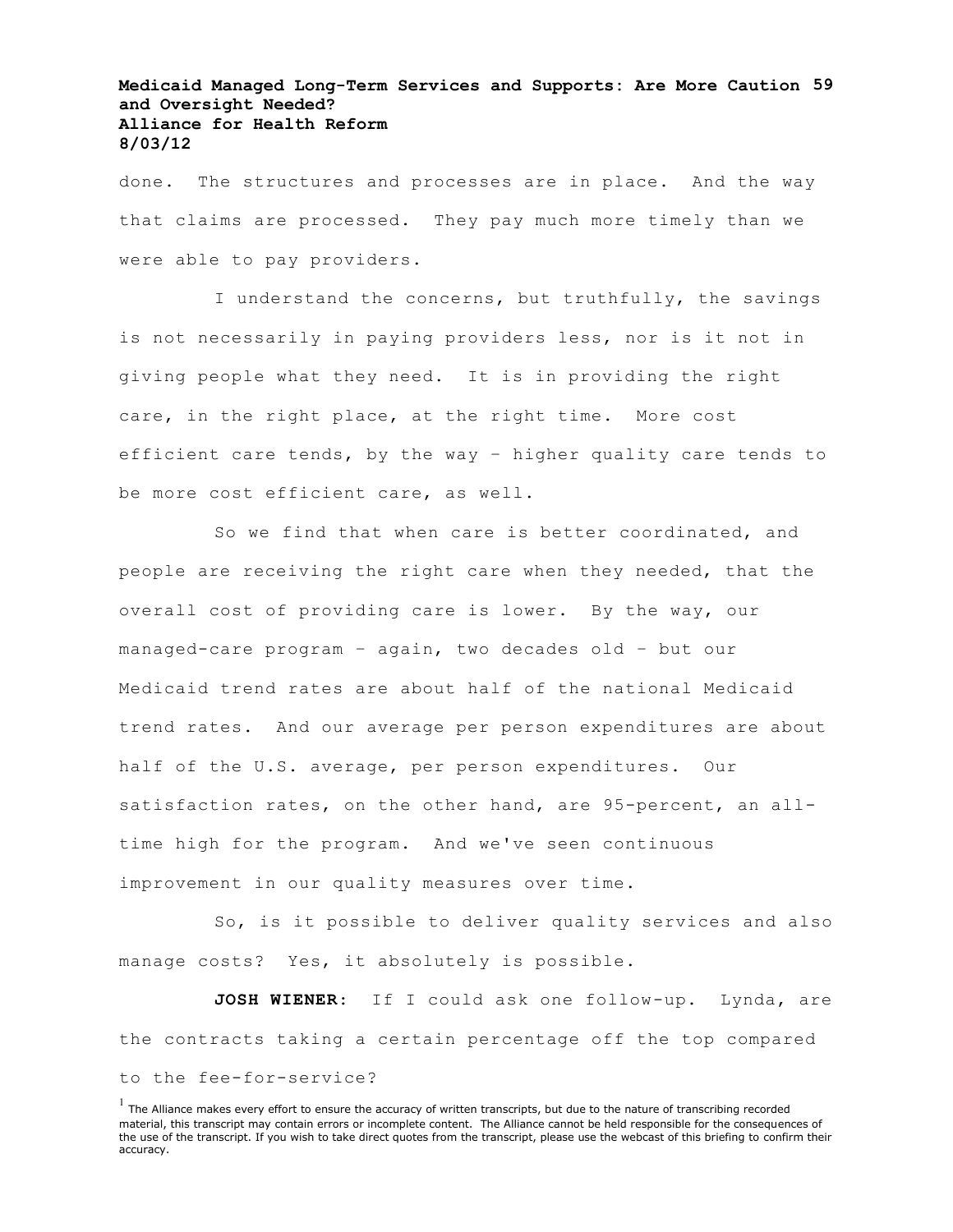**Medicaid Managed Long-Term Services and Supports: Are More Caution 60 and Oversight Needed? Alliance for Health Reform 8/03/12**

**LYNDA FLOWERS:** The contracts taking off the top? I'm not sure I understand.

**PATTI KILLINGSWORTH:** I'm sorry, I'm not sure I understood.

**JOSH WIENER**: I'm asking Lynda if the capitation rates in the contract take the fee-for-service rate and then lop off a couple of percentage points? Cause otherwise it's hard to see how the states are going to get any savings from this, since otherwise the managed-care plan gets the savings.

**SUSAN REINHARD**: In other words, when you look at your costs, have they cut off 5 or 10-percent and then given the rest to managed care plans? Is that right, Josh?

**PATTI KILLINGSWORTH:** I'm going to come back to the importance of actuarially sound rates. It's very, very important that what you pay a health plan is sufficient for that health plan to be able to do the things that you expect them to do and to deliver quality services, and to pay providers a sufficient rate so that they network is fair and people get the care that they need.

First of all, we didn't implement a managed Long-term services and supports program to save money. We did it to improve quality and coordination of care. We believed that we could spend our money more cost effectively and serve more people, which we've demonstrated. We also believed that we

 $<sup>1</sup>$  The Alliance makes every effort to ensure the accuracy of written transcripts, but due to the nature of transcribing recorded</sup> material, this transcript may contain errors or incomplete content. The Alliance cannot be held responsible for the consequences of the use of the transcript. If you wish to take direct quotes from the transcript, please use the webcast of this briefing to confirm their accuracy.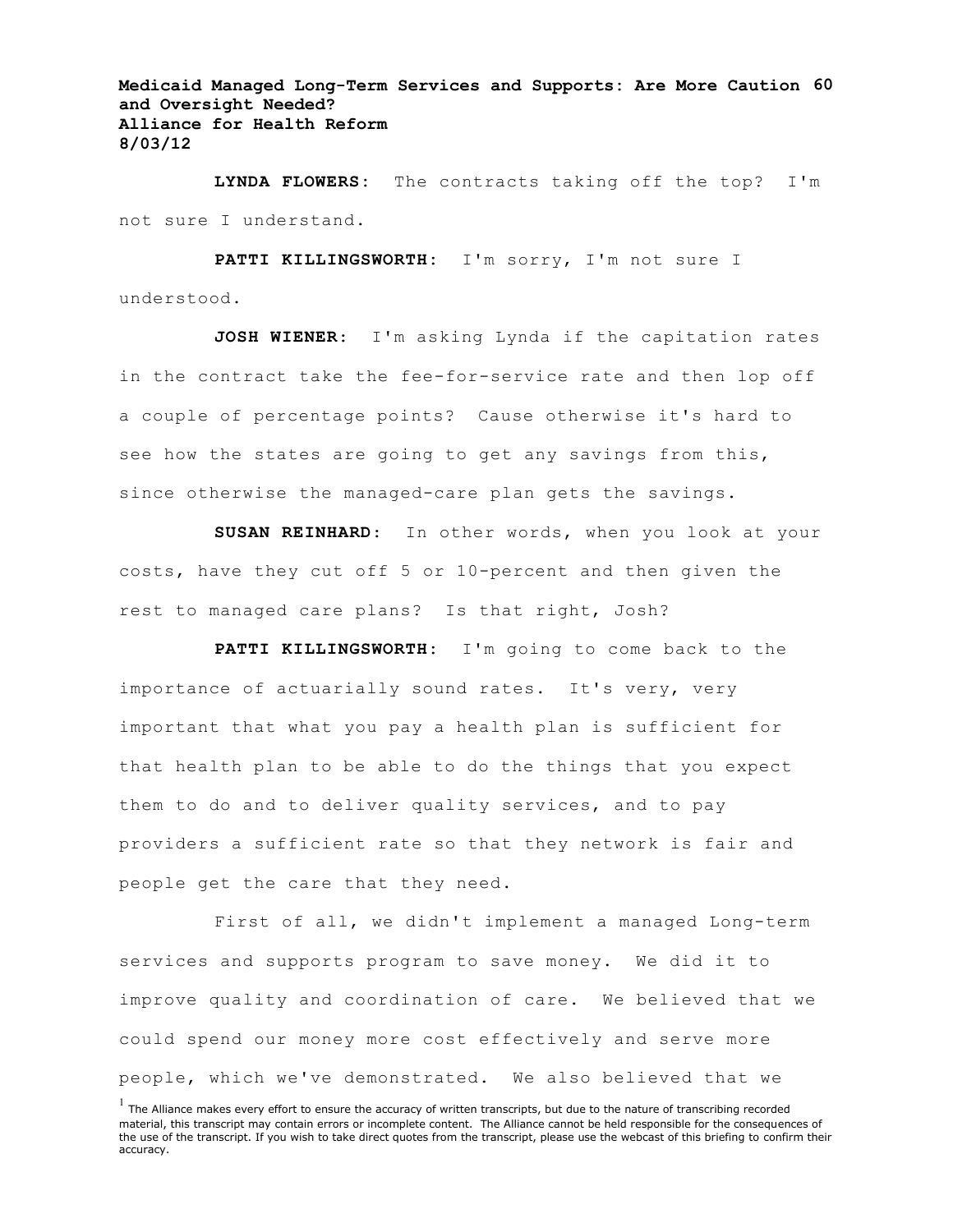# **Medicaid Managed Long-Term Services and Supports: Are More Caution 61 and Oversight Needed? Alliance for Health Reform 8/03/12**

could rebalance our system, which we've demonstrated remarkable progress in that regard, as well.

The savings are there, but I do believe that it's perhaps penny wise and pound foolish to be overambitious in the beginning, about projecting too much savings. It takes time to implement the program, to stabilize the program, and then as you do that, and you can really dig in and begin to better coordinate care, and to see the kinds of quality improvements that are possible, the savings will come over time.

**SUSAN REINHARD:** I'm going to pause. We gave a question to James, so we can move on.

**JAMES TOEWS:** The question is regarding participant directed care. How do states maintain the integrity of this approach in managed-care? This is a really, really good question and I would say a smart state that is moving into managed-care that is, at this point, badly out of balance and over-reliant on institutional services and lacks a community infrastructure.

One of the first things you can do in terms of building a network, or network adequacy, is building a consumer directed, or participant directed, system of supporting people in their own homes, and allowing – if you look at the big states that run – not the big states, but the states that run big consumer directed programs, and offer ample hours, as well,

 $<sup>1</sup>$  The Alliance makes every effort to ensure the accuracy of written transcripts, but due to the nature of transcribing recorded</sup> material, this transcript may contain errors or incomplete content. The Alliance cannot be held responsible for the consequences of the use of the transcript. If you wish to take direct quotes from the transcript, please use the webcast of this briefing to confirm their accuracy.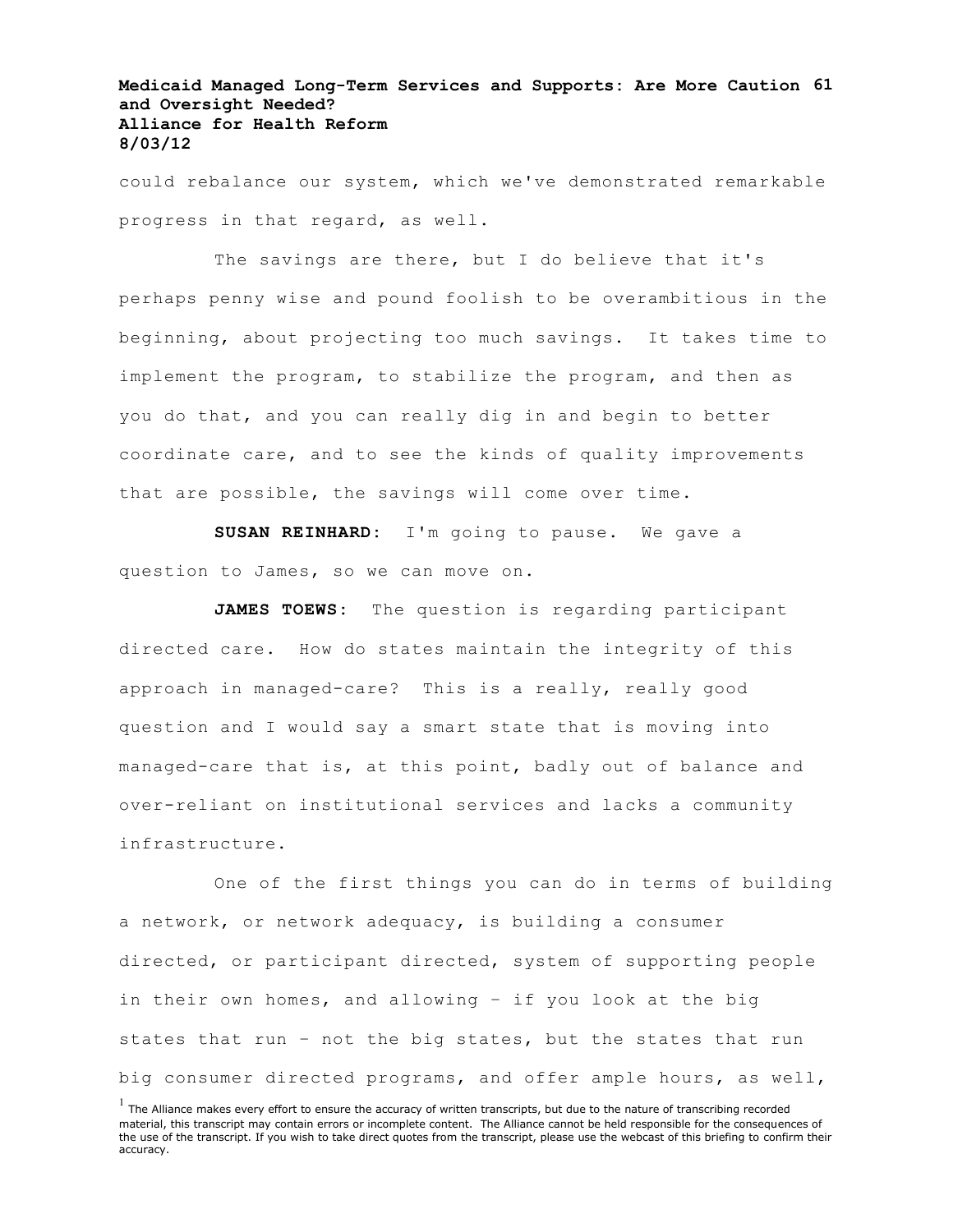# **Medicaid Managed Long-Term Services and Supports: Are More Caution 62 and Oversight Needed? Alliance for Health Reform 8/03/12**

and allow family members and friends and neighbors to also be hired – they tend to have much lower institutional rates, they tend to support people with pretty complex, not pretty but real complex needs, in their own homes, and they don't have a labor shortage because they are drawing from natural support systems.

So this is one of the quick wins that even a state that's way behind the eight-ball can move toward, but it is a dicey thing. The consumers who have championed consumer directed care, when they start talking to some of the MCOs who say, these people are hiring their own staff. Their hiring and firing and what's the liability? It is a complex issue.

But, again, some of the states that have built these programs well, have built support systems around participant directed care that provides payroll and monitoring and training and other kind of support functions.

The other advantage of, if you really make this a key part of your managed-care program, is you also deal with the private pay issue. You create a marketplace and registries and trained workers that can also support people on the private pay side.

Again, if you're smart, in a Medicaid agency, you're thinking almost as much about the pre-spend-down group, and having a marketplace where they can buy their services and not spend down so quickly, as they do in an institutional state,

 $<sup>1</sup>$  The Alliance makes every effort to ensure the accuracy of written transcripts, but due to the nature of transcribing recorded</sup> material, this transcript may contain errors or incomplete content. The Alliance cannot be held responsible for the consequences of the use of the transcript. If you wish to take direct quotes from the transcript, please use the webcast of this briefing to confirm their accuracy.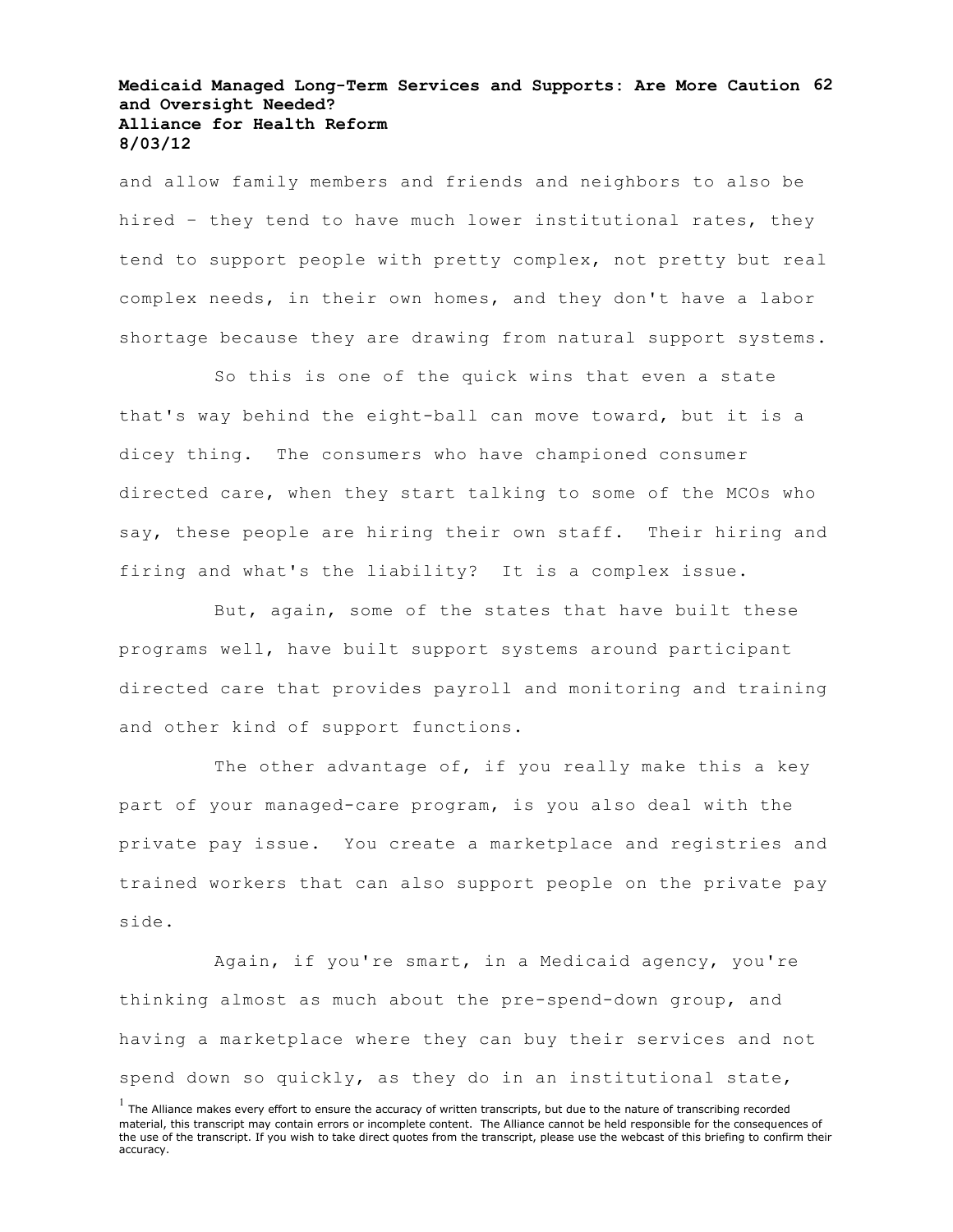**Medicaid Managed Long-Term Services and Supports: Are More Caution 63 and Oversight Needed? Alliance for Health Reform 8/03/12**

where you go into a nursing home spend-down within a matter of months.

**SUSAN REINHARD:** Patti, can you just say a word about Tennessee, and then we'll get to our questions?

PATTI KILLINGSWORTH: Sure. And I will say this, one of the things that we believed in implementing consumer direction in a managed-care delivery system, with all of the concerns that you just spoke about from our managed-care organizations, is that we wanted a consistent program across the state.

So, we elected, as a Medicaid agency, to hold to the contract with the fiscal employer agent, and to really specifically define exactly how we wanted consumer direction to work, right down to the HERA, the member materials that you will review with every member. And here's the piece of paper that you will have every member sign, as to whether or not they do wish to direct their services, so that we can ensure that people were getting their choice of whether to participate in that model.

We're a new program, we hadn't had consumer direction before, but just in two short years, we're a little bit shy of 10-percent of our population electing to participate in consumer direction and we're really pleased with that progress.

**SUSAN REINHARD:** You've been very patient.

 $<sup>1</sup>$  The Alliance makes every effort to ensure the accuracy of written transcripts, but due to the nature of transcribing recorded</sup> material, this transcript may contain errors or incomplete content. The Alliance cannot be held responsible for the consequences of the use of the transcript. If you wish to take direct quotes from the transcript, please use the webcast of this briefing to confirm their accuracy.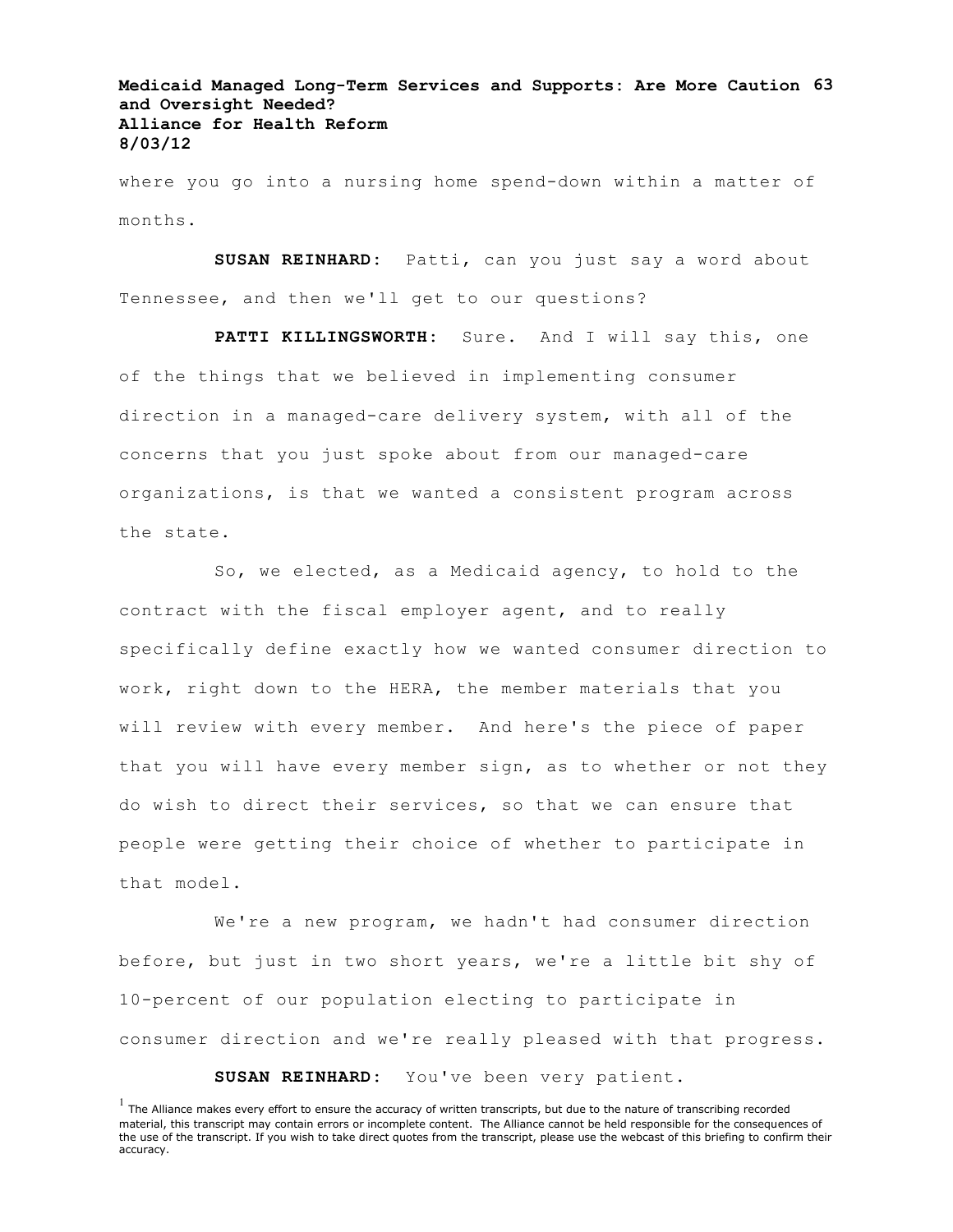#### **Medicaid Managed Long-Term Services and Supports: Are More Caution 64 and Oversight Needed? Alliance for Health Reform 8/03/12**

**BOB GRISSS:** I didn't know I had a choice [laughter], in spite of the theme of the conference. Bob Griss, with the Institute of Social Medicine and Community Health. I have a follow-up to Josh's question about payment. Some of these presentations listed risk adjustment as one of the things that's essential. But I didn't hear any examples of how you do risk adjustment, what variables you build into that.

I'm particularly interested in whether you feel there are any implications from this work that you're reporting on, for the way bundling of payments would take place in the larger health care delivery system, where these are – where many of the patients are also people with disabilities, having range of needs that may go beyond acute care. So, I think this is – and I haven't heard anything about non-profit versus for-profit plans, as whether that makes a difference or not?

**SUSAN REINHARD:** Thank you, because that was one of the cards. That would be good. Deb?

**DEBRA LIPSON:** I just wanted to make sure that you understood that, while we looked very briefly at the rate setting approaches that were used in these states, we really didn't go into all of the nuances and details of rate setting methods. It's a very technical issue. Risk adjustment is critical. We do identify that.

 $<sup>1</sup>$  The Alliance makes every effort to ensure the accuracy of written transcripts, but due to the nature of transcribing recorded</sup> material, this transcript may contain errors or incomplete content. The Alliance cannot be held responsible for the consequences of the use of the transcript. If you wish to take direct quotes from the transcript, please use the webcast of this briefing to confirm their accuracy.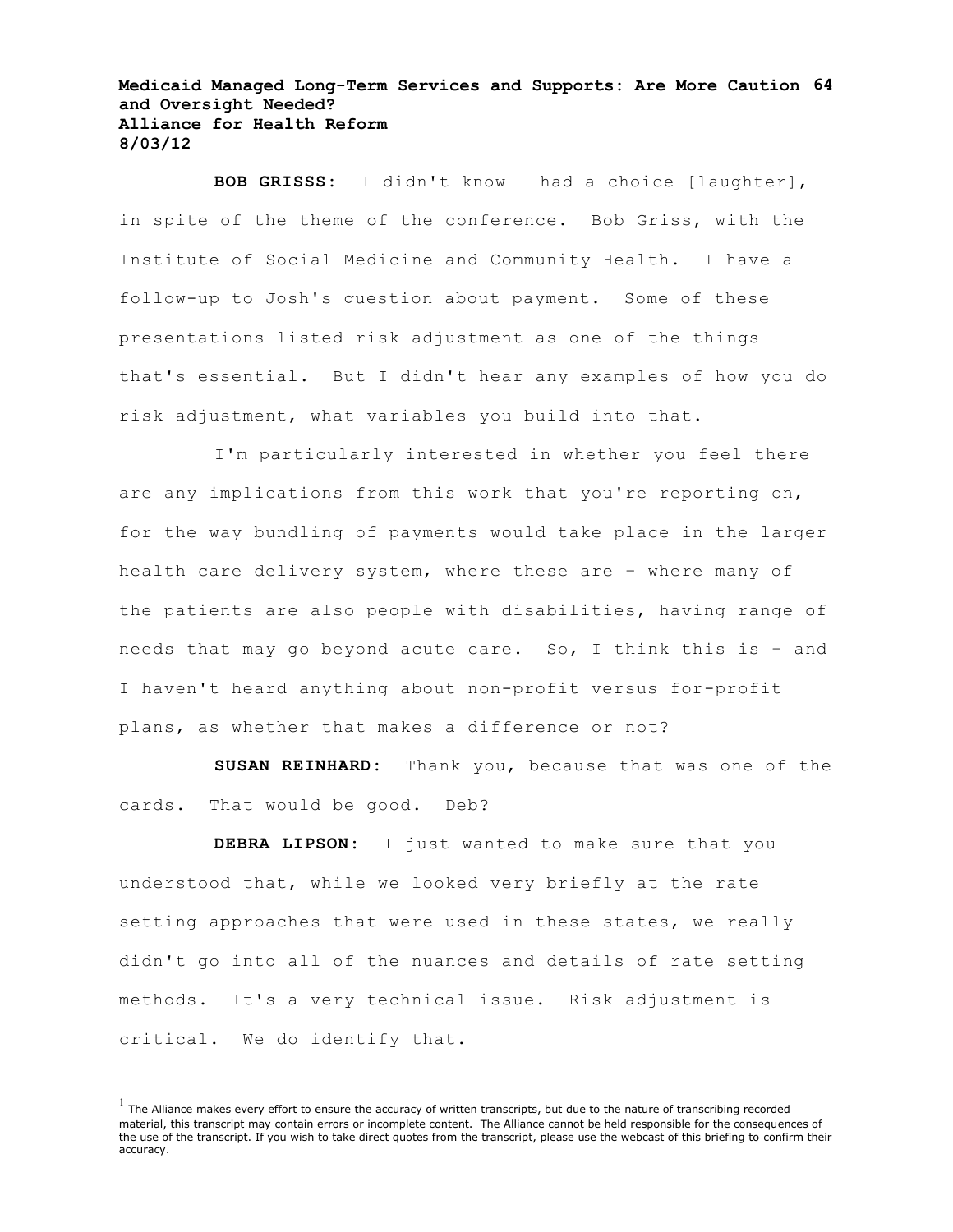#### **Medicaid Managed Long-Term Services and Supports: Are More Caution 65 and Oversight Needed? Alliance for Health Reform 8/03/12**

There are some states that are, essentially, doing uniform standardized risk assessments, or – assessments on everybody that feed into the risk adjustment process. But, again, it's a whole separate issue and we really didn't have the time or resources to delve into that in this particular study. We don't mean to diminish the importance of that, just it's not this time. Any other comments about that one? We didn't look at the for-profit, non-profit, issue.

**PATTI KILLINGSWORTH:** Just one state's perspective, because I think you will find 50 different ways of doing it, and truthfully it depends on your program design, significantly. We adjust the non-LTSS component of the rate separately from the LTSS component of the rate. We adjust the non-LTSS component of the rate, as you would expect, based on the health conditions that people have and the degree of risk associated with that. We actually use Hopkins ACG.

But for the LTSS component of the rate, and it's a full-blended rate, we actually risk adjust based on service delivery setting. That's part of the way that we've purposefully aligned or developed our capitation payment to put all of the benefits in one place, and to really align the financial incentives.

So it matters if you have a higher mix of people in the nursing facility setting versus in the home and community based

 $<sup>1</sup>$  The Alliance makes every effort to ensure the accuracy of written transcripts, but due to the nature of transcribing recorded</sup> material, this transcript may contain errors or incomplete content. The Alliance cannot be held responsible for the consequences of the use of the transcript. If you wish to take direct quotes from the transcript, please use the webcast of this briefing to confirm their accuracy.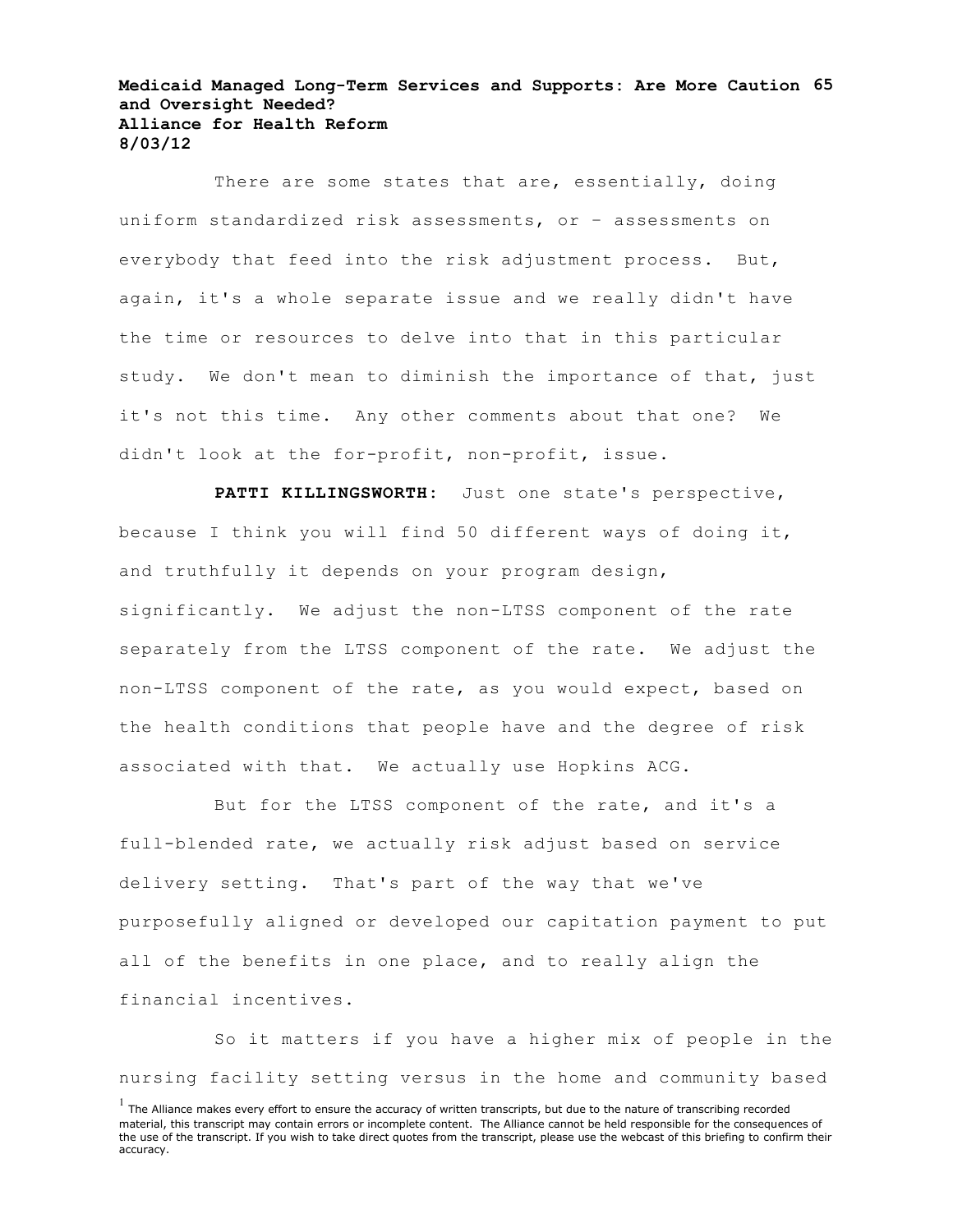# **Medicaid Managed Long-Term Services and Supports: Are More Caution 66 and Oversight Needed? Alliance for Health Reform 8/03/12**

setting, because you get the same payment for both. So that's how we do the non-LTSS component of the rate. We've found that to be very successful for us. I can't tell you that that's the way that other states do it, but it's working.

And with respect to profit, non-profit, we have both. And, by the way, I think both do a very good job. They obviously – pros and cons on either side, but we have both in our system.

**LYNDA FLOWERS**: And, I'll just speak to the non-profit, for-profit. When you talk to Pam Parker from Minnesota, she'll tell you that when they first started out with Medicaid-managed Long-term services and supports, it did rely heavily on their not-for-profit, homegrown sort of plans. As that program has developed, they've had some of the bigger plans come and play and I think there's been a lot of synergy. They've learned from each other, they have bought into the mission, and it's worked very well. I don't think she's seeing a tremendous amount of difference between quality or access or issues among those types of plans, at least in Minnesota.

**CHRIS ANDERSON:** Chris Anderson, I'm an independent journalist, a freelancer, and also the mother to a DD child. One of the areas that we have experienced a persistent difficulty over quite a while, with consumer directed as well

 $<sup>1</sup>$  The Alliance makes every effort to ensure the accuracy of written transcripts, but due to the nature of transcribing recorded</sup> material, this transcript may contain errors or incomplete content. The Alliance cannot be held responsible for the consequences of the use of the transcript. If you wish to take direct quotes from the transcript, please use the webcast of this briefing to confirm their accuracy.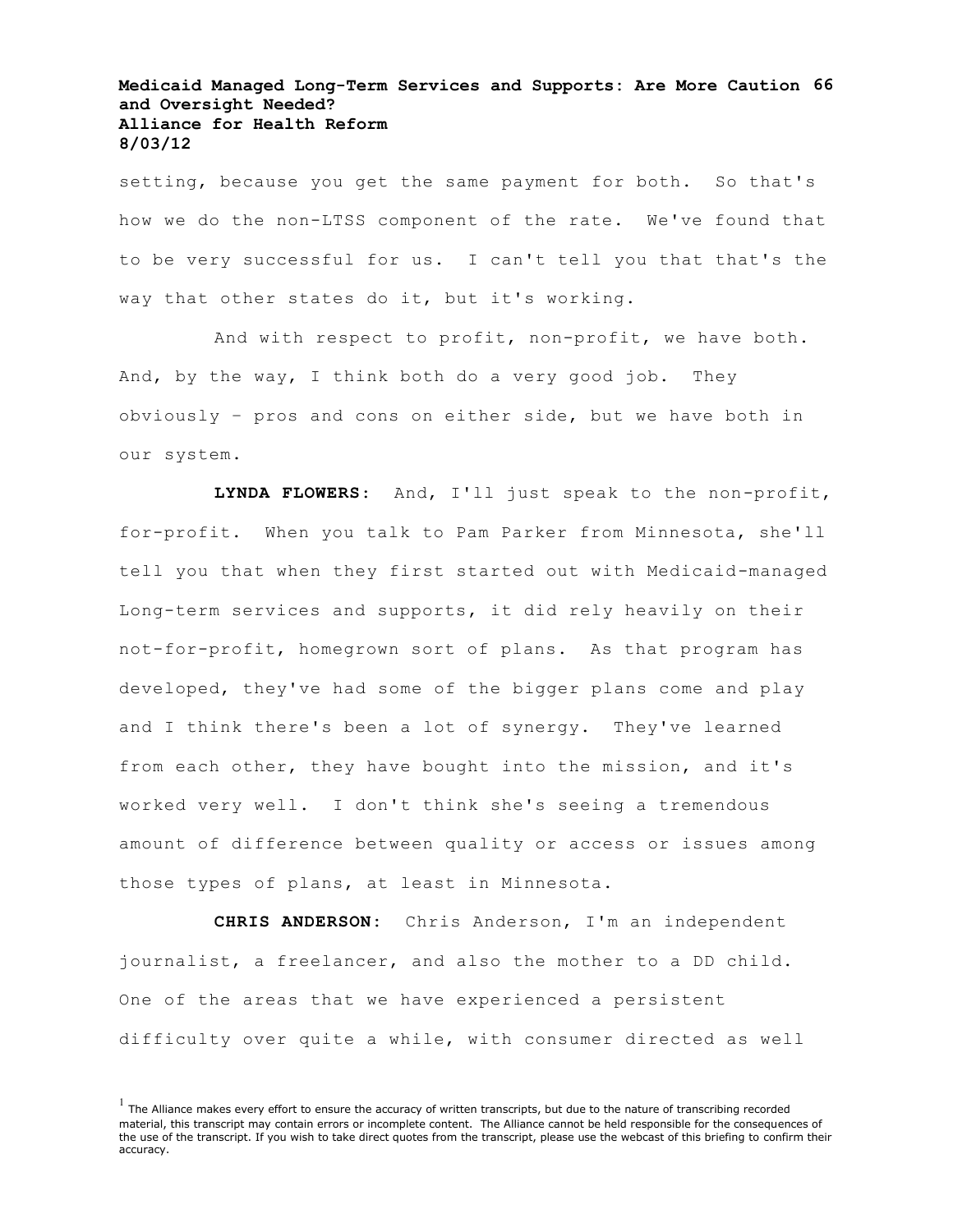# **Medicaid Managed Long-Term Services and Supports: Are More Caution 67 and Oversight Needed? Alliance for Health Reform 8/03/12**

as other based services, are in the compensation side, for providers, for individuals who come to work with the children.

It tends to be a very low rate. So what you find is that, once someone comes and works with the child, and gets used to working with a child, or a group of children, and then decides that the pay rate is so low, they go off and working someplace else. So we have this constant sort of traffic through the – and I'm wondering if there's any thought to how that could be addressed in designing, or changing, as we go forward?

**PATTI KILLINGSWORTH:** I think in any health care delivery system, you're always trying to balance the need for balancing services in the most cost-efficient manner that you can, while also ensuring that the rate that you're paying for services is sufficient to maintain an adequate – whether it's network of providers, or whether it's network of directlyemployed workers who are delivering care. It's just one of the things that states have to continue to evaluate, and that managed-care organizations have to continue to evaluate.

If you are monitoring the adequacy of the network, if you are making sure that people are accessing care in a timely manner, that helps you to ensure that the rates are sufficient to be sure that people have access to care. I think that one of the things that all states are looking at over time, with

 $<sup>1</sup>$  The Alliance makes every effort to ensure the accuracy of written transcripts, but due to the nature of transcribing recorded</sup> material, this transcript may contain errors or incomplete content. The Alliance cannot be held responsible for the consequences of the use of the transcript. If you wish to take direct quotes from the transcript, please use the webcast of this briefing to confirm their accuracy.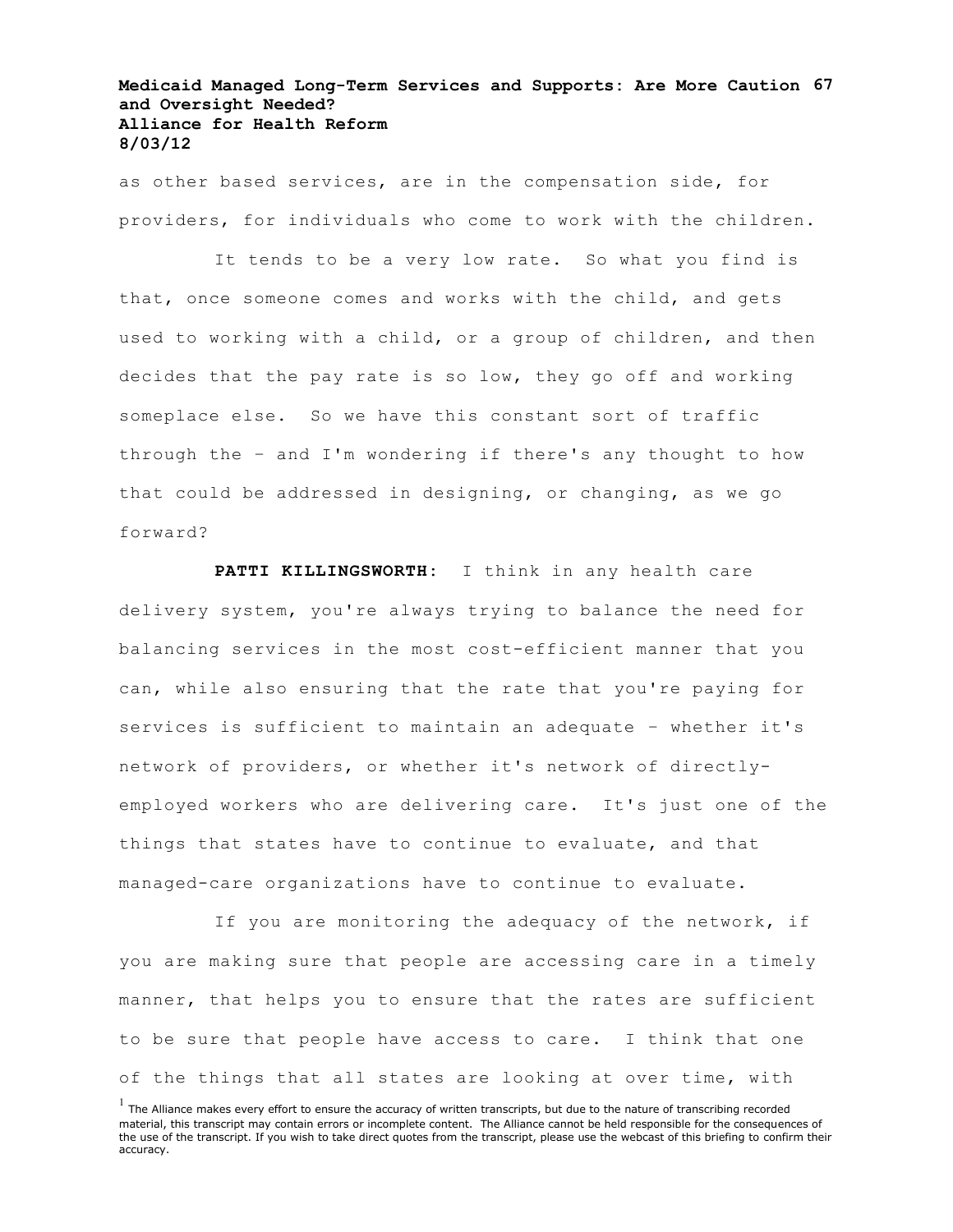# **Medicaid Managed Long-Term Services and Supports: Are More Caution 68 and Oversight Needed? Alliance for Health Reform 8/03/12**

respect to workforce development, though, is really how to incentivize things that we know are directly related to quality, like turnover. It's one of the most important factors.

So, maybe there will be opportunities in the future to really sort of reward longevity and build some of those things in for providers who try to help ensure that people have the same staff providing their support over time.

**ED HOWARD:** Either Patti or Debra, or Lynda, is the wage level that's being paid by your plans part of what you get back from each of these plans, in your data requirements?

**PATTI KILLINGSWORTH:** We may be a little bit unique in this regard, too, and this is the only aspect of our program where we actually set all of the rates that are paid. In every other aspect of our managed-care program, the managed-care organizations negotiate the rates with providers. In our LTSS component of the program, we set the nursing facility rates.

We also set the home and community based services rates, and we have a range of rates for consumer direction from which members can choose. We provide some guidance, in terms of things they need to think about – weekends versus weekdays, nights versus daytime, the degree of physical assistance that's required – those kinds of things. But they do have flexibility and we continue to monitor, again, those rates with respect to

 $<sup>1</sup>$  The Alliance makes every effort to ensure the accuracy of written transcripts, but due to the nature of transcribing recorded</sup> material, this transcript may contain errors or incomplete content. The Alliance cannot be held responsible for the consequences of the use of the transcript. If you wish to take direct quotes from the transcript, please use the webcast of this briefing to confirm their accuracy.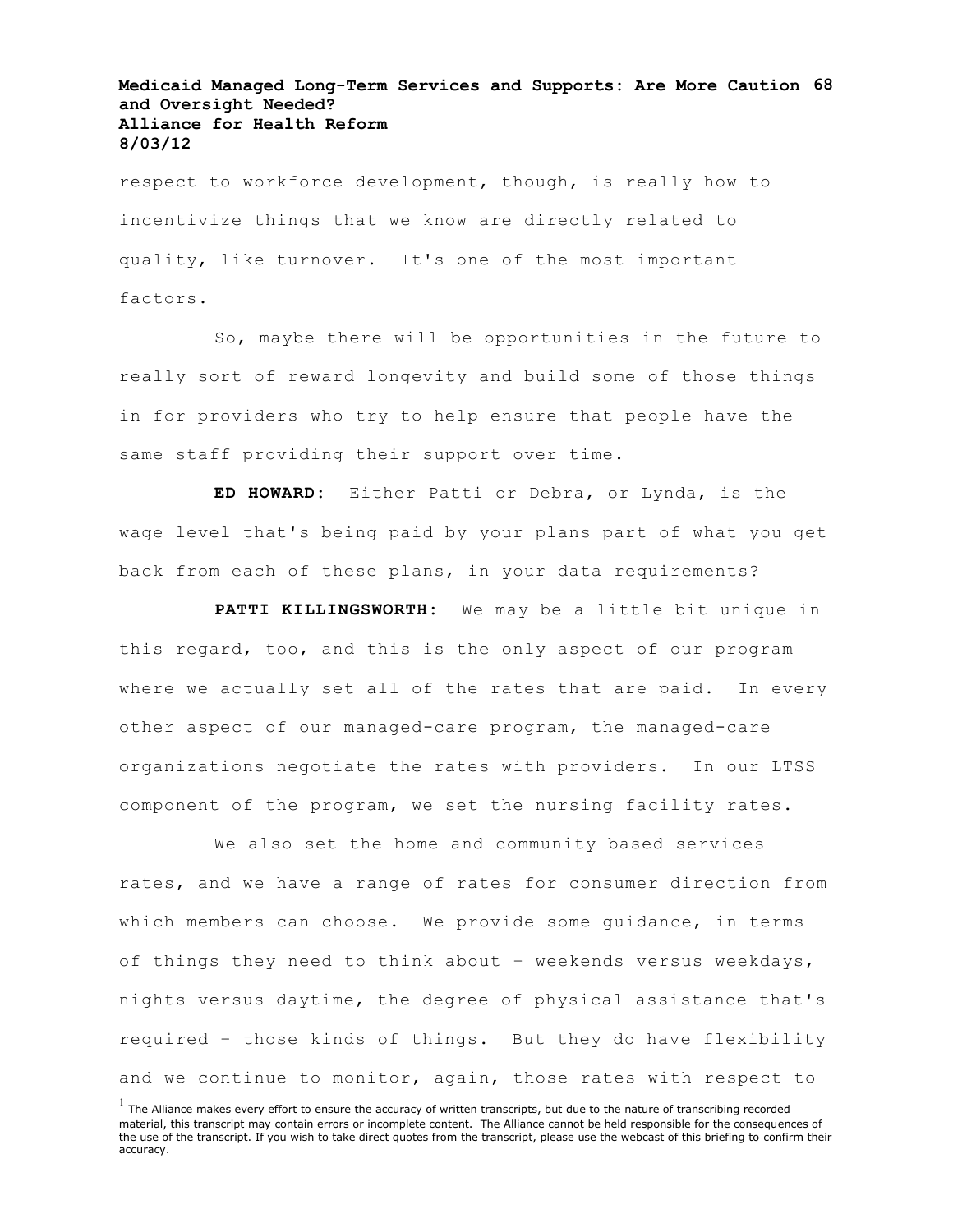**Medicaid Managed Long-Term Services and Supports: Are More Caution 69 and Oversight Needed? Alliance for Health Reform 8/03/12**

all the kinds of things that I've already talked about, to ensure that they're adequate.

**DEBRA LIPSON:** And I know of at least one of the states that we examined was sort of forced into doing something like that as a result of a lawsuit [laughter].

**EILEEN CARLSON**: Good afternoon, my name is Eileen Carlson. I'm with the American Nurses Association and, first of all, I just want to applaud AARP for what seems like an absolutely fabulous report, and for looking at this crucial, crucial issue. And also, as a nurse with significant experience with dual-eligible's, I have a question that I think this panel could really shed some light on.

I was having a conversation with a state Medicaid official who pointed out, as has been pointed out here, there are 50 different types of Medicaid systems across the country. I know – I believe CMS has done some efforts in quality issues in Medicaid that would apply across the board. I think the rule I believe that was recently released, is very limited in scope.

My concern is that we're creating and incentive for 50 different quality entities to be duplicating the same thing in every state. I'd like you all to address the issues between what the federal government can and should be doing? And what should be left to each state? I understand that each state has

 $<sup>1</sup>$  The Alliance makes every effort to ensure the accuracy of written transcripts, but due to the nature of transcribing recorded</sup> material, this transcript may contain errors or incomplete content. The Alliance cannot be held responsible for the consequences of the use of the transcript. If you wish to take direct quotes from the transcript, please use the webcast of this briefing to confirm their accuracy.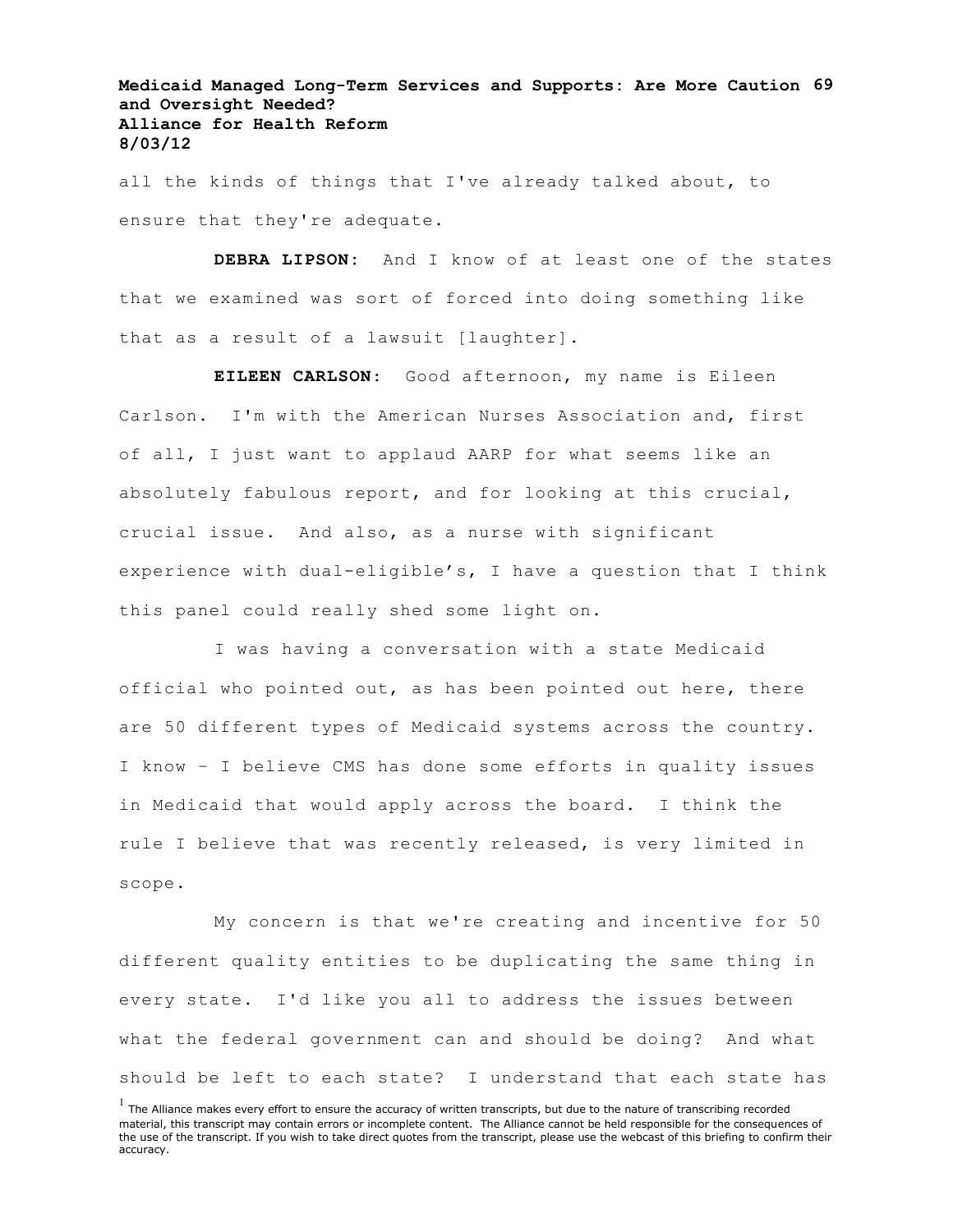#### **Medicaid Managed Long-Term Services and Supports: Are More Caution 70 and Oversight Needed? Alliance for Health Reform 8/03/12**

a distinct population and its own distinct program, but Medicaid is also funded, to a great degree, by the federal government, and it just seem that there would be greater efficiency in establishing quality requirements across the board.

**DEBRA LIPSON:** We heard very loud and clear, in our interviews with the state Medicaid officials, that they would love to have some standardized, national quality measures that were appropriate for this population, and the services that we're talking about here. If even a handful are just crying for that – because they want to be able to benchmark their own plans with those national standards. They don't want to have to create the measures themselves each time. It's an absolutely essential need.

I think CMS heard that. There have been some efforts over the last several years. They have not, necessarily, come to a lot of fruition, but I know that many, many people in the long-term care quality arena are actively working to develop some of those measures.

**LOUISE RYAN**: Good afternoon. My name is Louis Ryan. I'm with the Administration for Community Living. I wonder if Debra could give a little more insight into the ombudsman best practice? And in particular, are those ombudsmen independent

 $<sup>1</sup>$  The Alliance makes every effort to ensure the accuracy of written transcripts, but due to the nature of transcribing recorded</sup> material, this transcript may contain errors or incomplete content. The Alliance cannot be held responsible for the consequences of the use of the transcript. If you wish to take direct quotes from the transcript, please use the webcast of this briefing to confirm their accuracy.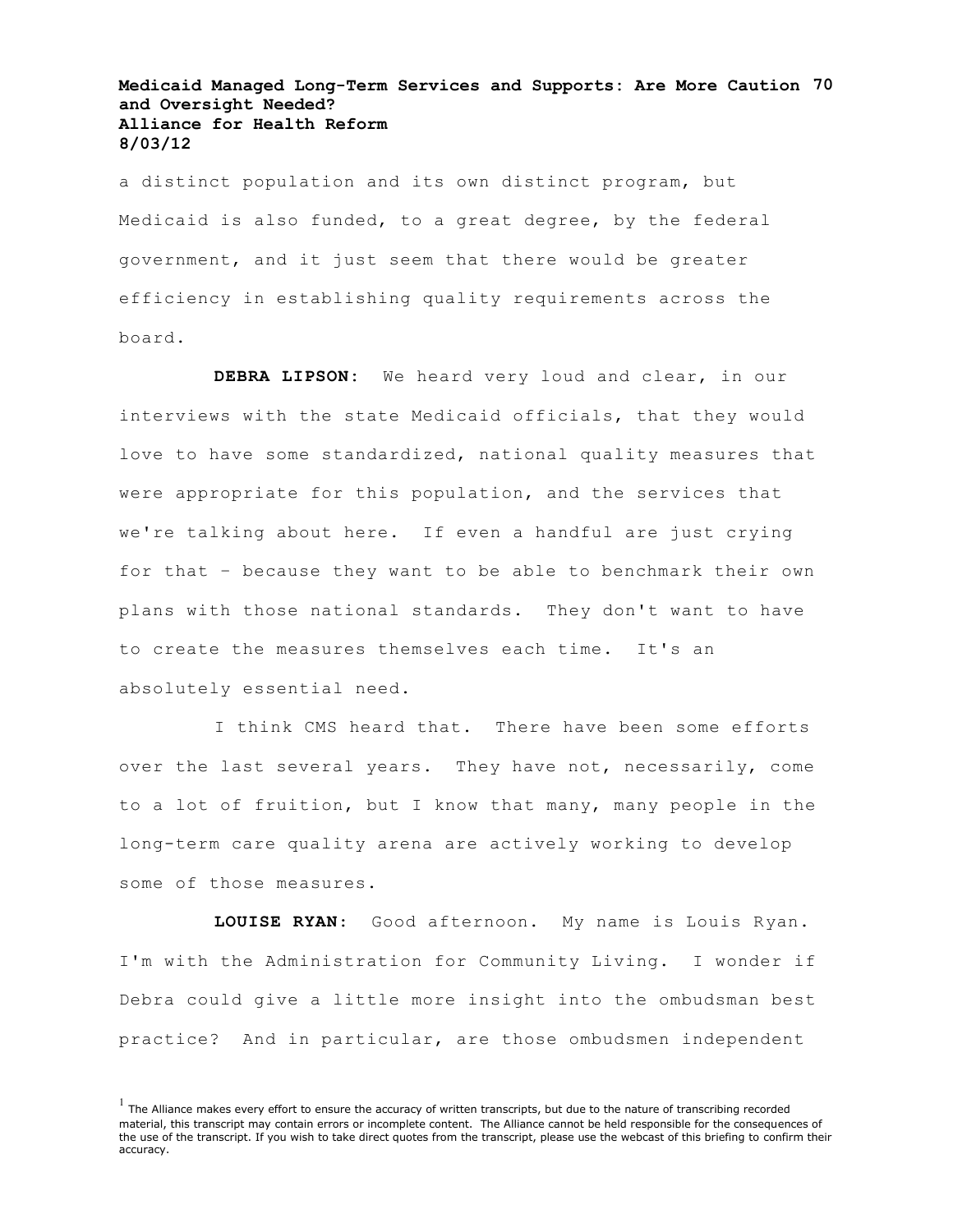# **Medicaid Managed Long-Term Services and Supports: Are More Caution 71 and Oversight Needed? Alliance for Health Reform 8/03/12**

of the managed-care organizations? Or a part of? Or, if you could just talk more about that.

**DEBRA LIPSON**: Real quickly, at least in a couple of states, I believe it's a unit within state government – I'm not sure which department it is – it may be something that is more relevant for states that have more and more of their total enrollee population who are enrolled in these plans. So it may be an issue of economies of scale. So it really makes sense to have a dedicated ombudsman program, when you're reaching a certain percentage of the population who are in these plans. So there may be that element involved.

But, it's really – they operate 24-hour call lines, that are not the plan's calls line, and not the state Medicaid agency – but people who are prepared to address a full range of problems that may come up.

**ED HOWARD:** We have time for just a couple more questions that have come up on cards and I would ask that, as you listen to those questions and the responses, that you pull out those blue evaluation forms and fill them out.

**SUSAN REINHARD:** So you have to do two things at once. You can do it. This is a question that is certainly very near and dear to my heart, and conversations that we've had within AARP, just today I think we were talking about it. That is, what are some specific benefits for family caregivers? And how

 $<sup>1</sup>$  The Alliance makes every effort to ensure the accuracy of written transcripts, but due to the nature of transcribing recorded</sup> material, this transcript may contain errors or incomplete content. The Alliance cannot be held responsible for the consequences of the use of the transcript. If you wish to take direct quotes from the transcript, please use the webcast of this briefing to confirm their accuracy.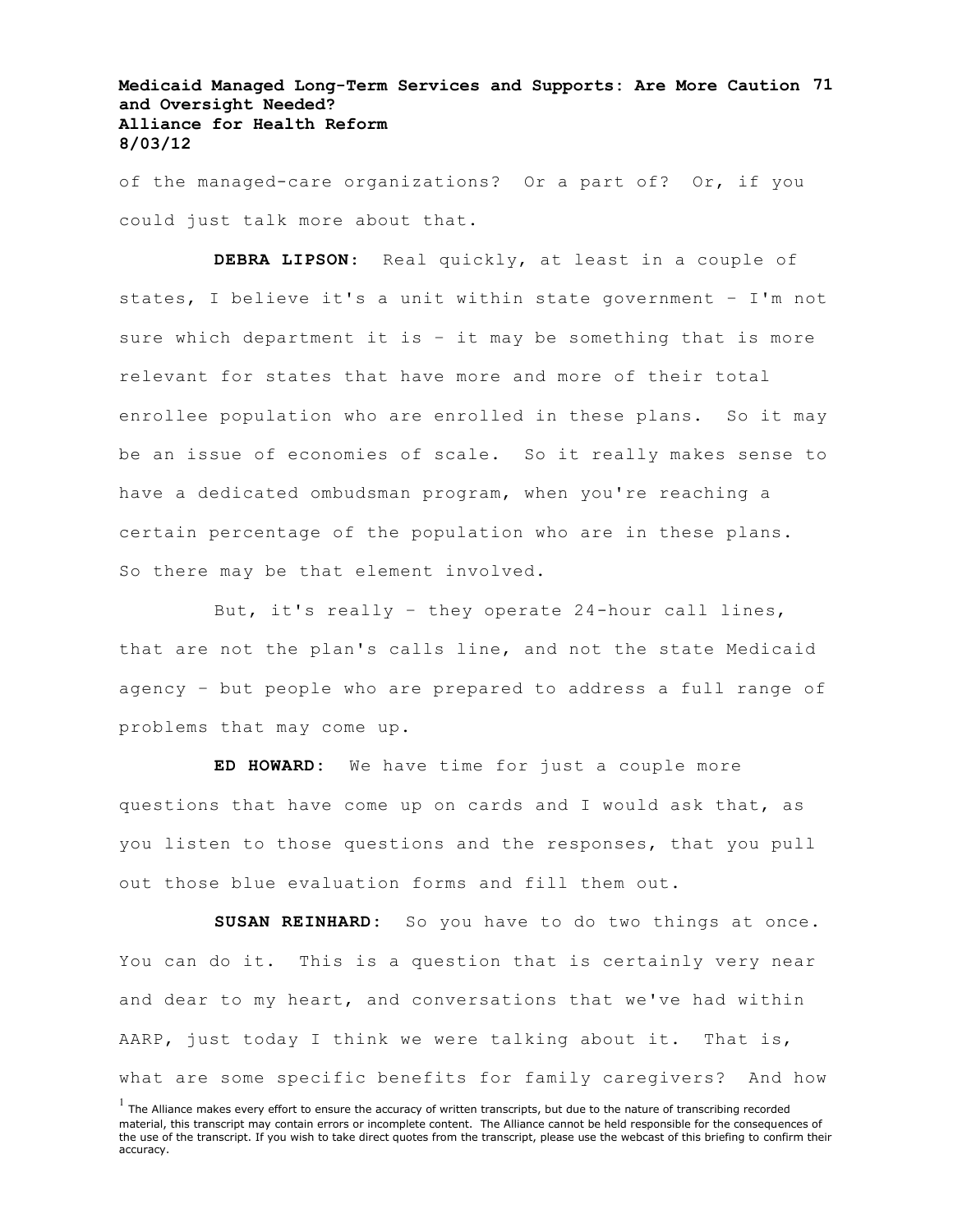# **Medicaid Managed Long-Term Services and Supports: Are More Caution 72 and Oversight Needed? Alliance for Health Reform 8/03/12**

do you see this population as a growing trend in providing services.

I think James talked about family members being able to be part of consumer direction, self-direction, and so I trust that was – but we are also concerned, or want to explore more about, family caregivers as they are now going to interact more and more with managed-care organizations.

AARP, and many others in this audience – I know some have left already – have been for years trying to get attention to the needs of family caregivers. We say it, address and assess, the needs of family caregivers. Particularly, those that are already directly involved in helping people stay home, for example. I think James point earlier was really critical.

If you have carved out nursing home care – although Minnesota seems to have done that pretty well with a 180-day kind of cap – but if you carve it out, we are concerned that managed-care companies or organizations may not feel the same need to support family caregivers, because you might as well just go right into the nursing home, and then you're not part of my capitation anymore. That's just a worry. We don't know that, we've had one roundtable on it. We continue to explore that.

So, we just want to let you know that we want the family care organizations to start thinking about this with us,

 $<sup>1</sup>$  The Alliance makes every effort to ensure the accuracy of written transcripts, but due to the nature of transcribing recorded</sup> material, this transcript may contain errors or incomplete content. The Alliance cannot be held responsible for the consequences of the use of the transcript. If you wish to take direct quotes from the transcript, please use the webcast of this briefing to confirm their accuracy.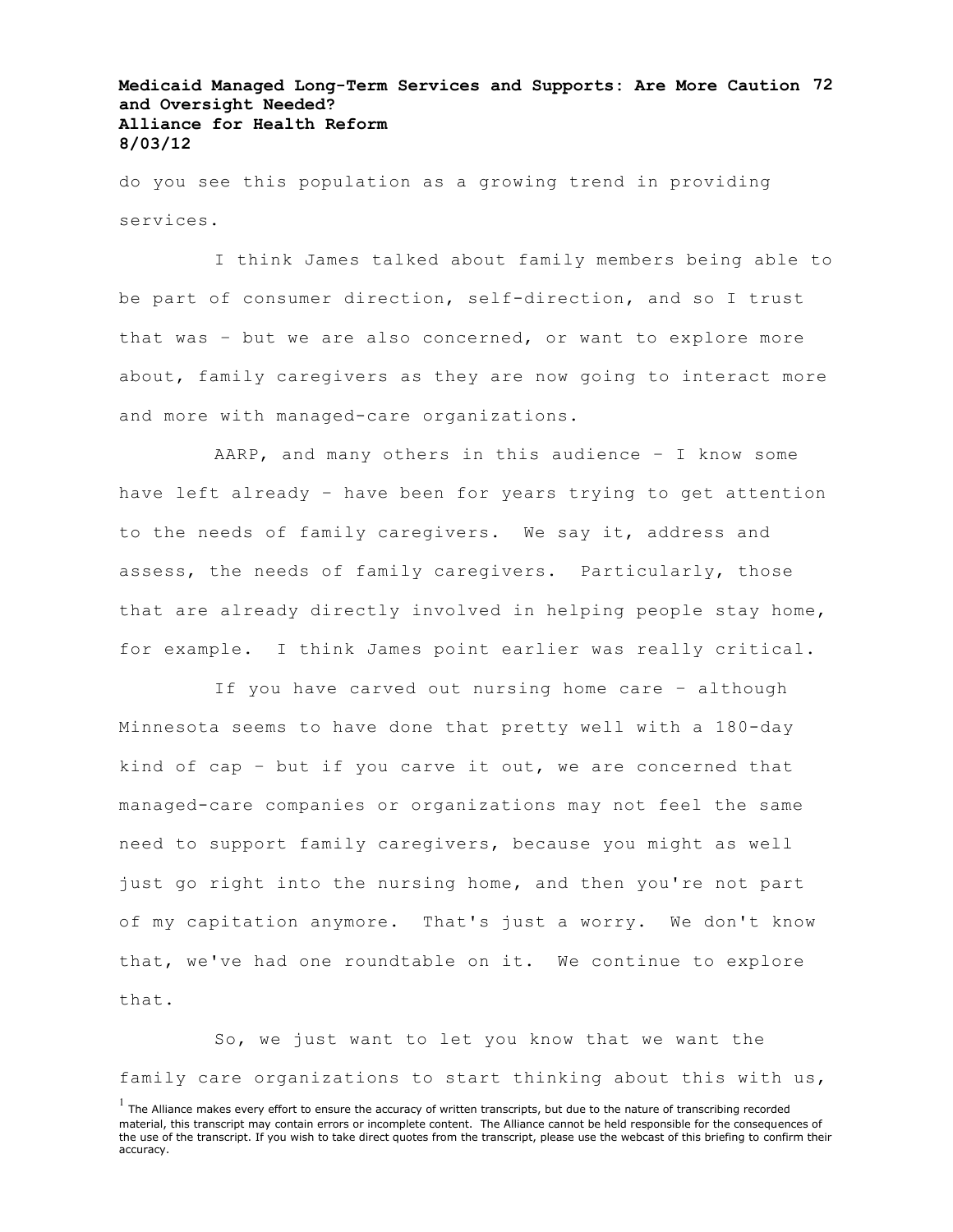## **Medicaid Managed Long-Term Services and Supports: Are More Caution 73 and Oversight Needed? Alliance for Health Reform 8/03/12**

and we will continue doing work with it. But we think that they're essential, obviously, in Long-term services and supports.

We also have time for one more question, I hope, for Patti. How has TennCare tackled the challenges posted by the restrictions of Long-term services and supports, managed-care implementation in rural communities, such as transportation time, lack of high-speed internet, etc.? I thought that might interest the audience.

**PATTI KILLINGSWORTH:** In terms of rural areas, it is one of the areas where, quite frankly, where probably that natural support network and some of the non-traditional caregiving opportunities becomes really, really important. So, having consumer direction as an option is certainly very important in rural areas.

By the way, we do require that managed-care organizations have providers available in all rural areas of the state, in every county, they have to have providers available, so that people always have the choice of contractor providers to deliver any service, even in rural areas of the state. The nice thing about so many Long-term services and supports, is that they are delivered in the person's home.

So, it matters less where the provider is located, than it does whether than provider is really willing to travel, or

 $<sup>1</sup>$  The Alliance makes every effort to ensure the accuracy of written transcripts, but due to the nature of transcribing recorded</sup> material, this transcript may contain errors or incomplete content. The Alliance cannot be held responsible for the consequences of the use of the transcript. If you wish to take direct quotes from the transcript, please use the webcast of this briefing to confirm their accuracy.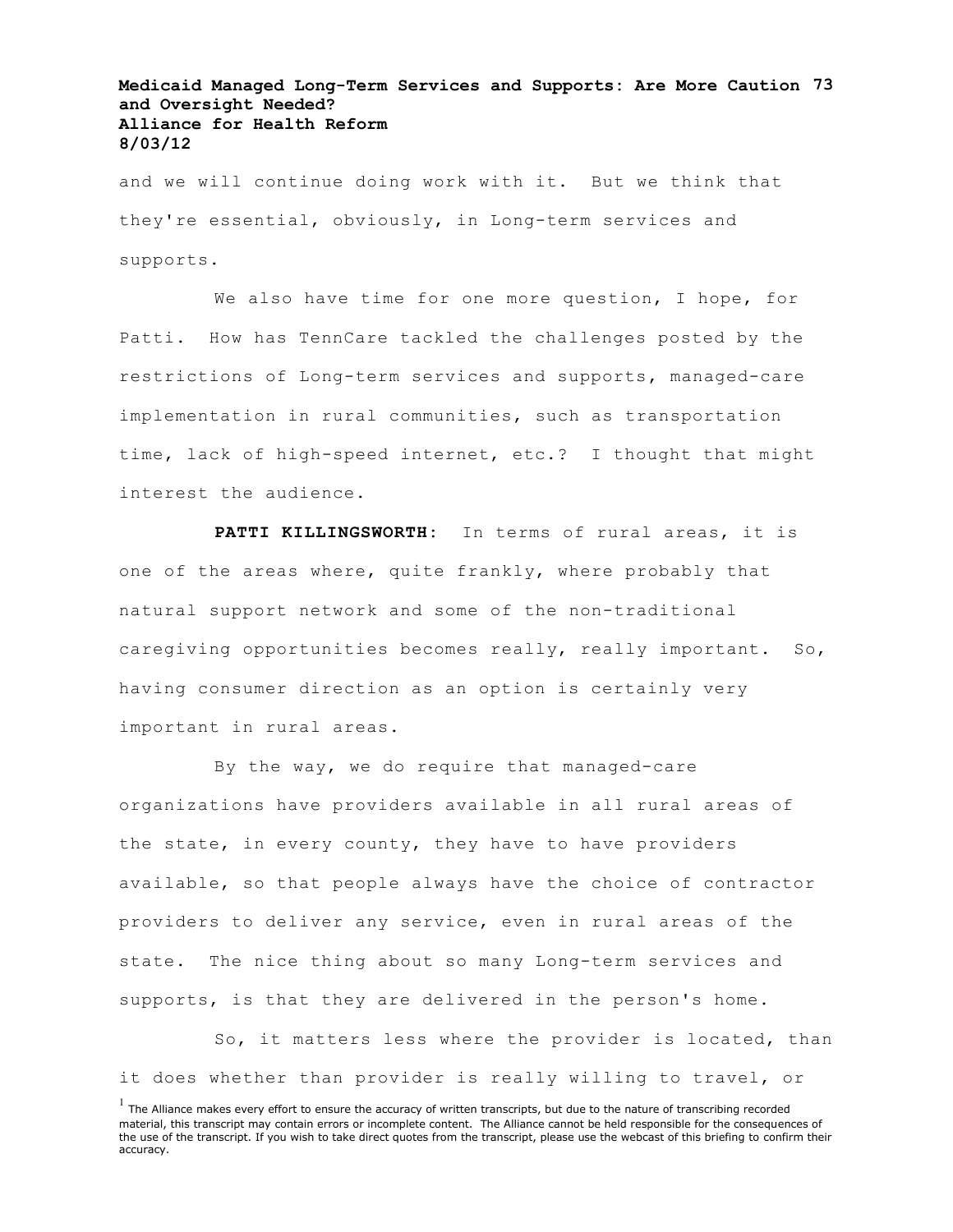## **Medicaid Managed Long-Term Services and Supports: Are More Caution 74 and Oversight Needed? Alliance for Health Reform 8/03/12**

to have staff who are available to travel, to wherever a member is located in order to deliver services.

For services that are facility based, like adult daycare, we do have time and distance standards for our managed-care organizations, and if they can't meet that time and distance standard – maybe there isn't an adult daycare program located within that area – then we require them to provide transportation if people want to participate in that, or obviously to offer an alternative benefit that would meet the needs of someone who's family caregiver may work during the day.

And that sort of ties back to the first question, too, about caregiver supports. One of the things that we require, is that our managed-care organizations, when they do a comprehensive assessment, a piece of what they asses is the natural support network.

They're obligated to do that. They're obligated to look at what our family caregiver's doing. What's their capacity to continue doing that? Do they need respite care? Do they need adult daycare services? Do they need things to help sustain that network over time?

**SUSAN REINHARD**: I don't think we'll have time to answer this. Is Sarah Lass still here, from the National

 $<sup>1</sup>$  The Alliance makes every effort to ensure the accuracy of written transcripts, but due to the nature of transcribing recorded</sup> material, this transcript may contain errors or incomplete content. The Alliance cannot be held responsible for the consequences of the use of the transcript. If you wish to take direct quotes from the transcript, please use the webcast of this briefing to confirm their accuracy.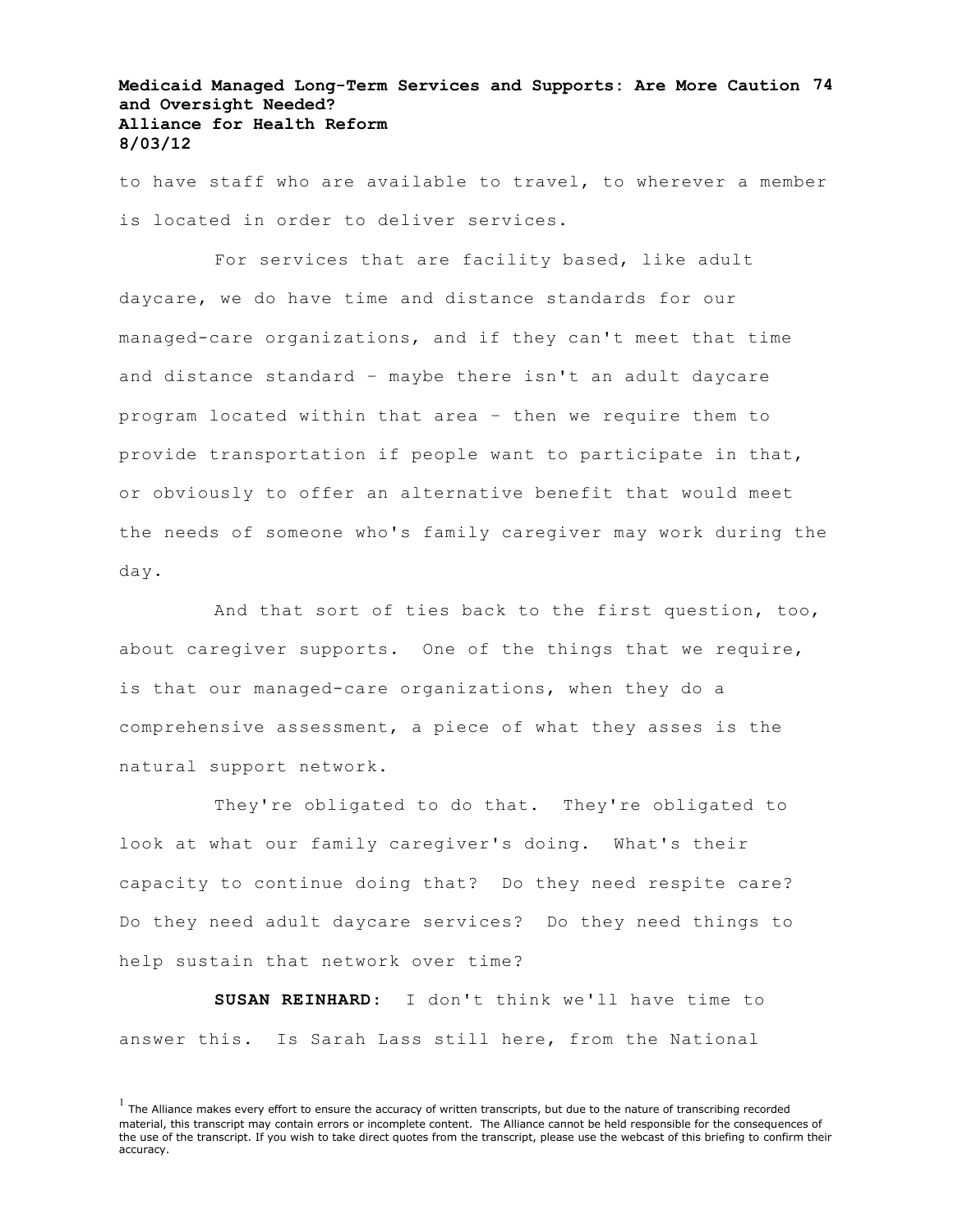## **Medicaid Managed Long-Term Services and Supports: Are More Caution 75 and Oversight Needed? Alliance for Health Reform 8/03/12**

Quality Forum? This is a fabulous question. I just want to at least share it with the audience, because it's very insightful.

The question is, which entity should monitor or measure which entities? So, for example, do plans measure their networks? Do states measure their plans? Does a national organization measure all or most of the states? And, given the diversity of state experiences and lack of measures, is there any hope for standardization [laughter]? That's like a whole panel! If there's anyone that wants to say anything, please do.

**ED HOWARD:** We'll have a panel on that next year.

**LYNDA FLOWERS:** The only thing I would say is, it sort of raises the question of should there be a mandatory expanded role for the EQRO, or the external review process? Right now, federal law only requires three domains where you have to have validations. So, it sort of raises a question in mind whether or not that should be broadened, and, we could talk about that more?

**ED HOWARD:** I think we have squeezed an awful lot out of this time period on a very important topic. I want to thank you all for staying with it. It got pretty granular and I saw a lot of nodding heads at times when some audiences would have been nodding off.

 $<sup>1</sup>$  The Alliance makes every effort to ensure the accuracy of written transcripts, but due to the nature of transcribing recorded</sup> material, this transcript may contain errors or incomplete content. The Alliance cannot be held responsible for the consequences of the use of the transcript. If you wish to take direct quotes from the transcript, please use the webcast of this briefing to confirm their accuracy.